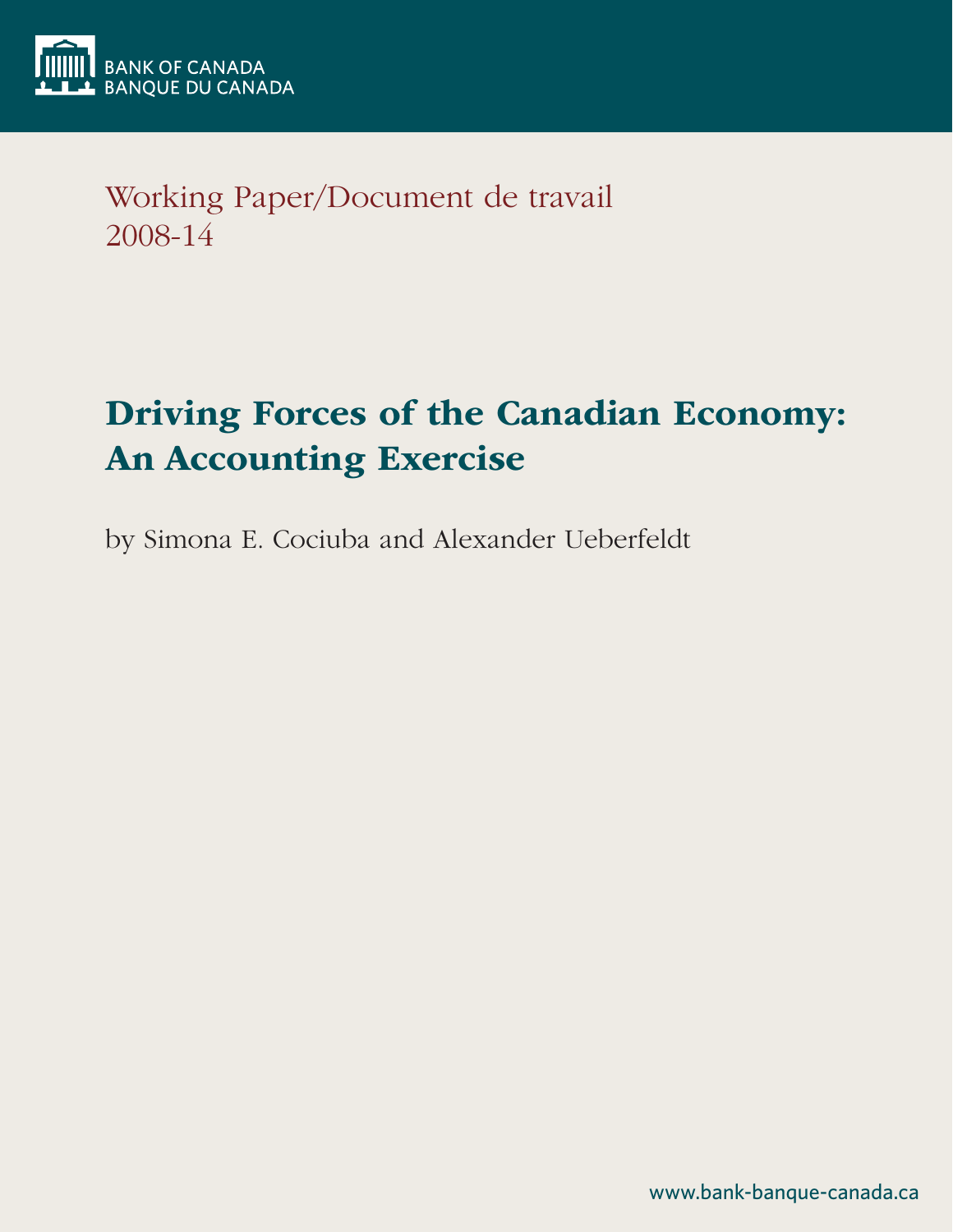Bank of Canada Working Paper 2008-14

May 2008

## **Driving Forces of the Canadian Economy: An Accounting Exercise**

**by**

## **Simona E. Cociuba<sup>1</sup> and Alexander Ueberfeldt<sup>2</sup>**

<sup>1</sup> Federal Reserve Bank of Dallas simona.cociuba@dal.frb.org

2Research Department Bank of Canada Ottawa, Ontario, Canada K1A 0G9 aueberfeldt@bankofcanada.ca

Bank of Canada working papers are theoretical or empirical works-in-progress on subjects in economics and finance. The views expressed in this paper are those of the authors. No responsibility for them should be attributed to the Federal Reserve Bank of Dallas or the Bank of Canada.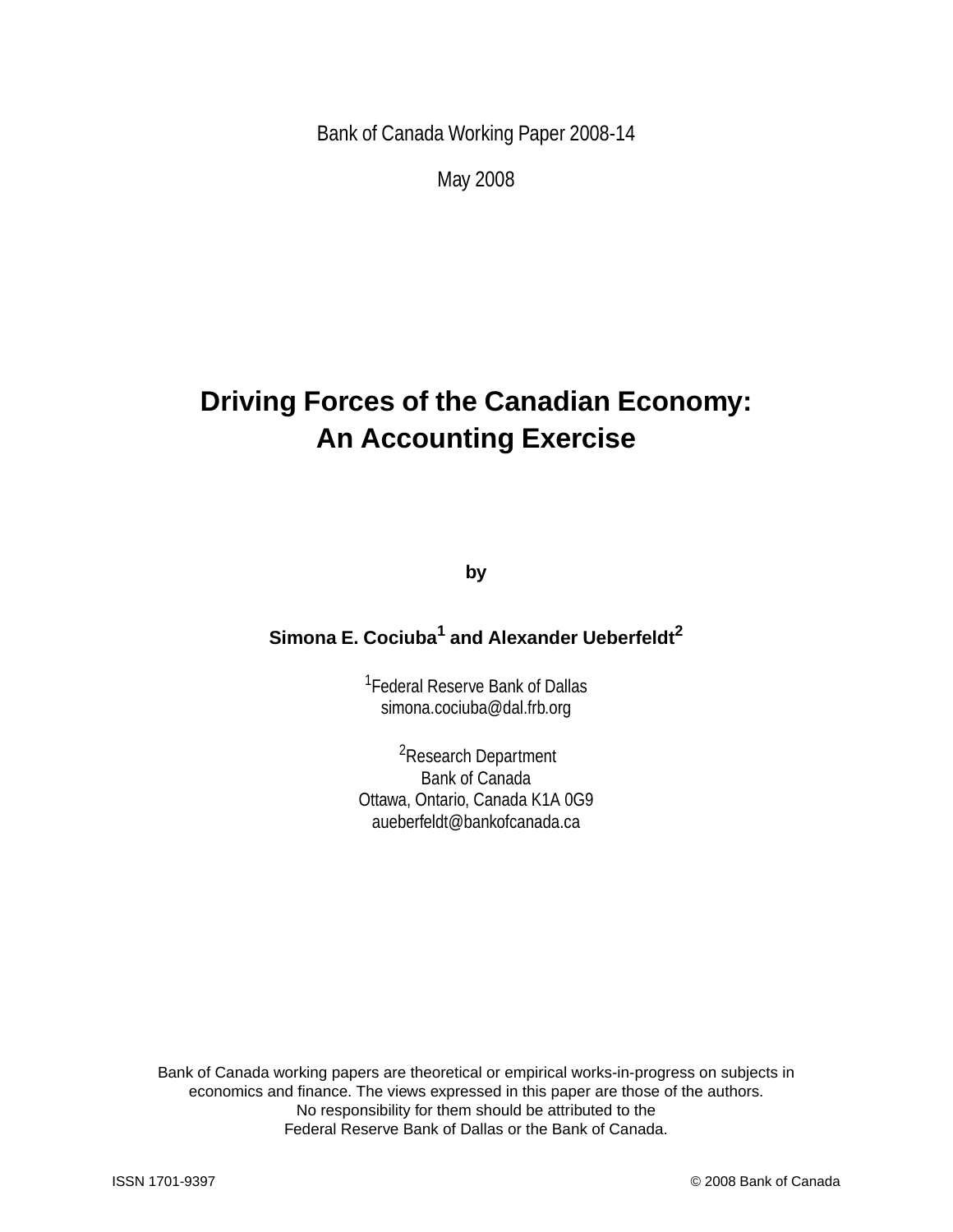## **Acknowledgements**

We thank Richard Dion, Sharon Kozicki, Malik Shukayev, and Mark Wynne for comments and suggestions. We thank Amanda Armstrong, Andrew Au, Sarah Howcroft, and Robert Kovac for excellent research assistance.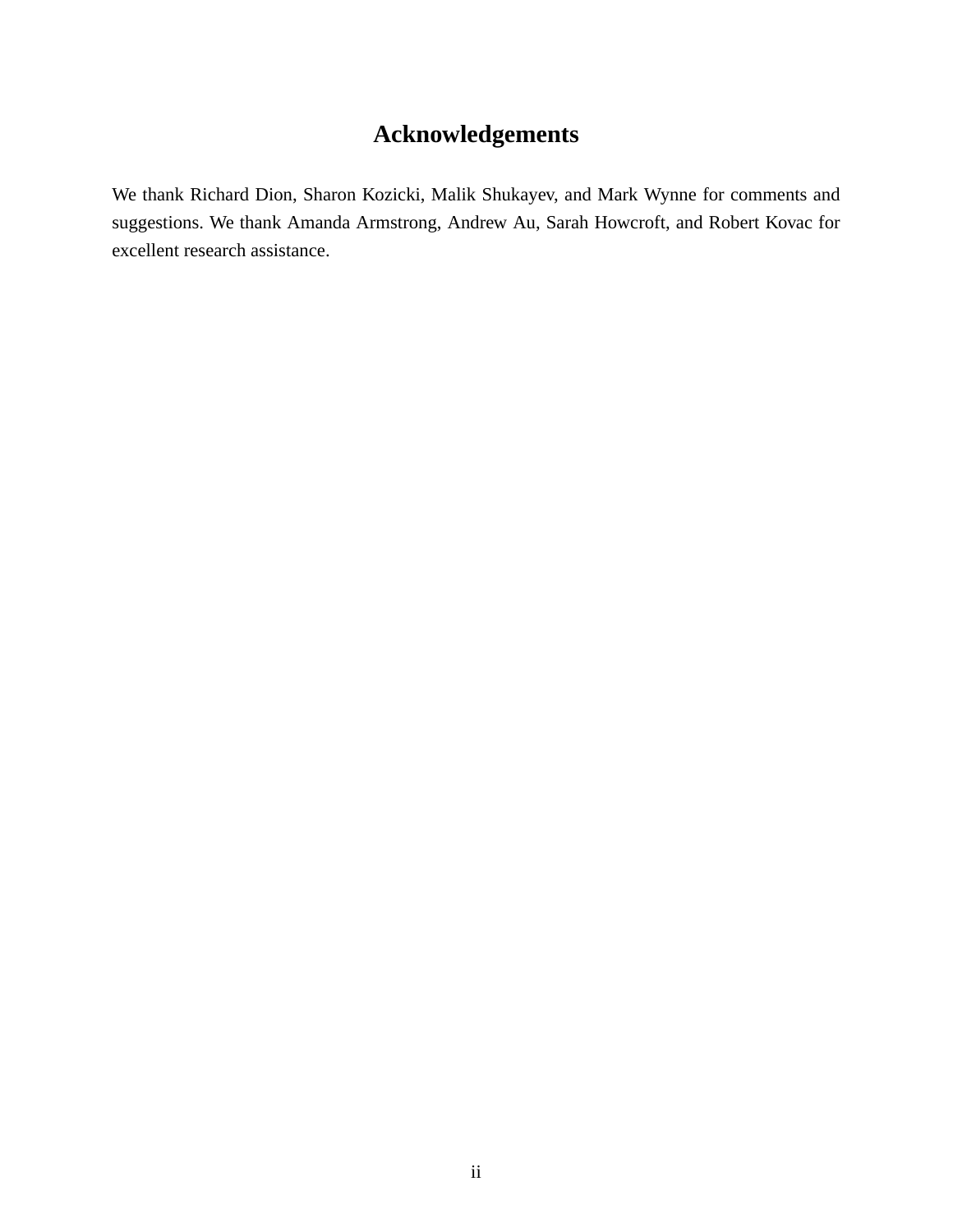### **Abstract**

This paper analyses the Canadian economy for the post 1960 period. It uses an accounting procedure developed in Chari, Kehoe, and McGrattan (2006). The procedure identifies accounting factors that help align the predictions of the neoclassical growth model with macroeconomic variables observed in the data. The paper finds that total factor productivity and the consumptionleisure trade-off – *the productivity and labor factors* – are key to understanding the changes in output, labor supply and labor productivity observed in the Canadian economy. The paper performs a decomposition of the labor factor for Canada and the United States. It finds that the decline in the gender wage gap is a major driving force of the decrease in the labor market distortions. Moreover, the milder reduction in the labor market distortions observed in Canada, compared to the US, is due to a relative increase in effective labor taxes in Canada.

*JEL classification: E65, E24, 041, 051 Bank classification: Labour markets; Potential output; Productivity*

## **Résumé**

Les auteurs font appel à la méthode d'analyse des fluctuations conjoncturelles de Chari, Kehoe et McGrattan (2006) pour étudier l'évolution de l'économie canadienne depuis les années 1960. Cette méthode consiste à dégager des facteurs explicatifs en vue de mieux concilier les prévisions du modèle de croissance néoclassique avec le comportement réel des variables macroéconomiques. Les auteurs constatent que la productivité globale des facteurs et l'arbitrage consommation-loisir – *les facteurs productivité et travail* – sont essentiels à la compréhension des variations de la production, de l'offre de main-d'œuvre et de la productivité du travail observées au Canada. Ils effectuent une décomposition du facteur travail pour le Canada et les États-Unis. D'après celle-ci, la baisse de l'écart salarial entre les hommes et les femmes explique en bonne partie l'atténuation des distorsions sur le marché du travail. Par ailleurs, le recul moins marqué de ces distorsions dans notre pays par rapport à ce que l'on constate au sud de la frontière tient à une hausse relative du taux d'imposition effectif du revenu du travail au Canada.

*Classification JEL : E65, E24, 041, 051 Classification de la Banque : Marchés du travail; Production potentielle; Productivité*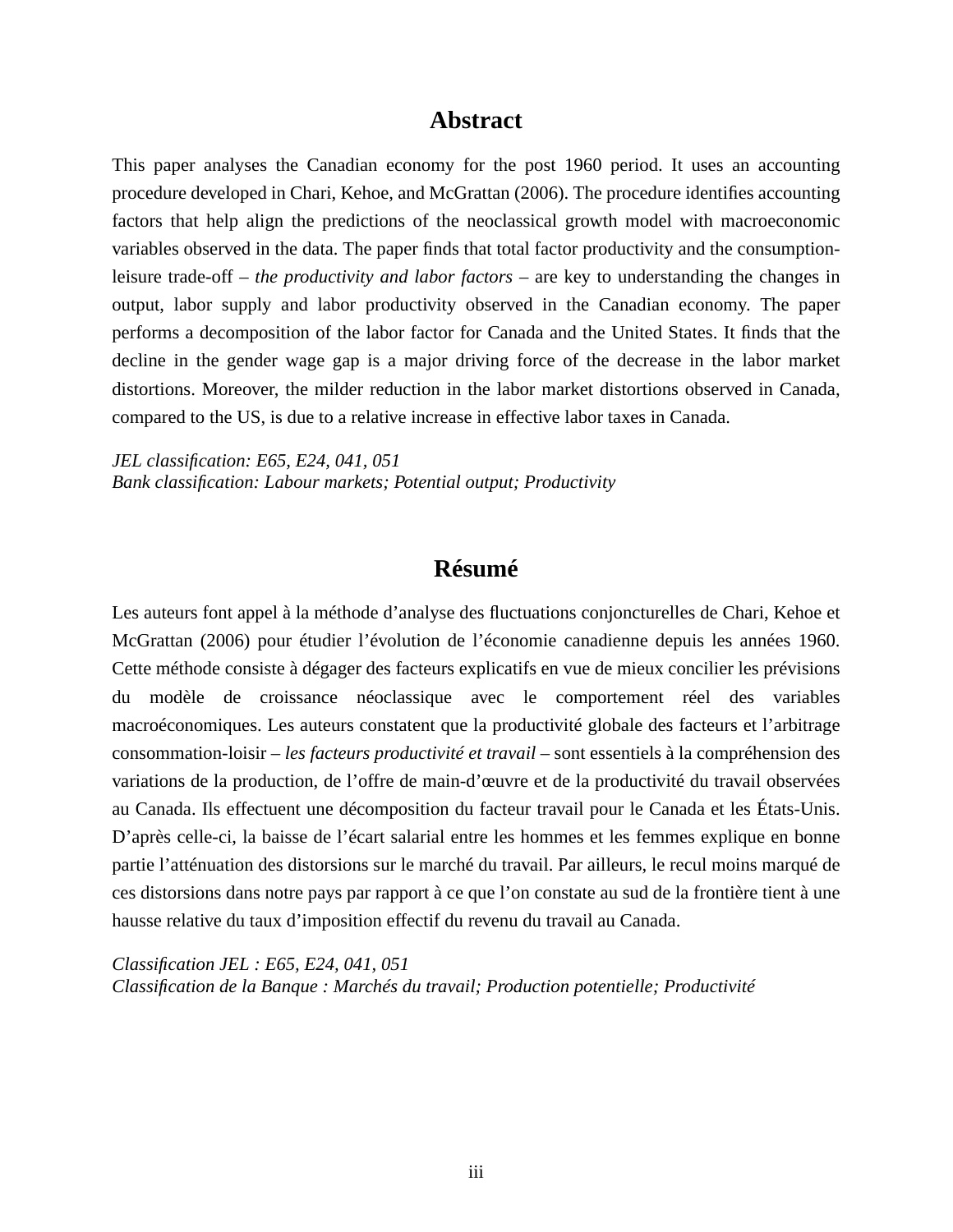#### 1 Introduction

The 1960s and 1970s were decades of good growth for Canada. Output per working-age person grew on average by 2.5 percent per year. Growth slowed down considerably starting in the 1980s, to an average rate of about 1.6 percent per year. Moreover, since 1961, Canadian output per working-age person has been on average 21 percent below that of the United States, its geographic neighbor and largest trading partner.

This paper addresses two questions. First, what accounts for the movements of output per working-age-person in Canada from 1961 to 2005? We give particular emphasis to the growth slowdown period. Second, what are the key elements that lead to differences in output per workingage person between the U.S. and the Canadian economy? To answer these questions we employ an accounting procedure developed in Chari, Kehoe, and McGrattan (2002, 2006). We find two factors to be key to answer these questions. The first is a productivity factor (Solow residual or total factor productivity). A decline in the productivity factor's growth is the main driver of the growth slowdown in Canada. A comparison with the U.S. reveals that both countries experienced a similar growth slowdown in the productivity factor and that a part of the U.S.-Canada difference in output per working-age person is due to level differences in total factor productivity (TFP). The second factor of importance alters the decision of households between working in the market place and consuming. We call this the labor factor. Canada and the U.S. display very different patterns of the labor factor. A counterfactual experiment reveals that Canada would be able to considerably narrow the output differences with the U.S., if it reduced distortions underlying the labor factor similar to the U.S. We perform a decomposition of the labor factors which suggests that effective labor tax differences between Canada and the U.S. are a main source of the labor factor differences between the two countries. A small role is also played by cross-country differences in the gender wage gap.

In this paper, we use the methodology of Chari, Kehoe, and McGrattan (2006, henceforth CKM) to analyze the Canadian economy. This procedure allows researchers to identify accounting factors that help align the predictions of the neoclassical growth model with key observed data for macroeconomic variables. The procedure is particularly useful in determining which margins were distorted and to what extent the factors account for periods of economic downturns. The CKM methodology is applied to a standard neoclassical growth model economy. We use the equilibrium conditions of the calibrated model to measure four factors (productivity, labor, investment and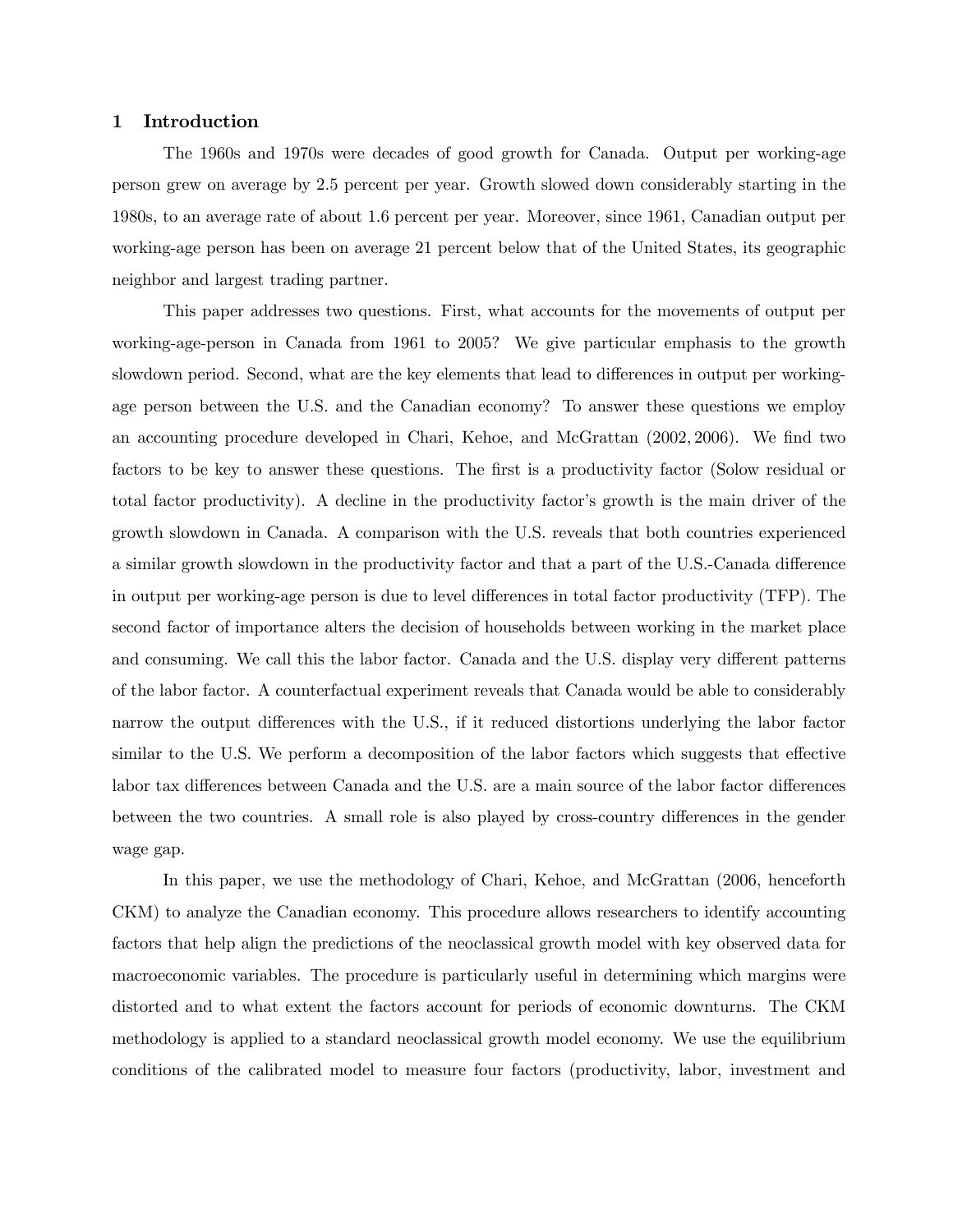government).<sup>1</sup> Taking the factors as given we compute the optimal decision rules of households and firms. A comparison of the optimal decisions under various combinations of factors allows us to evaluate the importance of the respective factor for output, labor supply, investment, and so on. Since by construction all the factors combined account for all the variations in the data, this procedure is tantamount to an accounting exercise. Moreover, the relative importance of each factor provides valuable insight into the class of models that seem most promising to understand the macro fluctuations observed in the data.

As mentioned previously, we find that two factors are key in accounting for the movements of output per working-age-person and labor supply in Canada since 1961: the productivity factor and the labor factor. Similar findings for particular periods and other countries exist in the literature. CKM find that labor and productivity factors account for the U.S. and Canadian Great Depressions, and Ahearne, Kydland and Wynne (2006) find that the same two factors account for Ireland's depression in the 1980s. The importance of the labor factor for the 1980s depression in the United Kingdom was recently stressed in Kersting  $(2008).$ <sup>2</sup>

Regarding the Canadian growth slowdown period starting in the 1980s, we find that the productivity factor is the main source of the slowdown. To put this finding into perspective we compare Canada to the United States. The United States is a good benchmark for Canada since it is its biggest trading partner and it was the technology leader throughout the period in question.<sup>3</sup> From this comparison, we discover that the decline in the productivity factor's growth in Canada is not extraordinary but rather in line with what was observed in the United States.

This brings us to our second question related to the sources of the U.S. - Canada output per working-age person differences. Our first finding is that part of the differences in output per workingage person between Canada and the U.S. can be attributed to level differences in the productivity factor; on average since 1961 Canadian TFP is about 85% of the U.S. level. Our second finding is that an important difference between Canada and the United States is in the labor factor. While in the U.S. the distortions underlying the labor factor have declined considerably since the 1980s, in Canada these distortions have remained high, suggesting an opportunity for Canada to increase its

<sup>&</sup>lt;sup>1</sup>There has been work done that demonstrates that these factors can be thought of as reduced form representations of real or monetary frictions present in the economy. For those who are interested we provide some interpretation for each of the factors in Appendix A.5.

<sup>&</sup>lt;sup>2</sup>The methodology has been used to analyze other countries as well. Chakraborty (2005) examines the Japanese economy and its lost decade during the 1990s. Cociuba (2007) analyzes the German economy since 1991, with special emphasis on the East-West German income differences.

<sup>&</sup>lt;sup>3</sup>Our measure of technology leadership is the level of TFP and here the United States were the undisputed leader even in the period of Japan's rapid GDP growth.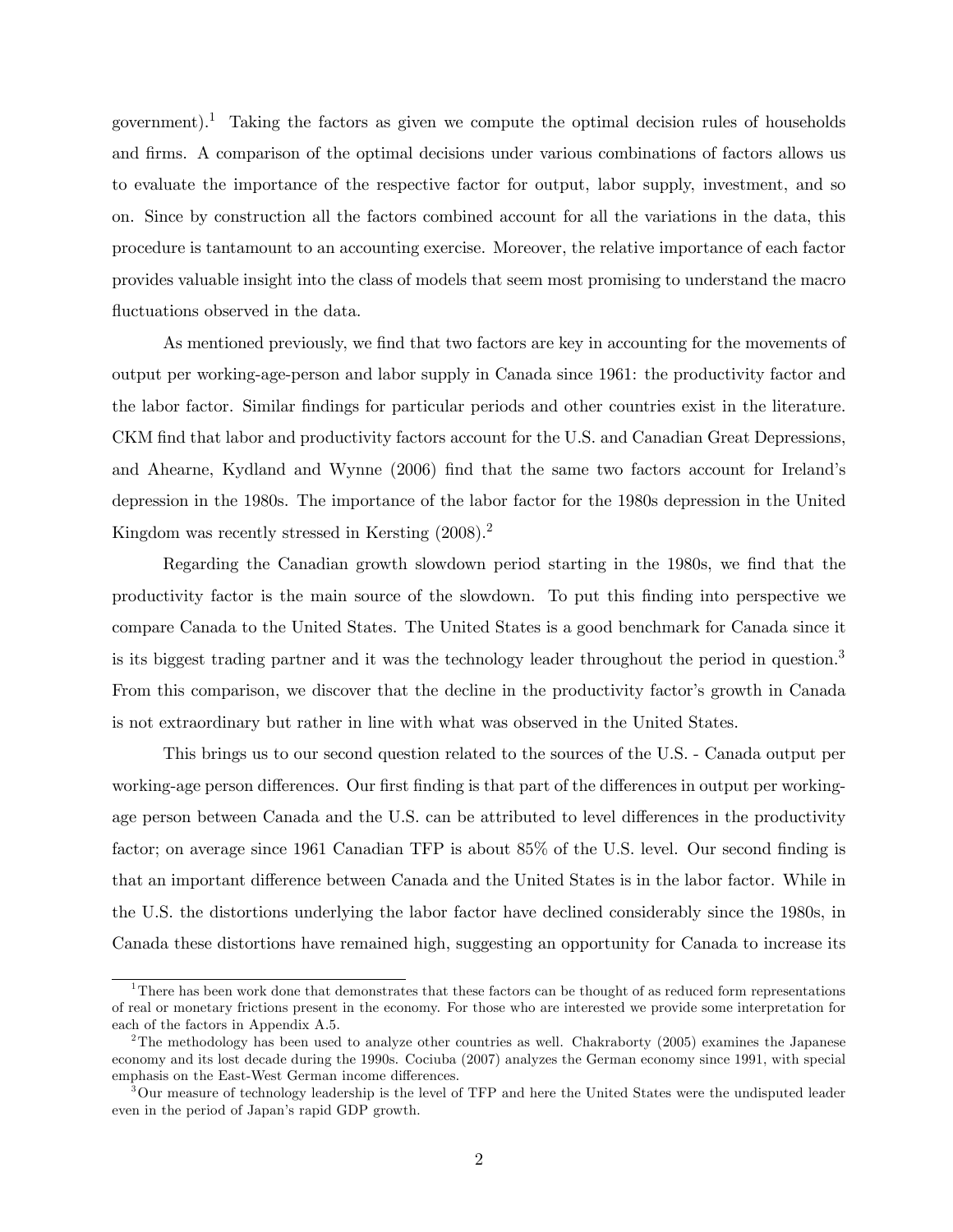labor supply, output and private consumption by reducing these distortions in a similar fashion as the United States. We perform a counterfactual experiment for Canada, in which we let the growth in the Canadian labor factor be the same as in the U.S., and keep the other accounting factors as measured from Canadian data. We find that in this experiment growth in output per working-age person per year would have been 0.6 percent higher since the 1980s, allowing Canada to eliminate about half the gap with the U.S. and be only 10 percent below the U.S. by 2005.

From here on, we focus our attention on the labor factor differences, since there exists an extensive literature that analyzes the productivity factor in Canada as well as the Canadian — U.S. level differences in the productivity factor.<sup>4</sup> Our guiding question is: What are the main sources of the widening gap in the labor factors between the two countries? Our approach to this question is a decomposition exercise as follows. We augment the standard model used so far to include three features: time varying labor income taxes, time varying labor income shares and female and male wage differentials. We show that this model is equivalent to the model used in the accounting exercise, and hence we are able to derive an equation that decomposes the labor factor into the three features mentioned above and a residual.

The three features we incorporate in our model have been suggested in the literature as potentially important for the movement of the labor income factor. Effective labor income taxes have been suggested by Prescott (2004), a time varying income share has been derived as an implication of capital utilization in Hansen and Prescott (2005), and Jones et al. (2003) show that gender wage discrimination along the lines of Goldin (1992) and the lifting of the 'glass ceiling' for women can be reduced to the labor factor. We find that the decrease in the male-female wage differential is a particularly important contributor to the overall decline in the labor market distortions in both economies. These three components together account for 57 percent of the changes in the labor factor in the case of the United States from 1980 to 2005. For Canada our decomposition is not able to account for much of the decrease in the labor factor distortions. The reduction in labor distortions associated with the fall in the gender wage gap observed in Canada is almost entirely wiped out by increased effective labor taxes and a decreased labor income share. Performing a counterfactual experiment in which we replace the various factors for Canada with their respective counterpart

<sup>4</sup>To mention a few papers: Lee and Tang (2000) and Rao et al. (2004) consider the industry dimension of the productivity factor gap; Rao et al. (2006) highlight among other possible cross country differences the importance of machinery and equipment and trade openness; Tang and Wang (2005) focus on the manufacturing sector and emphasize product market competition and skill shortages as productivity depressants. A collection of multiple studies focusing on the importance of information technology is provided in Jorgensen (2004).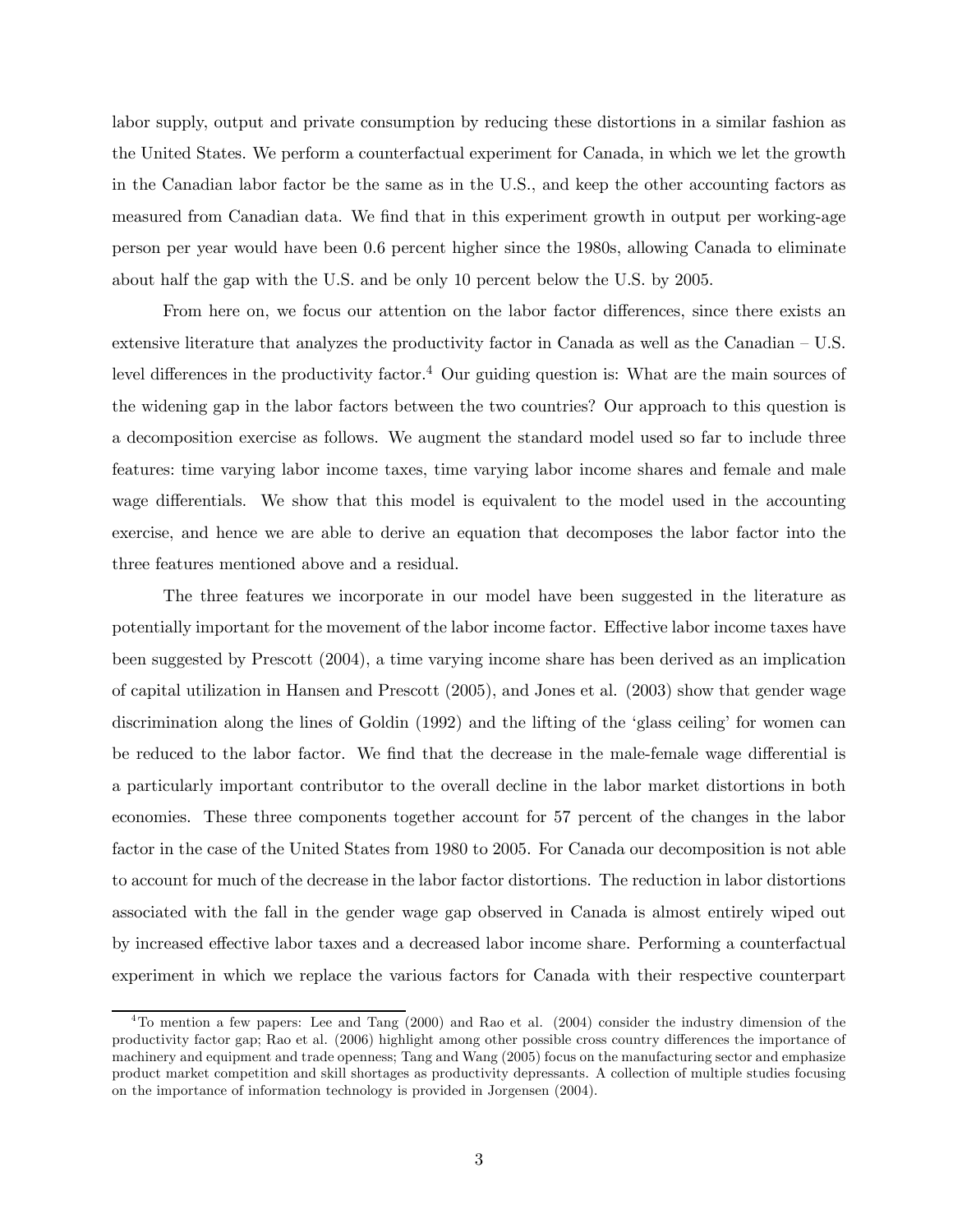from the United States, we find that our decomposition is able to account for almost all of the widening gap in the labor factor between Canada and the United States. The predominant factor for the cross country difference is the effective labor income tax. A minor but not unimportant role falls onto the cross country differences in the gender wage gap.

The paper is organized as follows. In Section 2, we present the standard neoclassical growth model and the measurement of the accounting factors. We present the findings for the Canadian economy in Section 3. In Section 4, we present a model with labor market distortions that enables us to decompose the labor factor. We conclude with Section 5.

#### 2 Accounting Exercise

In this section we review the CKM accounting methodology. We start with the presentation of the model economy. We then discuss the measurement of the accounting factors and their economic interpretations.

#### 2.1 Benchmark Economy

The model economy is a one sector neoclassical growth model. The economy has four exogenous factors: the productivity factor,  $A_t$ , the labor factor,  $1-\tau_{l,t}$ , the investment factor,  $1/(1+\tau_{x,t})$ , and the *government* factor,  $g_t$ .

The representative consumer chooses sequences of per working-age-person consumption,  $c_t$ , per working-age-person investment,  $x_t$ , and per working-age-person labor,  $l_t$ , to maximize:

$$
P(HH) : \max \sum_{t=0}^{\infty} \beta^t u(c_t, l_t) N_t
$$
  
subject to 
$$
c_t + (1 + \tau_{x,t}) x_t \le (1 - \tau_{l,t}) w_t l_t + r_t k_t + T_t
$$

$$
\frac{N_{t+1}}{N_t} k_{t+1} \le x_t + (1 - \delta) k_t
$$

$$
k_0 \text{ given}
$$

where  $k_t$  denotes the beginning of period per working-age-person capital stock,  $r_t$  is the rental rate of capital,  $w_t$  is the wage rate and  $T_t$  represents per working-age-person lump-sum transfers. The working-age population at time t is given by  $N_t$  and it grows at rate  $\eta$ , hence  $N_{t+1} = (1 + \eta) N_t$ .

The production technology is given by  $F(K_t, z_t L_t)$  which is homogenous of degree one in the two inputs  $K_t$  and  $z_tL_t$ . There is labor augmenting technical progress in the economy at a constant yearly rate of  $\gamma - 1$ . Hence,  $z_t = \hat{z}_t \gamma^t$ , where the growth factor,  $\gamma^t$ , denotes the constant technological progress and  $\hat{z}_t$  represents deviations from trend growth. Note that given the func-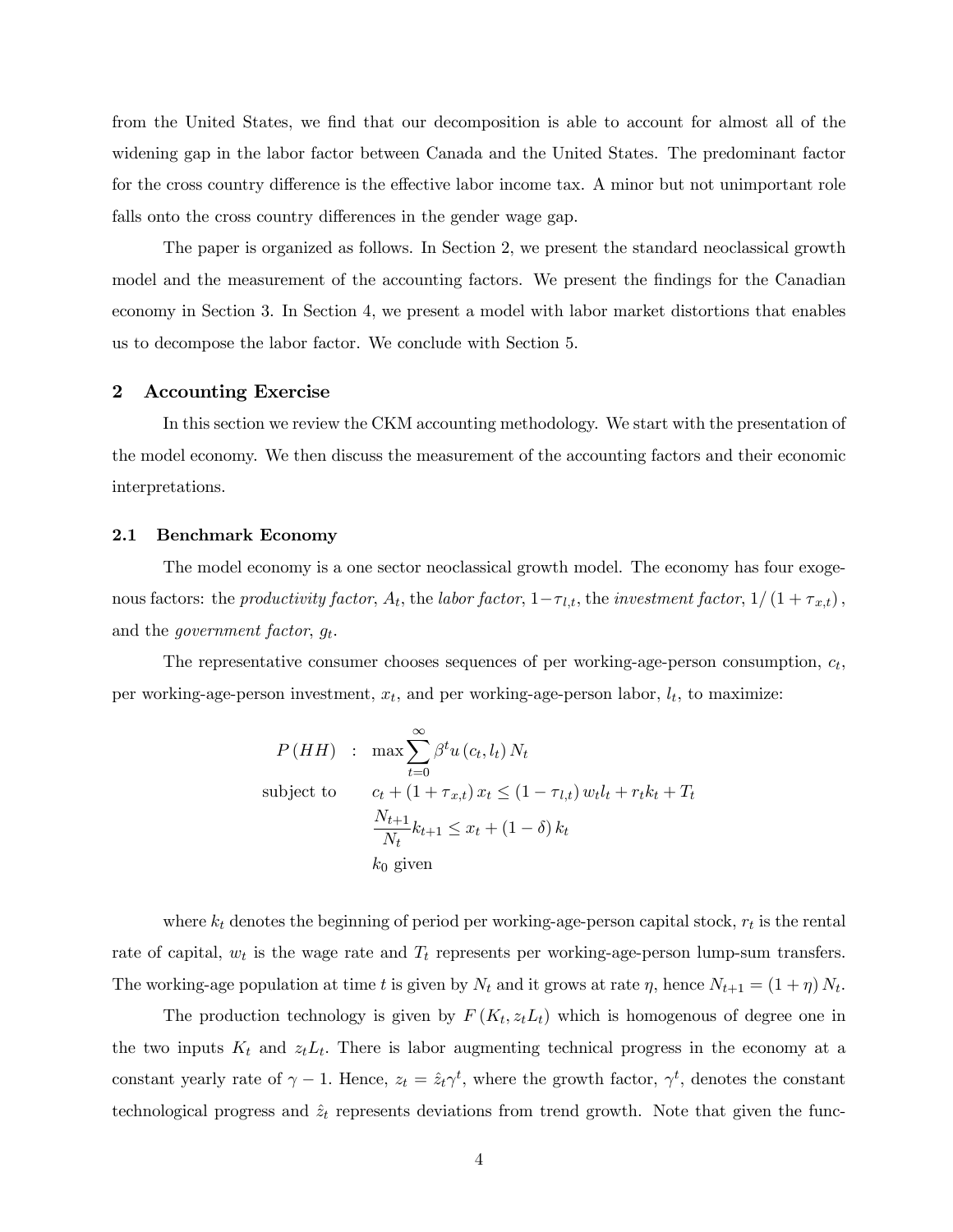tional form  $F(K_t, z_t L_t) = K_t^{\theta} (z_t L_t)^{1-\theta}$ , the production function can be written as  $F(K_t, z_t L_t) =$  $A_t K_t^{\theta} (\gamma^t L_t)^{1-\theta}$ , where  $A_t \equiv \hat{z}_t^{1-\theta}$ . The representative firm's problem is to maximize profits given by:

$$
P(F): \max F(K_t, z_t L_t) - r_t K_t - w_t L_t
$$

Finally, the government balances its budget every period:

$$
(g_t + T_t) N_t = (\tau_{x,t} x_t + \tau_{l,t} w_t l_t) N_t
$$

Note that in the model,  $\tau_{x,t}$  and  $\tau_{l,t}$  look like taxes (or subsidies) on investment and labor income, respectively. However in the accounting procedure  $\tau_{x,t}$  and  $\tau_{l,t}$  could also stand in for factors other than taxes. Hence, we refer to  $1 - \tau_{l,t}$ ,  $1/(1 + \tau_{x,t})$  and the other two factors as accounting factors.

#### Characterization of Equilibrium

DEFINITION 1. A competitive equilibrium is an allocation  $(c_t, x_t, k_t, l_t, K_t, L_t)_{t=0}^{\infty}$  and a price system  $(r_t, w_t)_{t=0}^{\infty}$  such that:

- 1. Given the exogenous sequences  $(\tau_{l,t}, \tau_{x,t}, g_t)_{t=0}^{\infty}$  and the prices,  $(c_t, x_t, k_t, l_t)_{t=0}^{\infty}$  solves the household problem,  $P(HH)$
- 2. Given the prices,  $(K_t, L_t)_{t=0}^{\infty}$  solves the firm's problem,  $P(F)$
- 3. The resource constraints are satisfied for all t:

$$
N_t (c_t + x_t + g_t) \leq F(K_t, z_t L_t)
$$
  

$$
K_t \leq N_t k_t
$$
  

$$
L_t \leq N_t l_t
$$

We use the following functional forms for our analysis:

$$
u(c_t, l_t) = \frac{(c_t (1 - l_t)^{\alpha})^{1 - \sigma} - 1}{1 - \sigma}
$$

$$
F(K_t, z_t L_t) = K_t^{\theta} (z_t L_t)^{1 - \theta}
$$

We detrend all variables that grow over time with the technology trend and indicate them with hats (e.g. detrended consumption will be  $\hat{c}_t = c_t/\gamma^t$ ). The equilibrium is characterized by the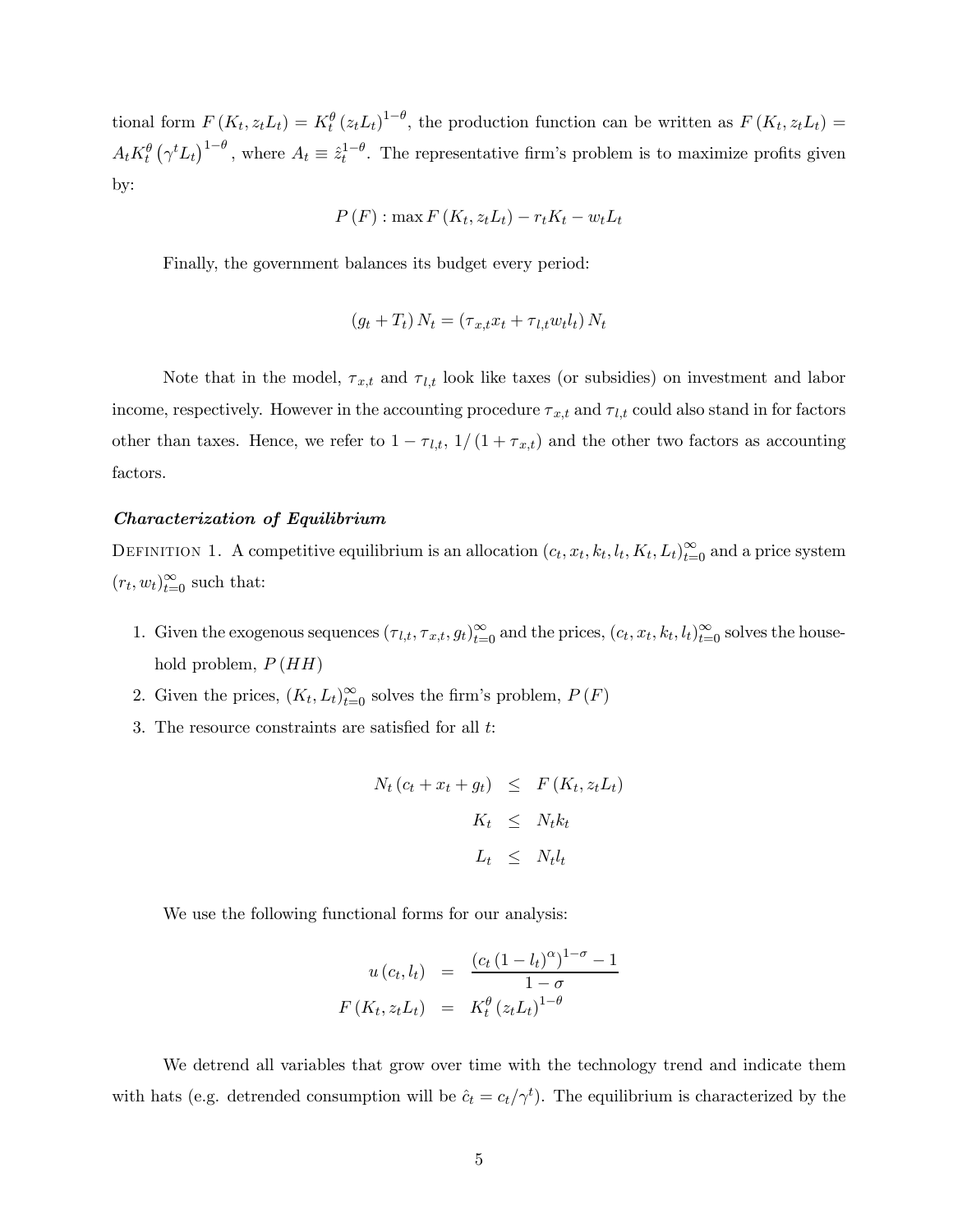following first order conditions (for derivation see section A.1):

$$
\frac{u_2\left(\hat{c}_t, l_t\right)}{u_1\left(\hat{c}_t, l_t\right)} = \hat{z}_t F_2\left(\hat{k}_t, \hat{z}_t l_t\right) \left(1 - \tau_{l,t}\right) \tag{1}
$$

$$
(1 + \tau_{x,t}) \frac{u_1(\hat{c}_t, l_t)}{u_1(\hat{c}_{t+1}, l_{t+1})} = \beta \gamma^{-\sigma} \left[ (1 - \delta) (1 + \tau_{x,t+1}) + F_1 \left( \hat{k}_{t+1}, \hat{z}_{t+1} l_{t+1} \right) \right] \tag{2}
$$

$$
\hat{c}_t + \hat{x}_t + \hat{g}_t = F\left(\hat{k}_t, \hat{z}_t,_t\right) \tag{3}
$$

$$
\eta \gamma \hat{k}_{t+1} = \hat{x}_t + (1 - \delta) \hat{k}_t \tag{4}
$$

$$
\lim_{t \to \infty} \left(\beta \eta \gamma^{1-\sigma}\right)^t u_1 \left(\hat{c}_t, l_t\right) \hat{k}_{t+1} = 0. \tag{5}
$$

#### 2.2 Measurement of the Accounting Factors

Given parameters, and data on  $\hat{c}_t$ ,  $\hat{x}_t$ ,  $\hat{g}_t$ ,  $\hat{y}_t$ ,  $l_t$ , and  $\hat{k}_t$  we use equilibrium conditions to measure the factors.

• The productivity factor,  $A_t$ , is determined as:

$$
A_t \equiv \hat{z}_t^{1-\theta} = \frac{\hat{y}_t}{\hat{k}_t^{\theta} l_t^{1-\theta}}
$$

• The labor factor,  $1 - \tau_{l,t}$ , is determined as the solution to equation (1):

$$
1 - \tau_{l,t} = \frac{u_2(\hat{c}_t, l_t)}{u_1(\hat{c}_t, l_t)} \frac{1}{\hat{z}_t F_2(\hat{k}_t, \hat{z}_t l_t)}.
$$

• To compute the investment factor,  $1/(1+\tau_{x,t})$ , we calculate  $\tau_{x,t}$  as the solution to equation (2):

$$
\tau_{x,t+1} = (1 - \delta)^{-1} \left( \frac{(1 + \tau_{x,t})}{\beta \gamma^{-\sigma}} \frac{u_1(\hat{c}_t, l_t)}{u_1(\hat{c}_{t+1}, l_{t+1})} - F_1\left(\hat{k}_{t+1}, \hat{z}_{t+1} l_{t+1}\right) \right) - 1; \quad \forall t = 0, ..., T.
$$

• Finally, we determine the government consumption factor,  $\hat{g}_t$  directly from data by adding government consumption and net exports. We then divide by the working-age population and detrend by the technology growth trend.

In the equations above,  $\hat{c}_t$ ,  $\hat{x}_t$ ,  $\hat{y}_t$ ,  $\hat{y}_t$ , and  $l_t$  are taken from data (See appendix A.4 for details on the sources of the data). Given lack of sufficient detail of data for the Canadian economy, we make two assumptions. First, we assume that government investment is not productive; that is, we treat government investment just like government consumption. Second, we assume consumer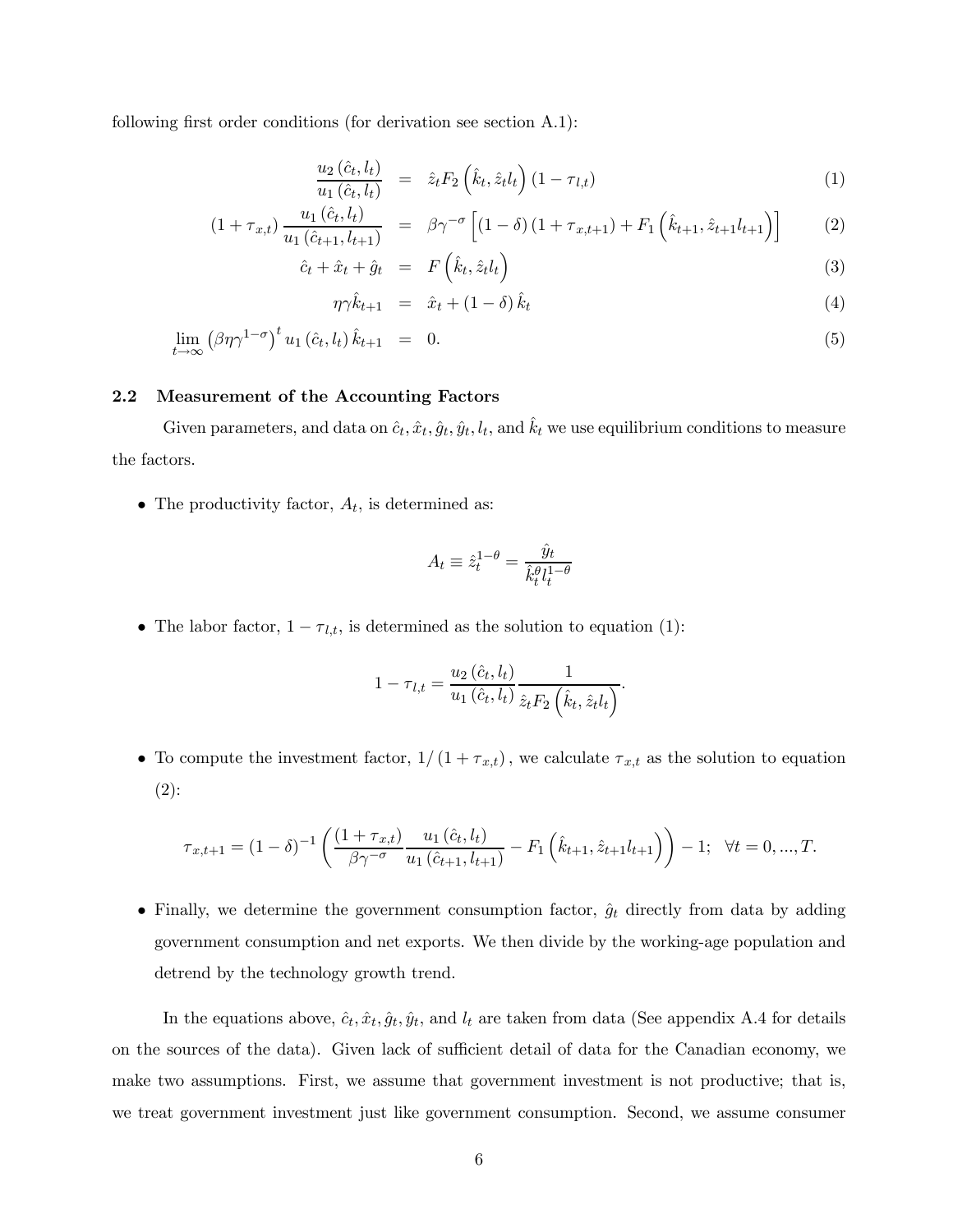durables are consumption goods and not investment goods. As a result of these two assumptions, the capital stock for our economy consists only of the net private fixed assets and the stock of private inventories.<sup>5</sup> We are confident that these assumptions on the data do not alter our qualitative findings. In fact we are able to show that similar results are obtained for the U.S. economy for different treatment of consumer durables or government consumption.<sup>6</sup>

We construct the capital stock,  $\hat{k}_t$ , using the perpetual inventory method. Given the 1961 capital stock which we identify as  $k_0$  and using a fixed depreciation, we construct the capital stock series as follows:

$$
\gamma \eta \hat{k}_{t+1} = \hat{x}_t + (1 - \delta) \hat{k}_t.
$$

The parameters used in the accounting exercise are presented in Table 2. All the parameters, except for the population growth, are common across the two economies and are calibrated to the U.S. economy for the period 1961 – 2005. We determine  $\theta$  to match the share of capital income in total income,  $\delta$  to match a ratio of depreciation to output of 9.7 percent and a capital-output ratio of 2.35.<sup>7</sup> The technology growth,  $\gamma$ , is chosen to match the average growth in output per workingage person. The discount factor is chosen to match a rate of return on capital of 4.5 percent (i.e.  $β = \gamma/1.045$ . The utility parameters α and σ are chosen following Cooley and Prescott (1995). Finally, the population growth rate is chosen to match the average growth rate of the population aged 16 to 64 years in each economy from 1961 to 2005.<sup>8</sup>

 $5C_{\text{e}}$  Cooley and Prescott (1995) consider the data adjustments needed to ensure consistency between the data measurements and the neoclassical model. They include the government capital stock and consumer durables as part of the total capital stock of the economy. We depart from this practice due to data restrictions.

<sup>&</sup>lt;sup>6</sup>We compare results of two experiments for the US economy: (i) Consumer durables included in consumption and government investment included in governmeny consumption and (ii) Consumer durables included in investment and government investment included in investment except for military investment which is included with government consumption. We obtain very similar results. CKM (2002) also obtain very similar results for different variations on the treatment of data.

<sup>&</sup>lt;sup>7</sup>The capital output ratio and depreciation output ratio are consistent with our measure of the capital stock (i.e. the net private fixed assets and private inventories).

<sup>8</sup>Results are robust to parameter changes. Changing the value of a calibrated parameter results in changes in the level of various factors, but does not alter the significance of the factors in our accounting exercise. For example, a higher value of  $\beta$  relative to the one used in our calibration leads to a higher level of the investment factor but has no effect on the productivity, labor or government factors. A constant shift in the level of the investment factor is unable to alter its importance in accounting for fluctuations in output and other variables. Unlike changes in  $\beta$ , an increase in the value of  $\theta$  affects more than one factor. It leads to downward shifts in the productivity and labor factors, and to an upward shift in the investment factor. However, the importance of the factors in the accounting exercise remains unchanged.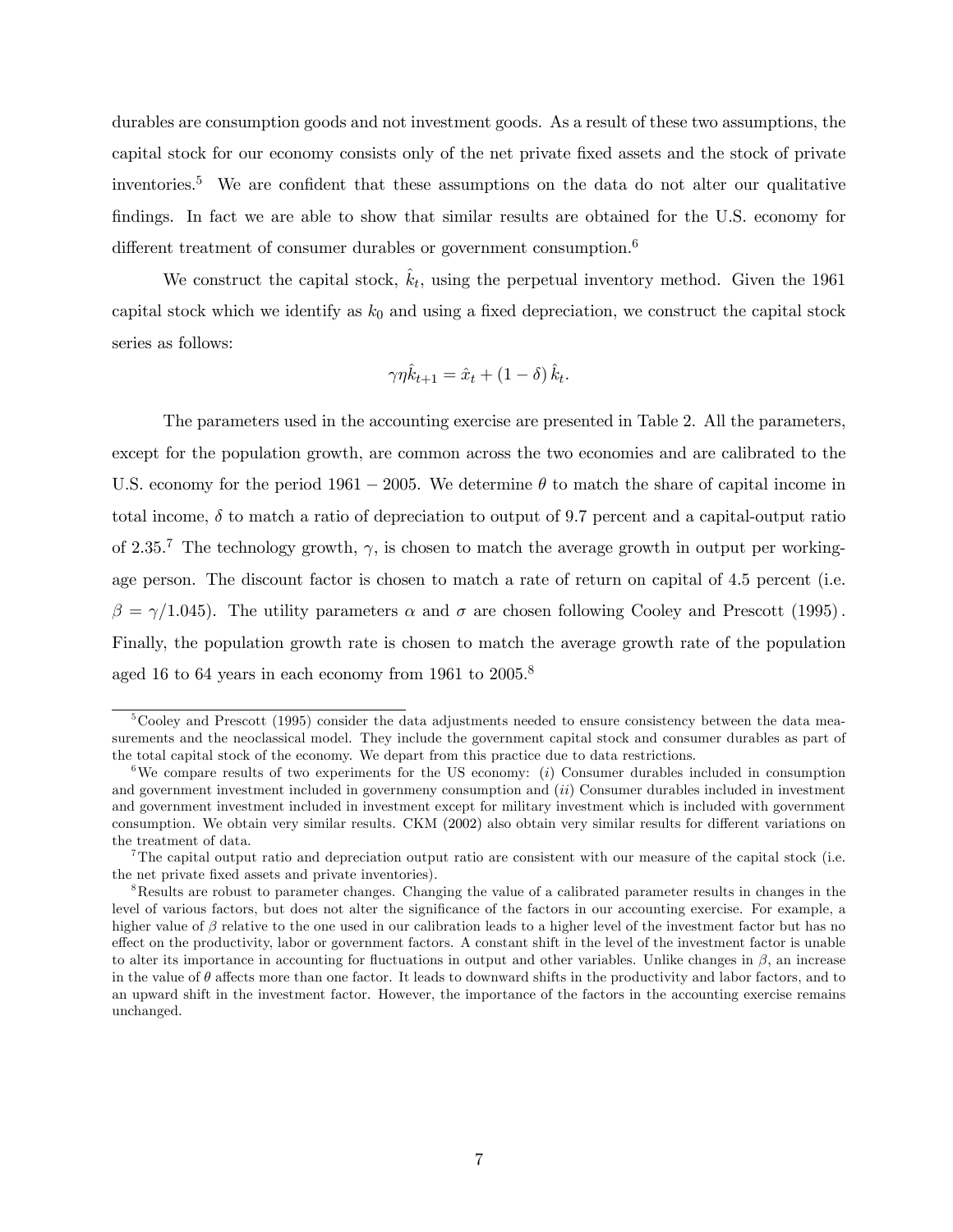#### 2.3 Interpretation of the factors

A detailed presentation of the economic interpretation of the accounting factors is presented in CKM (2002, 2006). The accounting factors are essentially reduced forms of concrete distortions in the economy. For example, they stand in for sticky wages, sticky prices or credit market restrictions. Chari, Kehoe, and McGrattan demonstrate that such models are equivalent to a standard neoclassical growth model with different types of time varying factors that distort the equilibrium decisions of economic agents. Some well-known macroeconomic models used for practical purposes feature such frictions. Besides frictions, the time varying factors can also be related to inefficient input utilization of firms, labor income taxes, investment taxes, and government consumption.

#### 3 Findings

In this section we report the results of the accounting exercise for Canada for the period 1961 to 2005, as well as for the subperiod 1980 to 2005. We find that for both periods, the movements in output, investment and labor supply in Canada are mainly accounted for by movements in the productivity and labor factors. We find that the government and investment factors play a minor role in both periods considered.

#### 3.1 The Post 1960 Period

The findings for the period 1961 to 2005 are reported in Tables 3 and 4 and in Figures ?? through 6. To summarize, we find that the productivity and labor factors account for most of the movements in output, investment and hours worked in Canada. Examined in isolation, the investment factor yields counterfactual predictions for all three variables. Moreover, the government factor alone plays a small role in accounting for movements in output and investment, but also yields counterfactual predictions for hours worked.

Figure ?? presents Canadian output and the accounting factors.<sup>9</sup> Recall that in computing the factors we have removed a 2 percent growth trend from the variables that grow with technology, and thus growth is relative to this trend. As seen in Figure ??, *output* grew by more than trend growth for almost two decades. By 1979 detrended output was 10 percent above its 1961 level. However, the growth slowed down in the next two decades and the current detrended level of output is the same as it was in 1961. In other words, the average growth rate of output per working-age person over the 45 year period was essentially 2 percent, with higher or lower growth in particular

 $9$ We use output to refer to output per working-age person throughout the analysis.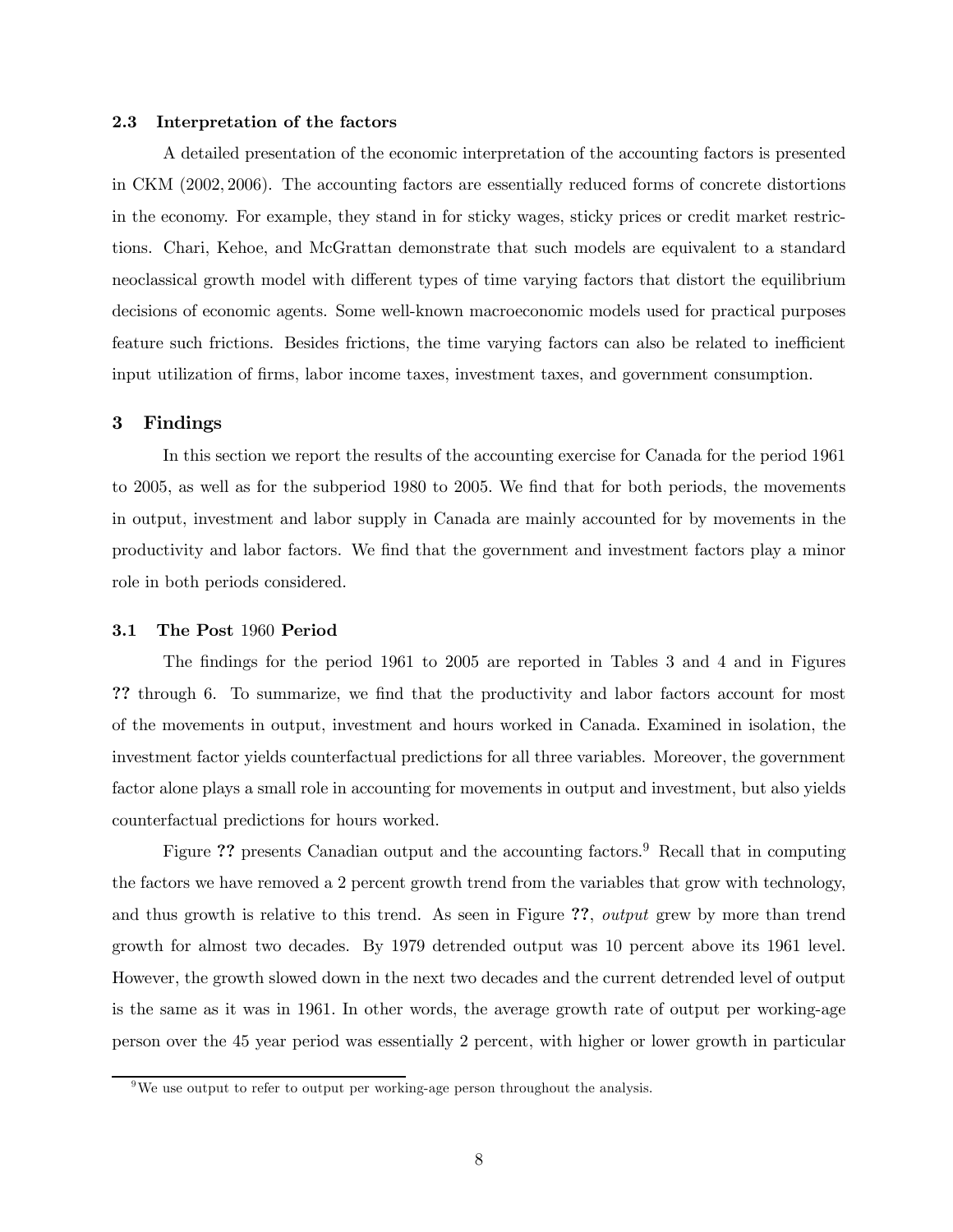decades. From Figure ?? we also learn that growth in the *productivity factor* was high for the first 2 decades, but low thereafter. Overall, the productivity factor declined by 8.5 percent throughout the 45 year period. The labor factor,  $1 - \tau_l$ , experienced a worsening in the first two decades followed by a subsequent recovery, and it is now at a similar level as in 1961. Over the entire period, the *investment factor* was reduced in the sense that  $\tau_x$  declined relative to its 1961 level. The second plot in Figure ?? presents the government factor and net exports as a percent of output. In 1961, the government factor was 20 percent of output. By 2005, it had increased to 26 percent of output. Part of this increase is due to an increase in the net exports' share of output.

We now assess the contributions of the four factors to the movements in output, investment, and labor supply. To this end, we compute model predictions in which some of the factors are permitted to fluctuate, just as measured in the data, while the others are kept constant at their initial levels. Table 3 presents a summary of the results for a number of different models. The models in which only one factor is allowed to fluctuate are labeled "models with one factor". We also consider models in which two or three factors are allowed to fluctuate. The table presents the correlation between data and model predictions for output, investment and hours worked, and gives a rough idea of which factors generate predictions in line with the data. For example, we see that a model in which only the productivity factor is allowed to fluctuate is able to capture a large part of the movements in output, but does not do a good job in capturing fluctuations in hours worked. A model with the labor factor alone captures the movements in hours worked fairly well, while leading to counterfactual predictions for output and investment.

First, we consider the contributions of the productivity factor. In this experiment, the productivity factor is allowed to fluctuate as it does in the data, while the labor, government and investment factors are kept fixed at their 1961 levels. Figures 2, 3 and 4 plot the predictions of the model against data. The prediction for output is in line with data, though the growth predicted is slightly higher in late 1960s throughout the late 1970s, and slower from mid 1980s until the present. Predicted detrended output in 2005 is 7 percentage points below its 1961 level whereas in the data, detrended output is almost the same in 2005 as it was in 1961. In terms of hours worked, the model is fairly successful at capturing the increasing trend. Over the 45 year period, hours worked increased by 11 percent in the data while the model predicts an increase of 8 percent. In spite of capturing the overall increasing trend, the model with the productivity factor alone does not capture the low level of hours worked observed in the data for the 60s and 70s. In terms of investment, the model predicts much higher investment flows than is seen in the data.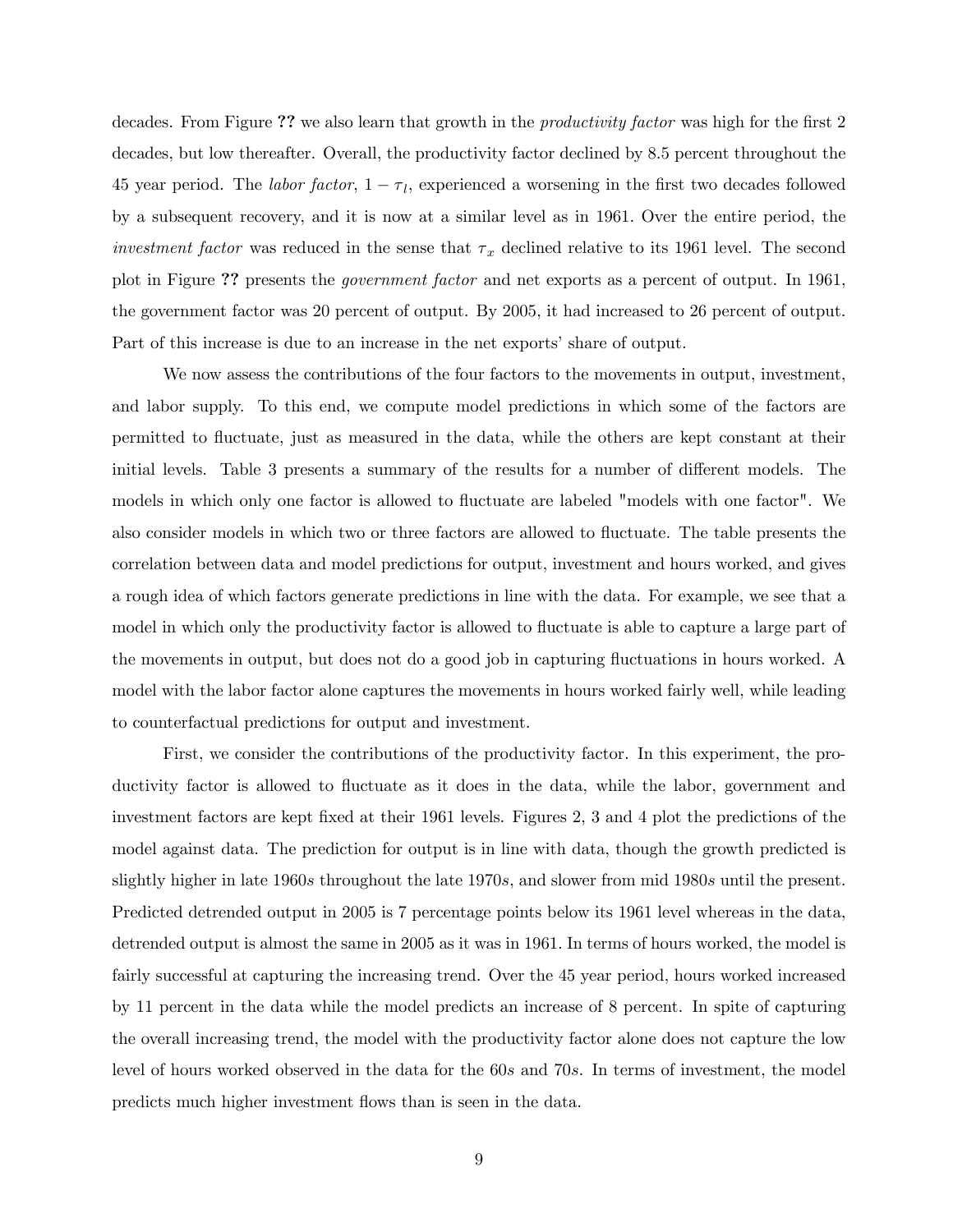Next, we consider the contributions of the labor factor. The model with the labor factor alone performs poorly in terms of output and investment. In Figure 2 we see that the model predicts a depression for the Canadian economy for about 20 years followed by a recovery to a level of detrended output very similar to the data. In fact, the predictions of the model for post-1990 are very close to the data. We obtain similar results for investment. The factor factor alone does a better job at capturing the fluctuations in hours worked, although it underpredicts the level of hours.

The last two factors are less successful in capturing fluctuations in output, investment and hours worked. A model with the government factor alone predicts very smooth output, investment and hours worked series. A model with the investment factor alone moves all variables the wrong way, that is when output increases in the data it typically decreases in the model and vice-versa. The same is true for hours worked and investment.

We next examine the predictions of a model with both the productivity and labor factors, since individually these factors proved important in accounting for movements in output and hours, respectively. The results are presented in Figure 5. This model is able to capture fairly well the movements in output and hours worked, but predicts levels of output and hours worked lower than in the data. Figure 5 also shows the predictions of a model in which both the productivity and government factors are allowed to vary. This model is better able to predict the level of output (with the exception of the period from the late 1960s to the early 1980s). However, it fails to capture the low hours worked for the early period.

We conclude that a model with both the productivity and labor factors seems to do well in matching the data. Table 4 presents the correlations and root mean squared errors between the model variables and the data for a number of experiments. The table illustrates that output and hours worked as predicted by the model with the productivity and labor factors are, on average, about 9 percent lower than in the data. The root mean squared error for output is a few percentage points higher than in the experiment with the productivity factor alone. However, in that model the prediction for hours worked is at odds with data.

Adding another factor to the productivity and labor factors improves the results. This is not surprising, since by construction a model with all four factors matches the data perfectly. Table 3 presents the results from models including all but one factor. The model labeled "Productivity, labor and government" uncovers the contributions of the three factors by keeping the investment factor fixed at its 1961 level. By comparing this model to the model with the productivity and labor factors alone one can get a sense of how important the government factor is. Similarly, we evaluate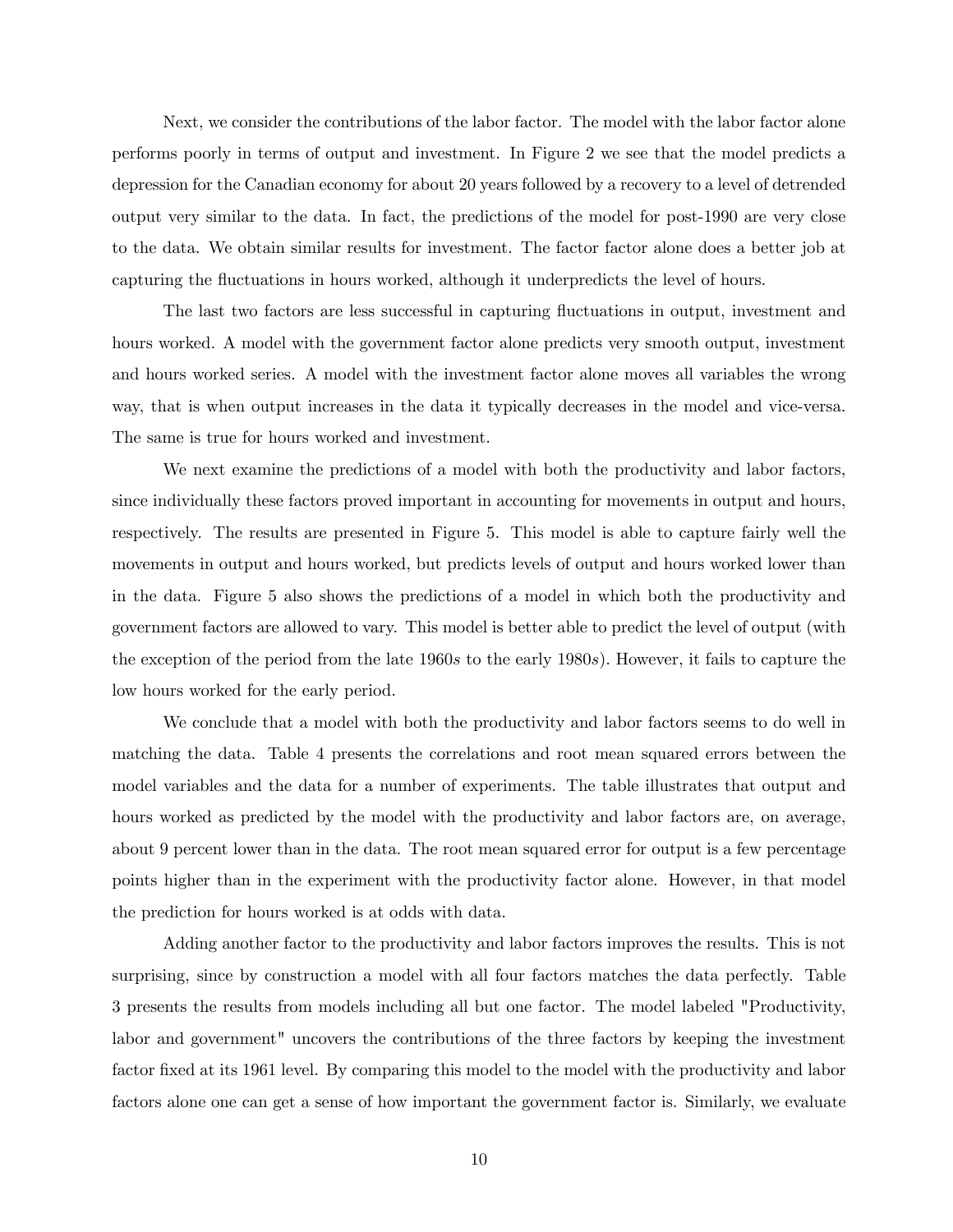the importance of the investment factor by comparing the model labeled "Productivity, labor and investment" to the model with the productivity and labor factors alone.

All of the experiments performed lead us to conclude that the forces that manifest themselves as the productivity and the labor factor are critical to an understanding of the movements in output, investment and hours worked over the last 45 years in Canada. Moreover, the investment and government factors play only a minor role.

#### 3.2 The Growth Slowdown Period

In this section, we perform an accounting exercise for the growth slowdown period which lasted from 1980 to 2005. The findings are reported in Tables 5 and 6. The four factors are, by construction, the same as those reported in Figure ?? for the period 1980 to 2005. In fact, the analysis performed from 1980 onward differs from the previous exercise in only one regard: in this exercise the capital stock for the year 1980 is taken as given from data. In the analysis performed for the 45 year period, the capital stock in the year 1980 was determined endogenously in the model and thus was potentially different from the capital stock in the data. Not surprisingly, the results are very similar to those of the previous analysis. The productivity and labor factors together account for most of the fluctuations in output, investment and hours worked, while the contributions of the investment and government factors are small. Indeed the growth slowdown in Canadian output after 1980 is overwelmingly due to a decline in the productivity factor.

In order to gain some perspective on the movements of the productivity and the labor factor outlined in this section, we compare the Canadian experience to that of U.S. The U.S. is chosen as a benchmark economy for two main reasons. Firstly, for the periods considered the United States was the technological leader in the world and thereby defined the technology frontier and potential productivity factor movement. Secondly, the United States is the main trading partner of Canada and therefore they share economically strong bonds. So, if Canada's output per working-age person fell in absolute terms but not relative to the U.S. output per working-age person, then one might think that both countries experienced a similar technological development that is not that extra-ordinary any longer.

Indeed, over the last 45 years, Canadian output per working-age-person has averaged 79 percent of the U.S. level. A big part of this income gap can be accounted for by differences in the productivity factor. In Canada over the same time horizon, the level of TFP has been about 85 percent of the U.S. level (See Figure 7). As a result, about 30 percent of the income difference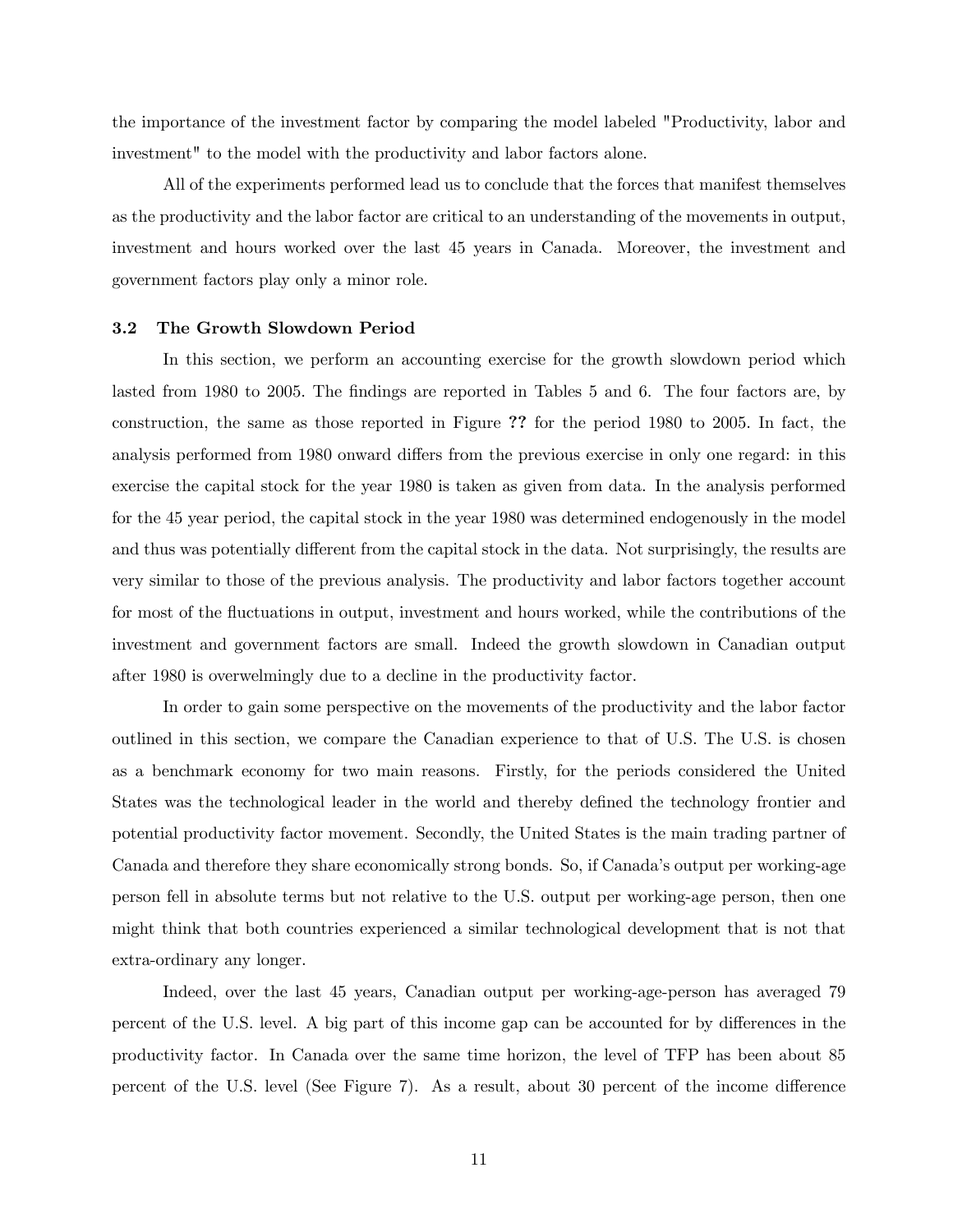between the U.S. and Canada remain to be accounted for by factors other than productivity, such as inputs into production.

The accounting exercises for both Canada and the U.S. indicate that the productivity and labor factors are key in understanding fluctuations in output, investment and labor supply. To understand how different the two economies are, we compare output and the two factors in Canada and the U.S. over the past 45 years. We find that the correlation between output per workingage-person in the two economies is 60 percent. The productivity factor is much more correlated, at 95 percent, while the labor factors exhibits a correlation of only 78 percent. Figure 8 plots the productivity and labor factors for Canada and the U.S. The labor factor is normalized to 100 in 1961. As we see in the figure, the productivity factors are quite similar between the two economies. This suggests that while the Canadian productivity factor decreased post 1980 it did so in line with the technology leader. On the other hand, the movements in the labor factor have been very different. In the U.S., the forces that manifested themselves as the labor factor have declined significantly starting in 1982. They are now at a much lower level than in 1961. Starting 1982, these forces also declined slightly in Canada however by 2005 they had returned to the same level seen in 1961. The difference in the labor factor has important implications in the model for labor supply, output and consumption. In particular, we perform a counterfactual experiment for Canada, in which we let the growth in the Canadian labor factor be the same as in the U.S., and keep the other accounting factors as measured from Canadian data. We find that in this experiment growth in output per working-age person per year would have been 0.6 percent higher since the 1980s, allowing Canada to eliminate about half the gap with the U.S. and be only 10 percent below the U.S. by 2005.

#### 4 Understanding the Labor Factor in Canada and the U.S.

To obtain a better understanding of the sources of the labor factor movements, we next consider a model with more tangible distortions in the labor market, and evaluate the degree to which they account for the different movements in the labor factor between the U.S. and Canada.

#### 4.1 Labor Market Distortions and the Labor Factors in the U.S. and Canada

The more tangible components of the labor factor, which we consider, are effective labor income taxes, a varying labor income share, and the movement of the gender wage gap.<sup>10</sup> These

 $10$ The factors we introduce using our more tangible model of the labor market are not meant to be exhaustive. This is emphasized by the presence of the residual. We ignored for example the effect of unions, the importance of labor market regulations and the presence of unemployment and a government organized unemployment insurance.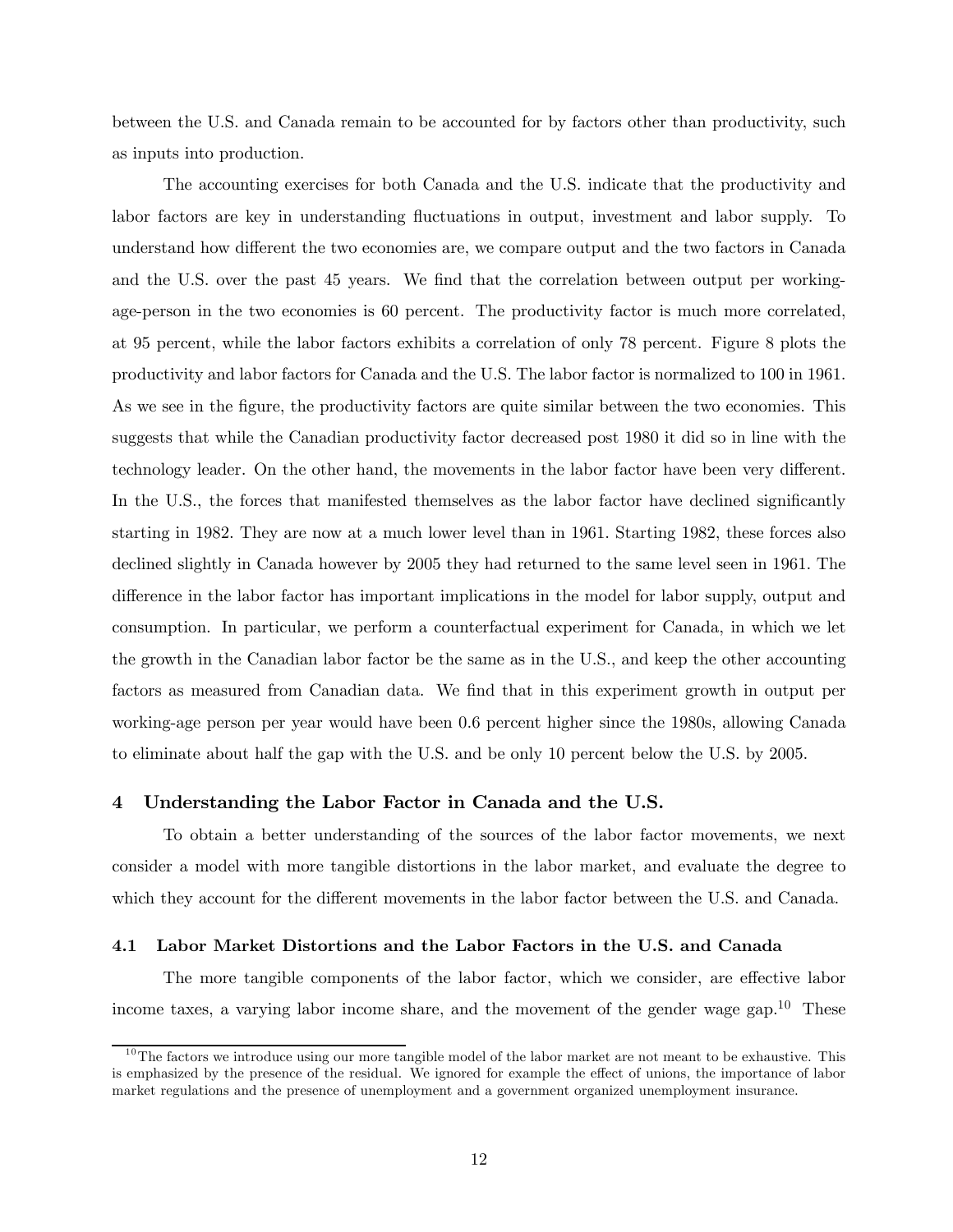factors have been suggested in the literature as potential sources of labor factor movements. Specifically, Prescott (2004) analyzed the importance of effective labor income taxes on labor supply. Hansen and Prescott (2005) show that a time varying labor factor captures capital utilization over the business cycle<sup>11</sup> and can have non-negligible aggregate consequences. Finally, the relationship between the gender wage gap and a time varying labor factor has been shown by Jones et al. (2003). Here the labor factor captures gender wage discrimination in the sense of Goldin (1992) or a lifting of the 'glass ceiling' for women. Here 'glass ceiling' refers to the observation that women have problems advancing in firms beyond a certain level and gender wage discrimination stands for a gap between the wage of a woman relative to the wage of a male despite identical characteristics. The next part presents a stylized model capturing the three components of the labor factor.

#### Economy with Labor Market Distortions

There is a representative household, with two members — a male and a female. The household chooses household consumption,  $c_t$ , household investment,  $x_t$ , and hours worked by the male,  $l_{m,t}$ , and female,  $l_{f,t}$ , to maximize:

$$
P2(HH) \qquad \max \sum_{t=0}^{\infty} \beta^t u(c_t, l_{m,t} + l_{f,t}) N_t
$$

subject to :

$$
c_t + x_t \le r_t k_t + (1 - \nu_t) (1 - \varepsilon_t) (w_{m,t} l_{m,t} + w_{f,t} l_{f,t}) + \psi_t
$$
  

$$
\frac{N_{t+1}}{N_t} k_{t+1} \le x_t + (1 - \delta) k_t
$$
  

$$
l_{m,t} \le \bar{l}_t, k_0 \text{ given}
$$

where  $k_t$  is the beginning of period capital stock,  $r_t$  is the rental rate of capital,  $w_{m,t}$  and  $w_{f,t}$ are the wage rates for males and females respectively, and  $\psi_t$  are lump-sum household transfers. The working-age population at time t,  $N_t$ , grows at rate  $\eta$ , hence  $N_{t+1} = \eta N_t$ . Quantity variables are expressed in per working-age-person terms (e.g.  $l_{i,t} = \frac{L_{i,t}}{N_t}$ , where  $L_i$ ,  $i \in \{m, f\}$  denotes the total hours worked by males or females).

The hours worked by the male member of the household are constrained from above. For the empirically relevant case  $w_{m,t} > w_{f,t}$ , this constraint binds in equilibrium. Furthermore,  $\nu_t$ represents the effective marginal tax rate on labor income<sup>12</sup> and  $\varepsilon_t$  is a distortion that is not explicitly

 $11$  It also to some extend captures the changing wage bargaining-power between firms and employees over the business cycle.

<sup>&</sup>lt;sup>12</sup>Following Prescott (2004), the effective labor income tax,  $\nu_t$ , is computed from data on tax rates as follows: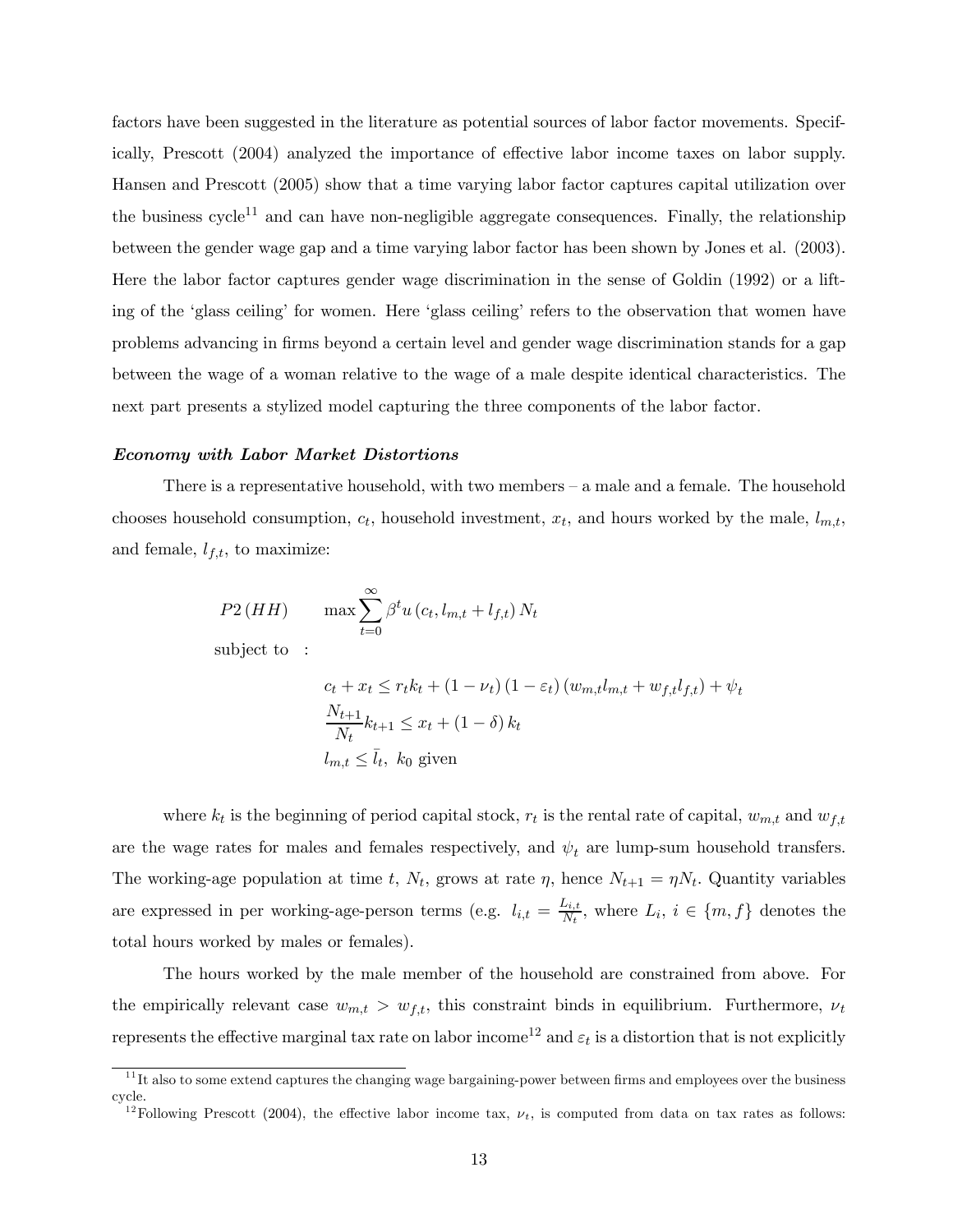modeled. The  $\varepsilon_t$  is meant to stand in for factors other than effective labor income taxes that may distort the marginal rate of substitution between consumption and leisure.

In addition to the representative household, there is a representative firm that has a constant returns to scale technology given by  $F(K_t, \zeta_t(L_{m,t} + L_{f,t}))$ . Both male and female labor supplies experience technological progress, at a yearly rate of  $\gamma - 1$ . Hence,  $\zeta_t = \hat{\zeta}_t \gamma^t$  where  $\gamma^t$  is the constant technological progress and  $\zeta_t$  represents deviations from trend growth. Males and females earn different wages. This wage difference is modeled as a cost,  $d_t > 0$ , incured when hiring a woman.<sup>13</sup> As a result women receive only a fraction  $\frac{1}{1+d_t}$  of the males' wage. Lastly, the Cobb-Douglas share parameter,  $\theta_t$ , varies exogenously over time. The problem of the representative firm is to maximize profits:

$$
P2(F) : \max F(K_t, \zeta_t (L_{m,t} + L_{f,t})) - r_t K_t - w_{m,t} L_{m,t} - (1 + d_t) w_{f,t} L_{f,t},
$$
  

$$
F(K_t, \zeta_t (L_{m,t} + L_{f,t})) = K_t^{\tilde{\theta}_t} (\zeta_t (L_{m,t} + L_{f,t}))^{1 - \tilde{\theta}_t}
$$

Despite being perfect substitutes in production, male and female hours worked bring different amounts of net income to the household. In other words, male and female hours are taxed differently. From the household budget constraint, we observe that the share of male labor income available to the household is  $(1 - \nu_t) (1 - \varepsilon_t) w_{m,t} l_{m,t}$ . In other words, the tax on male labor equals  $\nu_t + \varepsilon_t - \nu_t \varepsilon_t$ . The share of female labor income available to the household is  $(1 - \nu_t) (1 - \varepsilon_t) w_{f,t} l_{f,t}$ . This can be also expressed as  $\frac{(1-\nu_t)(1-\varepsilon_t)}{(1+d_t)}w_{m,t}l_{f,t}$ . Thus, female labor is essentially taxed at a higher rate of:  $1 - \frac{(1 - \nu_t)(1 - \varepsilon_t)}{1 + d_t}.$ 

Finally, the government balances its budget every period.

$$
(g_t + \psi_t) N_t = \left( \left[ \nu_t + \varepsilon_t - \nu_t \varepsilon_t \right] w_{m,t} l_{m,t} + \left[ 1 - \frac{\left( 1 - \nu_t \right) \left( 1 - \varepsilon_t \right)}{1 + d_t} \right] w_{m,t} l_{f,t} \right) N_t
$$

The balanced budget equation above states that the fraction of labor income taxed away is lump-sum rebated to the household after paying for government consumption. Equivalently, the

 $\nu_t$  =(Consumption Tax Rate + Labor Tax Rate)/(1+Consumption Tax Rate). The consumption and labor tax rates as computed following the Mendoza et. al. methodology.

 $13$ This formulation is agnostic about the reasons for the wage difference. It admits the main two possibilities: (i) gender-productivity differences, (ii) gender-discrimination. One possibility is to think of this as the cost of having a part-time worker compared to a full-time worker. They are equally productive while at work, but part-timers cause extra costs for the employer (set-up cost, administrative (fixed) cost, ...).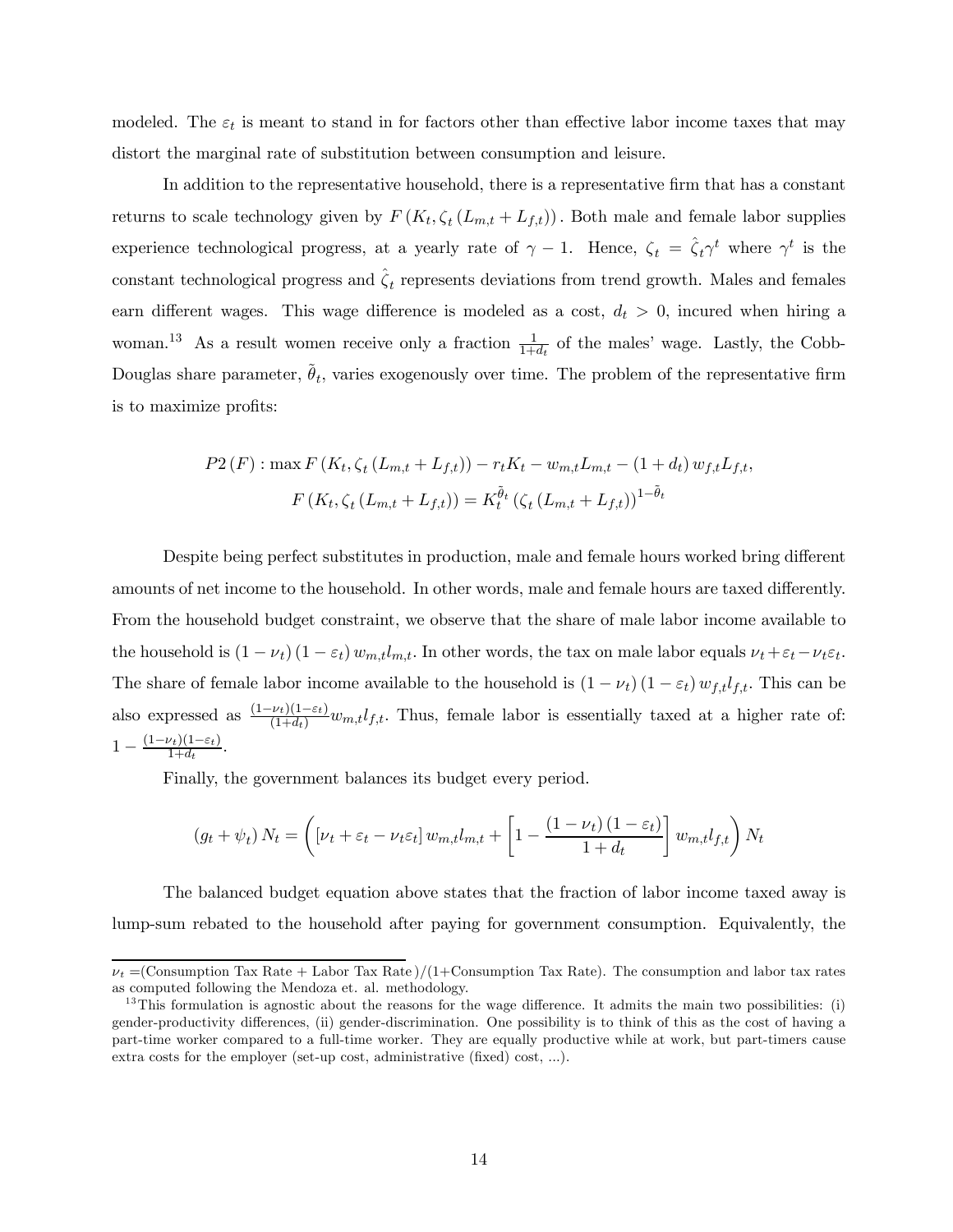balanced budget equation can also be written as:

$$
(g_t + \psi_t) N_t = ([\nu_t + \varepsilon_t - \nu_t \varepsilon_t] w_{m,t} l_{m,t} + [d_t - (\nu_t + \varepsilon_t - \nu_t \varepsilon_t)] w_{f,t} l_{f,t}) N_t
$$

DEFINITION 2. A competitive equilibrium is an allocation  $(c_t, x_t, k_t, l_{m,t}, l_{f,t}, K_t, L_{m,t}, L_{f,t})_{t=0}^{\infty}$  and a price system  $(r_t, w_{m,t}, w_{f,t})_{t=0}^{\infty}$  such that:

- 1. Given the exogenous sequences  $(\nu_t, \varepsilon_t, g_t, \psi_t)_{t=0}^{\infty}$  and the prices,  $(c_t, x_t, k_t, l_{m,t}, l_{f,t})_{t=0}^{\infty}$  solves the household problem,  $P2(HH)$
- 2. Given the prices,  $(K_t, L_{m,t}, L_{f,t})_{t=0}^{\infty}$  solves the firm's problem,  $P2(F)$
- 3. The resource constraints are satisfied for all t:

$$
N_t (c_t + x_t + g_t) \leq F(K_t, \zeta_t (L_{m,t} + L_{f,t}))
$$
  

$$
K_t \leq N_t k_t
$$
  

$$
L_t \leq N_t l_{m,t} + N_t l_{f,t}
$$

We detrend all variables that grow over time with technology and denote them by hats (for example, detrended consumption is  $\hat{c}_t = c_t/\gamma^t$ . Moreover, we use the same functional forms for the utility and production functions as in the earlier model. The equilibrium is characterized by the following first order conditions (for derivation see section A.2):

$$
\frac{u_2(\hat{c}_t, l_{m,t} + l_{f,t})}{u_1(\hat{c}_t, l_{m,t} + l_{f,t})} = (1 - \nu_t) (1 - \varepsilon_t) \hat{\zeta}_t F_2 \left( \hat{k}_t, \hat{\zeta}_t (l_{m,t} + l_{f,t}) \right) / (1 + d_t) \n\frac{u_2(c_t, l_{m,t} + l_{f,t})}{u_1(c_t, l_{m,t} + l_{f,t})} = (1 - \nu_t) (1 - \varepsilon_t) \hat{\zeta}_t F_2 \left( \hat{k}_t, \hat{\zeta}_t (l_{m,t} + l_{f,t}) \right) - \n- \frac{\mu_t}{u_1(\hat{c}_t, l_{m,t} + l_{f,t})} \n\qquad \qquad \text{(where } \mu_t \geq 0; \ l_{m,t} = \bar{l}_t; \ \left( \bar{l}_t - l_{m,t} \right) \mu_t = 0) \n\frac{u_1(\hat{c}_t, l_{m,t} + l_{f,t})}{u_1(\hat{c}_{t+1}, l_{m,t+1} + l_{f,t+1})} = \beta \gamma^{-\sigma} \left( 1 - \delta + F_1 \left( \hat{k}_{t+1}, \hat{\zeta}_{t+1} (l_{m,t+1} + l_{f,t+1}) \right) \right) \n\hat{c}_t + \hat{x}_t + \hat{g}_t = F \left( \hat{k}_t, \hat{\zeta}_t (l_{m,t} + l_{f,t}) \right) \n\eta \gamma \hat{k}_{t+1} = \hat{x}_t + (1 - \delta) \hat{k}_t
$$
\n
$$
\lim_{t \to \infty} (\beta \eta)^t u_1(\hat{c}_t, l_{m,t} + l_{f,t}) \hat{k}_{t+1} = 0
$$

Note that the household's budget constraint and the government balance budget equation together yield the resource constraint, hence the two equations are redundant.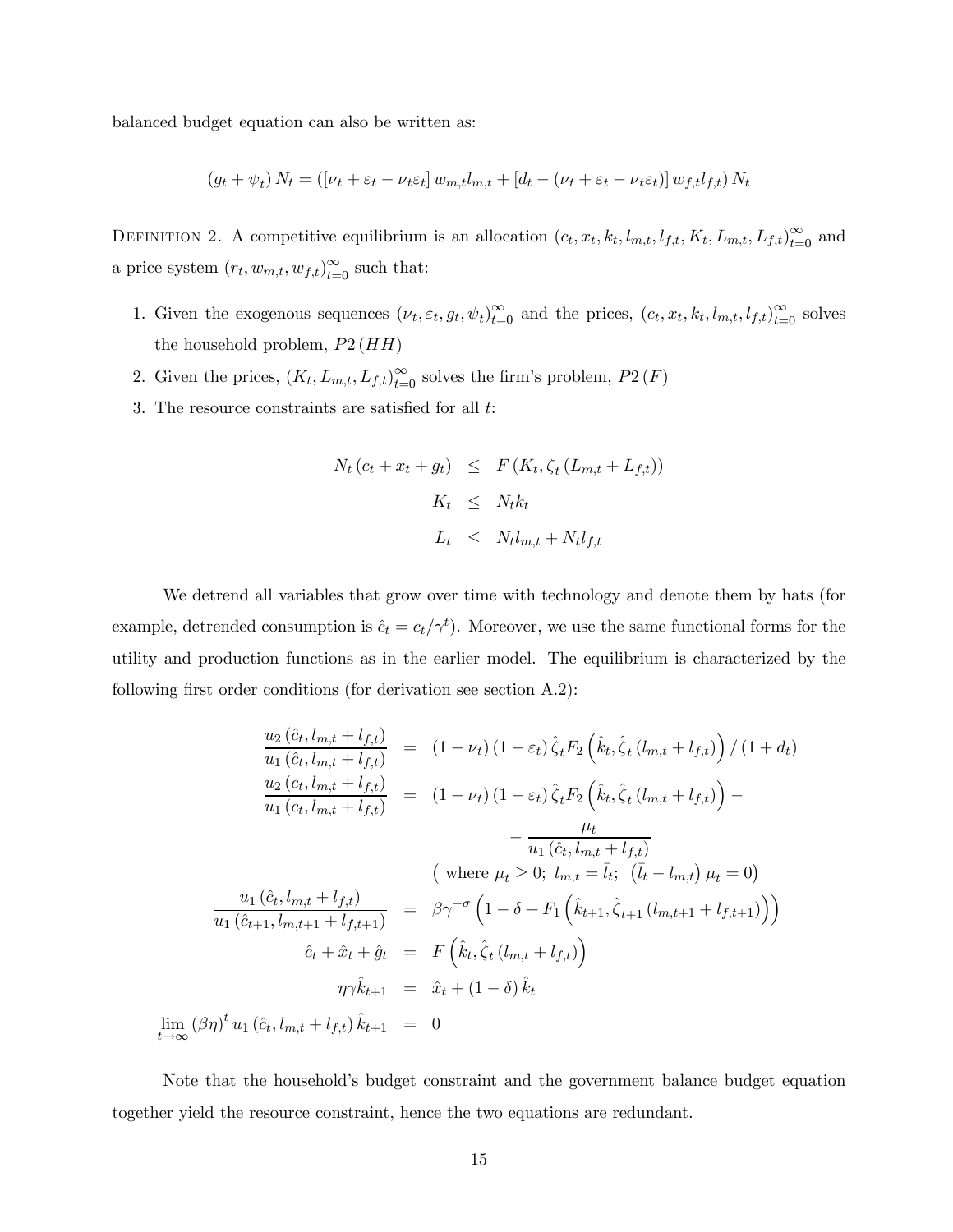PROPOSITION 1. Let  $(c_t^*, x_t^*, k_t^*, l_{m,t}^*, l_{f,t}^*, K_t^*, L_{m,t}^*, L_{f,t}^*, r_t^*, w_{m,t}^*, w_{f,t}^*)_{t=0}^{\infty}$  be a solution to the model with labor market distortions. Define

$$
l_t^* \equiv l_{m,t}^* + l_{f,t}^*
$$
  
\n
$$
L_t^* \equiv L_{m,t}^* + L_{f,t}^*
$$
  
\n
$$
w_t^* \equiv \frac{(1-\theta)}{(1-\tilde{\theta})} w_{m,t}^* = \frac{(1-\theta)}{(1-\tilde{\theta})} \frac{w_{f,t}^*}{1+d_t}
$$

Moreover, let the *productivity factor*,  $A_t \equiv \hat{z}_t^{1-\theta}$ , the *labor factor*,  $1 - \tau_{l,t}$ , the *government* factor,  $\tilde{g}_t$ , and the *investment factor*,  $1/(1 + \tau_{x,t})$ , from the benchmark model be defined as below.

$$
\hat{z}_t^{1-\theta} \equiv \hat{\zeta}_t^{1-\tilde{\theta}_t} (k_t^*)^{\tilde{\theta}_t-\theta} (l_t^*)^{\theta-\tilde{\theta}_t}
$$
\n
$$
1 - \tau_{l,t} \equiv (1 - \varepsilon_t) (1 - \nu_t) \frac{\left(1 - \tilde{\theta}_t\right)}{\left(1 - \theta\right)} \left(\frac{w_{f,t}^*}{w_{m,t}^*}\right)
$$
\n
$$
\tilde{g}_t \equiv g_t^*
$$
\n(6)

$$
(1 - \delta) (1 + \tau_{x,t+1}) + \theta \frac{F(k_{t+1}^*, \hat{z}_{t+1} l_{t+1}^*)}{k_{t+1}^*} \equiv (1 + \tau_{x,t}) \left[ 1 - \delta + F_1 \left( k_{t+1}^*, \hat{\zeta}_{t+1} \left( l_{m,t+1}^* + l_{f,t+1}^* \right) \right) \right]
$$

Then,  $(c_t^*, x_t^*, k_t^*, l_t^*, K_t^*, L_t^*, r_t^*, w_t^*)_{t=0}^{\infty}$  are a solution to the benchmark model.

Proof. See Appendix A.3.

Proposition 1. tells us that with  $1 - \tau_{l,t}$  defined as in (6) the intratemporal conditions in the two models are the same. In the next section we make use of equation (6) to decompose the movements in the labor factor into different components.

#### Decomposition of the Labor Factors for the U.S. and Canada

In this section we use equation (6) to decompose the changes in the labor factor,  $1-\tau_{l,t}$ , into three components and a residual as indicated below.

- an effective labor income tax component:  $1 \nu_t$ , where  $\nu_t$  denotes the effective labor income tax and captures variations in the labor tax rate and consumption tax rate over time
- a labor share component:  $(1 \tilde{\theta}_t) / (1 \theta)$ , where  $(1 \tilde{\theta}_t)$  denotes the time-varying labor share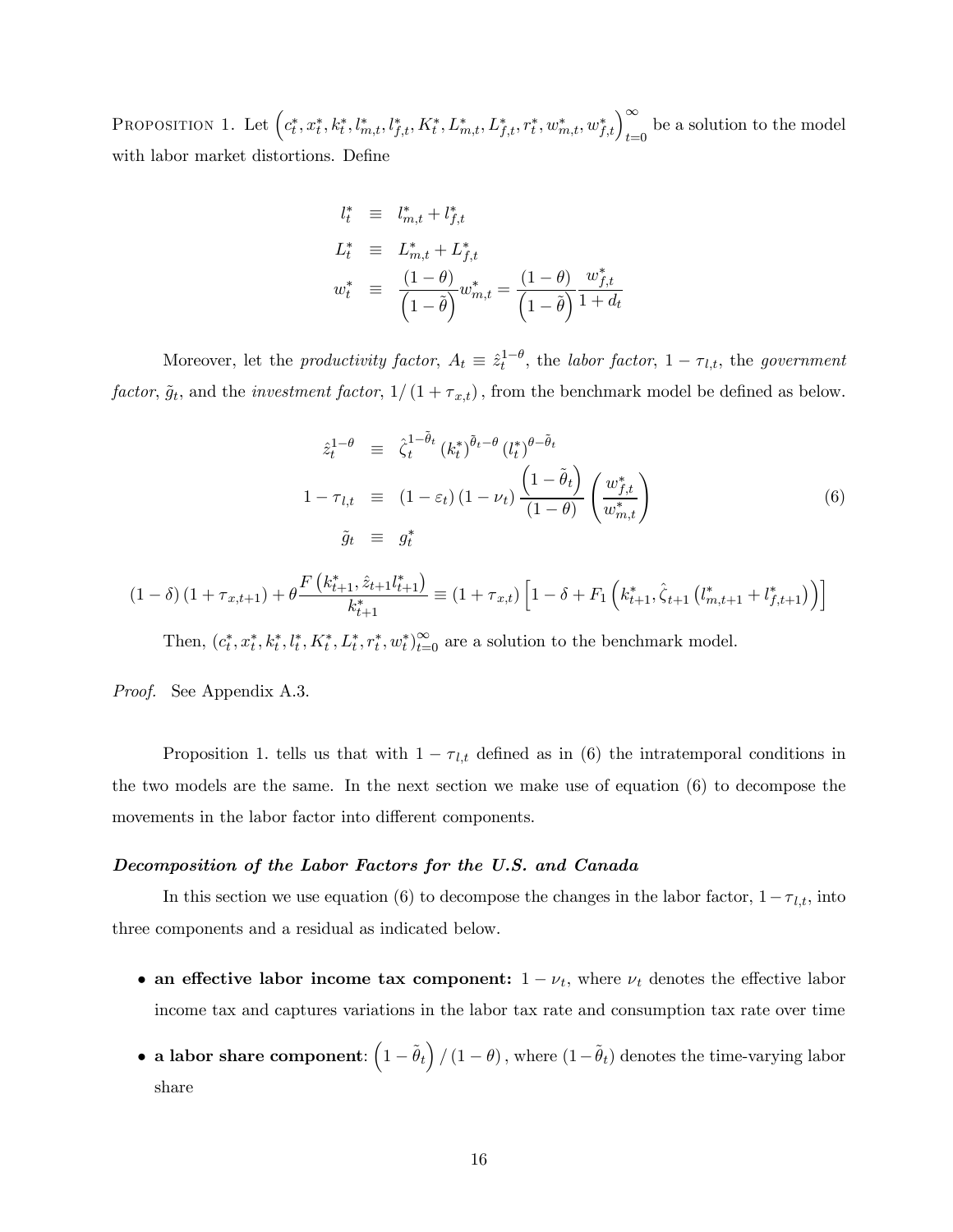- a gender wage component:  $\tilde{w}_{f,t}/\tilde{w}_{m,t}$ , that captures for example the changing nature of the labor market due to a decrease in gender wage discrimination
- a residual,  $1 \varepsilon_t$ , computed by using the measured  $1 \tau_{l,t}$ , as well as data on the three factors: −1

$$
1 - \varepsilon_t \equiv (1 - \tau_{l,t}) \left[ (1 - \nu_t) \frac{\left(1 - \tilde{\theta}_t\right)}{(1 - \theta)} \left(\frac{\tilde{w}_{f,t}}{\tilde{w}_{m,t}}\right) \right]
$$

Table 7 presents the decomposition of the labor factor for the U.S. and Canada. We compute the change in the labor factor for each of the economy and see how much of this change can be attributed to the three components considered (i.e. the labor tax, the labor share and the gender wage component) and how much remains unaccounted for (i.e. captured by the residual). We focus on the period since 1970 due to data availability.

As seen in Table 7, the labor factor increased by 18 percent in Canada over the period 1970 to 2005. In other words, the distortions underlying the labor factor have declined. When considered togethered, the three components (i.e.  $(1 - \nu_t) \frac{(1 - \tilde{\theta}_t)}{(1 - \theta)}$  $\left\lceil \frac{\tilde{w}_{f,t}}{\tilde{w}_{m,t}} \right\rceil$ ) increased by only 2.2 percent. Thus only about 13 percent  $(ln(1.022)/ln(1.18) = 0.13)$  of the decrease in distortions can be accounted for by effective taxes, labor share fluctuations and the reduction in the gender wage gap. One interesting observation is that the wage of females in Canada grew dramatically compared to the wage of males throughout the period. This reduction in the gender wage gap contributed to a decline in distortions. However, over the same time period, the effective labor income tax,  $\nu_t$ , increased and the labor share,  $1-\theta_t$ , decreased, both resulting in an increase in distortions that nearly outweighed the contribution of the gender wage component.

Next, we consider the decomposition of the U.S. labor factor. Over the period 1970 to 2005, the labor factor in the U.S. increased more than in Canada. In other words, the labor market distortions in the U.S. declined considerably. About 36 percent of the change in the labor factor can be accounted for by changes in the three factors considered together. Similar to the case of Canada, the wage of females increased considerably more than the wage of males in the U.S. However, the other two components considered decreased. We also perform a decomposition exercise for the U.S. between 1980 and 2005, since most of the increases in the labor factor occured over this period (see Figure 8). As seen in Table 7, the decomposition is more successful for this shorter period, as the changes in the effective labor income tax and labor share components are much smaller compared to the period from 1970 to 2005. In other words, a larger fraction of the labor factor changes in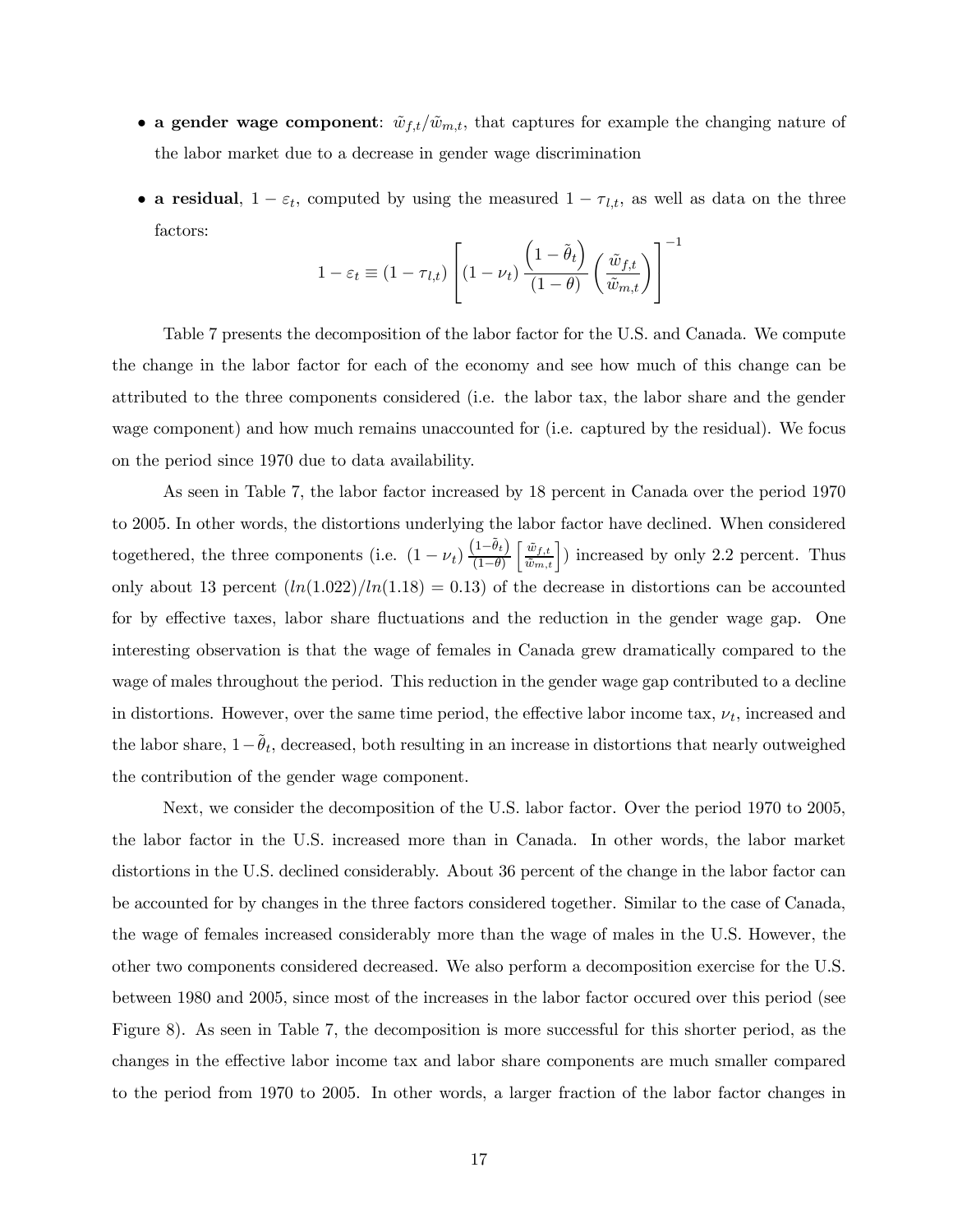the U.S. for the period starting in 1980 are accounted for by reductions in the gender gap. Overall, the three components account for about 57 percent of the changes in the labor factor in the U.S. over the last quarter century. In the case of Canada, an analysis of the 1980 to 2005 period yields similar results as before, because the decline in the effective labor income tax and the labor share components are still large.

We next address the following question: Why have the labor market distortions declined much more in the U.S. compared to Canada over the period 1980 to 2005? We propose a simple experiment based on the decomposition exercise presented above. We want to understand what would the Canadian labor factor be, if Canada were more like the U.S. in some respect. Specifically, we start with equation 6 and compute an implied labor factor for Canada, if Canada had experienced the same changes in the labor share component as the  $U.S.^{14}$  In this exercise we leave the other two components and the residual for Canada unchanged. Similarly, we compute implied labor factors for Canada if the Canadian gender gap component changed like that of the U.S., or if Canada had the same effective labor income tax as the U.S. From these experiments we can observe if one of the components is responsible for the different behaviour of the U.S. and the Canadian labor factors. The results are reported in Table 8. The main lesson from this analysis is that if Canada had experienced the same change in its effective labor tax rate as the U.S., the labor market distortions in Canada would have decreased by a lot more. In fact the change in the labor factor would be very similar to the one observed in the U.S. A small role is played by the gender wage gap differences between the two countries.

We conclude that the reductions in the gender wage gap over the last 35 years contributed somewhat to a reduction in the labor market distortions present in both the Canadian and the U.S. economy. However, other distortions arose over the same period, such as increases in the effective taxes on labor income and decreases in the share of income attributed to labor. The increases in the effective labor income taxes were more pronounced in Canada. Furthermore, a thought experiment based on the decompositon suggests that effective labor taxes account for very large proporiton of the divergence of the labor factors of the two countries.

$$
\left(1 - \varepsilon_t^{CA}\right) \left(1 - \tau_{l,t}^{CA}\right) \left(\frac{1 - \tilde{\theta}_t^{US}}{1 - \theta}\right) \left(\frac{w_{f,t}^{CA}}{w_{m,t}^{CA}}\right)
$$

 $14$ The implied Canadian labor factor if Canada had the US labor share component is calculated as: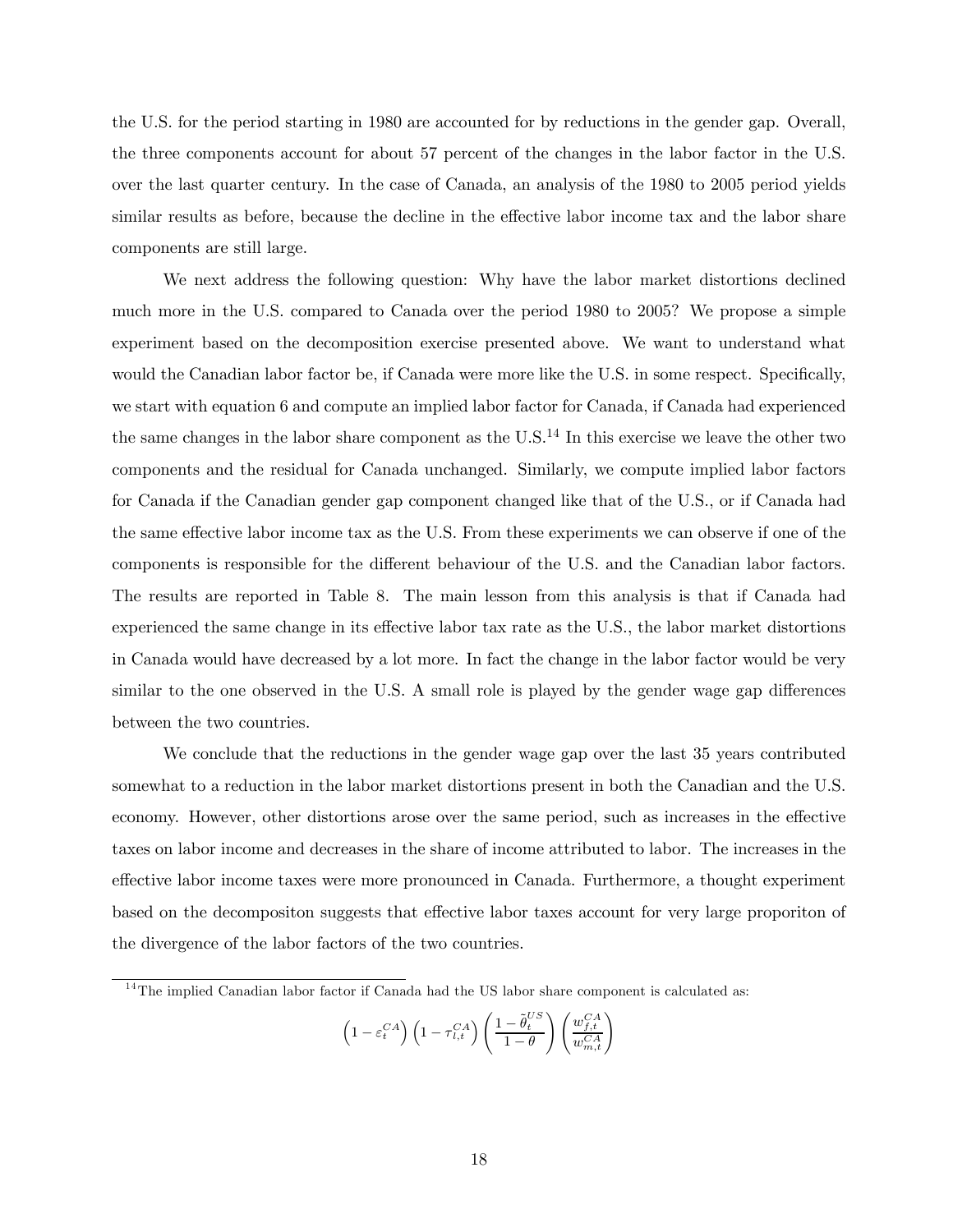#### 5 Conclusion

We perform an accounting exercise along the lines outlined in Chari, Kehoe, and McGrattan (2002, 2006) for the post-1960 Canadian economy. We consider two time periods; that from 1961 to 2005, as well as the growth slowdown period from 1980 to 2005. For both periods, we find that total factor productivity and distortions in the labor-consumption trade-off are the key margins that account for most of the changes in output, investment and labor supply. A similar result is derived for the U.S. economy. We compare Canada to the United States. We find that the TFP growth has been similar in the two economies. Moreover, we find a key difference between Canada and the United States to be in the labor factor. In the U.S. the distortions that manifested themselves as labor distortions declined significantly starting in 1980. Labor distortions also decreased in Canada from 1980 to 2005 although to a lesser extent than in the U.S. We decompose these labor distortions into three main components — an effective labor income tax, a labor share and a gender wage component — and a residual. For the U.S., we find that a significant part of the decline in the labor distortions (i.e. about 57 percent), is accounted for by the three factors considered. The reduction in the gender wage gap is particularly important in driving this result. For Canada the three components considered in our decomposition exercise seem less important. The reduction in labor distortions associated with the fall in the gender wage gap observed in Canada is almost entirely wiped out by the increase in the other distortions. We perform a counterfactual experiment that suggests that labor taxes account for a very large part of the divergence in the labor factors of the two nations.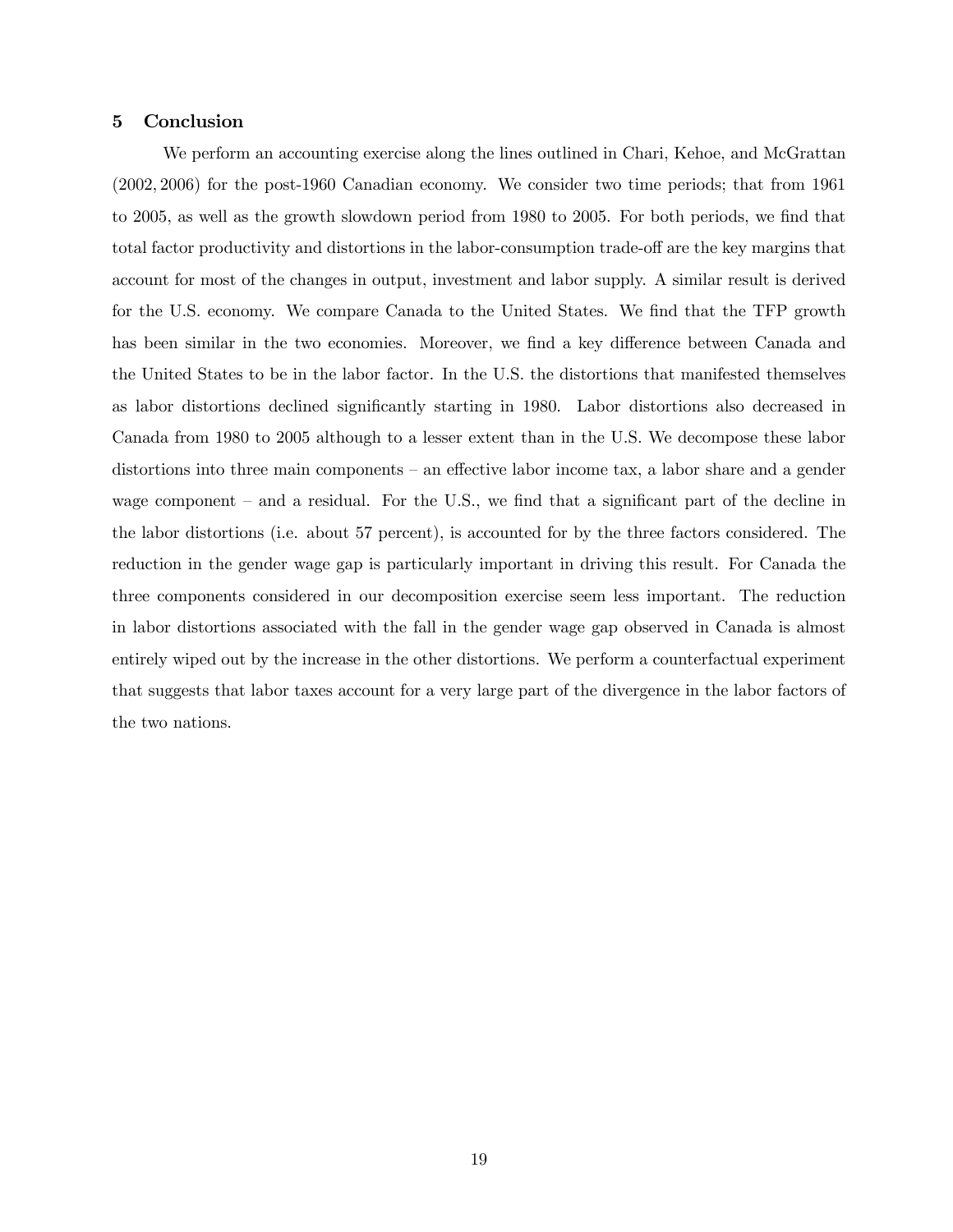#### Appendix

#### A.1 Benchmark Model — Equilibrium Conditions

The Lagrangian for the consumer's problem is given by:

$$
\mathcal{L} = \max \sum_{t=0}^{\infty} \tilde{\beta}^t \left\{ u \left( \hat{c}_t, l_t \right) + \vartheta_t \left\{ \left( 1 - \tau_{l,t} \right) \hat{w}_t l_t + r_t \hat{k}_t + \hat{T}_t - \hat{c}_t - \left( 1 + \tau_{x,t} \right) \hat{x}_t \right\} + \xi_t \left\{ \left( 1 - \delta \right) \hat{k}_t + \hat{x}_t - \eta \gamma \hat{k}_{t+1} \right\} \right\}
$$

where all variables denoted by hat are per working-age person, detrended variables (e.g.  $\hat{c}_t = c_t/\gamma^t$ ). Moreover,  $\tilde{\beta} = \beta \eta h(\gamma)$ , and the function  $h(\gamma)$  depends on the choice of utility function. For example, if  $u(c_t, l_t) = \left[ \left( c_t (1 - l_t)^{\alpha} \right)^{1 - \sigma} - 1 \right] / \left[ 1 - \sigma \right]$  then  $h(\gamma) = \gamma^{1 - \sigma}$ .

For each time  $t$ , the first order necessary conditions for the consumer's problem are the budget constraint, the capital stock law of motion, as well as:

$$
u_1(\hat{c}_t, l_t) = \vartheta_t
$$
  
\n
$$
u_2(\hat{c}_t, l_t) = \vartheta_t (1 - \tau_{l,t}) \hat{w}_t
$$
  
\n
$$
\xi_t \eta \gamma = \tilde{\beta} [\xi_{t+1} (1 - \delta) + \vartheta_{t+1} r_{t+1}]
$$
  
\n
$$
\xi_t = \vartheta_t (1 + \tau_{x,t})
$$

Profit maximization for the firm's problem implies that factor prices satisfy:

$$
r_t = F_1\left(\hat{k}_t, \hat{z}_t l_t\right)
$$
  

$$
\hat{w}_t = \hat{z}_t F_2\left(\hat{k}_t, \hat{z}_t l_t\right)
$$

Eliminating the multipliers and the factor prices we obtain the first order conditions presented in the text.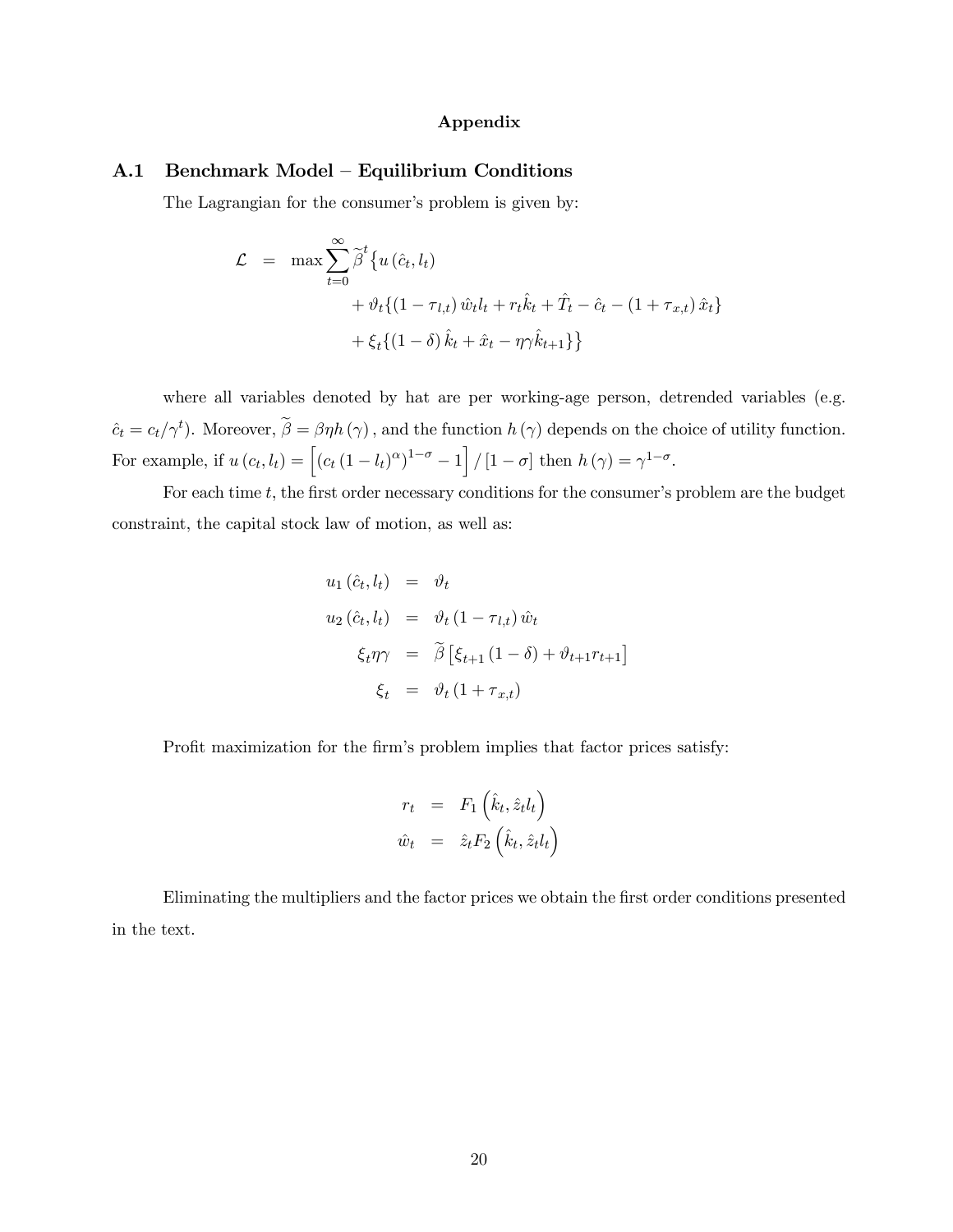#### A.2 Labor Market Distortions Model — Equilibrium Conditions

The Lagrangian for the household's problem is given by:

$$
\mathcal{L} = \max \sum_{t=0}^{\infty} (\beta \eta h(\gamma))^{t} \left\{ u (\hat{c}_{t}, l_{m,t} + l_{f,t}) + \lambda_{t} \{ r_{t} \hat{k}_{t} + (1 - \nu_{t}) (1 - \varepsilon_{t}) (\hat{w}_{m,t} l_{m,t} + \hat{w}_{f,t} l_{f,t}) + \hat{\psi}_{t} - \hat{c}_{t} - \eta \gamma \hat{k}_{t+1} + (1 - \delta) \hat{k}_{t} \right\} + \mu_{t} \{\bar{l}_{t} - l_{m,t}\}\right\}
$$

where all variables denoted by hat are per working-age person, detrended variables (e.g.  $\hat{c}_t = c_t/\gamma^t$ ). Moreover, the function  $h(\gamma)$  depends on the choice of utility function. For example, if  $u(c_t, l_t) = \left[ (c_t (1 - l_t)^{\alpha})^{1 - \sigma} - 1 \right] / [1 - \sigma] \text{ then } h(\gamma) = \gamma^{1 - \sigma}.$ 

The household's first order necessary conditions are the budget constraint, the capital stock law of motion, as well as:

$$
u_1(\hat{c}_t, l_{m,t} + l_{f,t}) = \lambda_t
$$
  
\n
$$
u_2(\hat{c}_t, l_{m,t} + l_{f,t}) = \lambda_t (1 - \nu_t) (1 - \varepsilon_t) \hat{w}_{f,t}
$$
  
\n
$$
u_2(\hat{c}_t, l_{m,t} + l_{f,t}) = \lambda_t (1 - \nu_t) (1 - \varepsilon_t) \hat{w}_{m,t} - \mu_t
$$
  
\n
$$
(\mu_t \ge 0; \bar{l}_t - l_{m,t} \ge 0; (\bar{l}_t - l_{m,t}) \mu_t = 0)
$$
  
\n
$$
\eta \gamma \lambda_t = \beta \eta h(\gamma) \lambda_{t+1} (1 - \delta + r_{t+1})
$$

Profit maximization for the firm's problem implies that factor prices satisfy:

$$
r_t = F_1\left(\hat{k}_t, \hat{\zeta}_t \left(l_{m,t} + l_{f,t}\right)\right)
$$
  
\n
$$
\hat{w}_{m,t} = \hat{\zeta}_t F_2\left(\hat{k}_t, \hat{\zeta}_t \left(l_{m,t} + l_{f,t}\right)\right)
$$
  
\n
$$
\hat{w}_{f,t} = \hat{\zeta}_t F_2\left(\hat{k}_t, \hat{\zeta}_t \left(l_{m,t} + l_{f,t}\right)\right) / \left(1 + d_t\right)
$$

Eliminating the multipliers and the factor prices we obtain the first order conditions presented in the text.

#### A.3 Proof of Proposition 1.

In this section, we prove Proposition 1.

We need to show that the allocations  $(c_t^*, x_t^*, k_t^*, l_t^*, K_t^*, L_t^*)_{t=0}^{\infty}$  and prices  $(r_t^*, w_t^*)_{t=0}^{\infty}$  satisfy the first order conditions of the benchmark model, where  $l_t^*, L_t^*,$  and  $w_t^*$  are as defined in Proposition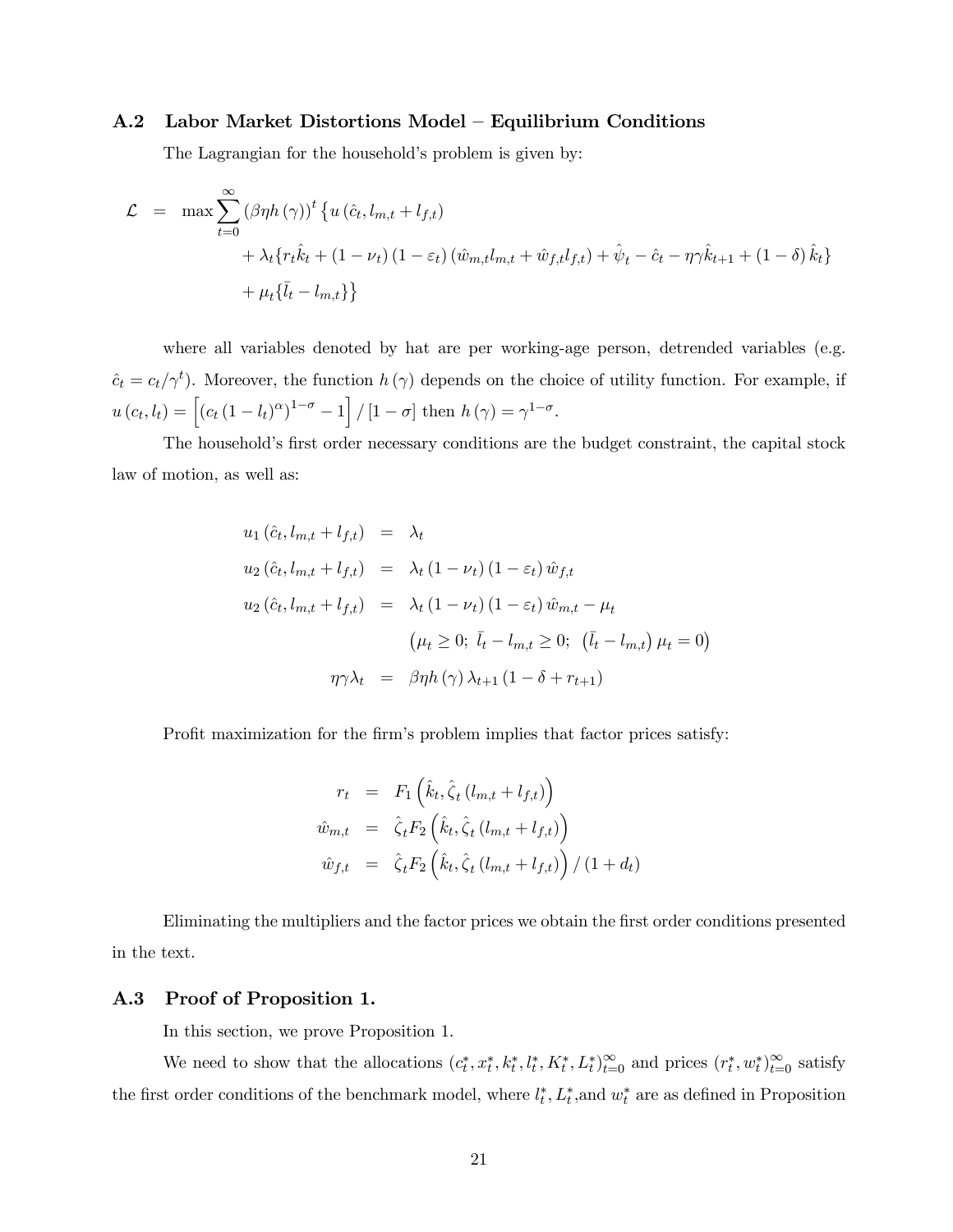#### Benchmark Model — Equilibrium Conditions

Let  $\left(\widetilde{c}_t, \widetilde{x}_t, \widetilde{k}_t, \widetilde{l}_t, \widetilde{K}_t, \widetilde{L}_t, \widetilde{r}_t, \widetilde{w}_t\right)^\infty$ be a solution to the benchmark model. Then:<br> $t=0$ 

$$
\frac{u_2(\tilde{c}_t, \tilde{l}_t)}{u_1(\tilde{c}_t, \tilde{l}_t)} = \hat{z}_t F_2(\tilde{k}_t, \hat{z}_t \tilde{l}_t) (1 - \tau_{l,t})
$$
\n
$$
\frac{u_1(\tilde{c}_t, \tilde{l}_t)}{u_1(\tilde{c}_{t+1}, \tilde{l}_{t+1})} = \frac{(1 + \tau_{x,t+1})}{(1 + \tau_{x,t})} \beta \gamma^{-\sigma} \left(1 - \delta + \frac{F_1(\tilde{k}_{t+1}, \hat{z}_t \tilde{l}_{t+1})}{(1 + \tau_{x,t+1})}\right)
$$
\n
$$
\tilde{c}_t + \tilde{x}_t + \tilde{g}_t \leq F(\tilde{k}_t, \hat{z}_t \tilde{l}_t)
$$
\n
$$
\eta \gamma \tilde{k}_{t+1} = \tilde{x}_t + (1 - \delta) \tilde{k}_t
$$
\n
$$
\lim_{t \to \infty} (\beta \eta)^t u_1(\tilde{c}_t, \tilde{l}_t) \tilde{k}_{t+1} = 0.
$$

#### Labor Market Distortions Model — Equilibrium Conditions

Let  $(c_t^*, x_t^*, k_t^*, l_{m,t}^*, l_{f,t}^*, K_t^*, L_{m,t}^*, L_{f,t}^*, r_t^*, w_{m,t}^*, w_{f,t}^*)_{t=0}^{\infty}$  be a solution to the labor market distortions model. Then:

$$
\frac{u_2 (c_t^*, l_{m,t}^* + l_{f,t}^*)}{u_1 (c_t^*, l_{m,t}^* + l_{f,t}^*)} = (1 - \nu_t) (1 - \varepsilon_t) \hat{\zeta}_t F_2 (k_t^*, \hat{\zeta}_t (l_{m,t}^* + l_{f,t}^*) ) / (1 + d_t)
$$
\n
$$
\frac{u_2 (c_t^*, l_{m,t}^* + l_{f,t}^*)}{u_1 (c_t^*, l_{m,t}^* + l_{f,t}^*)} = (1 - \nu_t) (1 - \varepsilon_t) \hat{\zeta}_t F_2 (k_t^*, \hat{\zeta}_t (l_{m,t}^* + l_{f,t}^*) )
$$
\n
$$
- \frac{\mu_t}{u_1 (c_t^*, l_{m,t}^* + l_{f,t}^*)}
$$
\n
$$
(\mu_t \geq 0; l_{m,t}^* = \bar{l}_t; (\bar{l}_t - l_{m,t}^*) \mu_t = 0 )
$$
\n
$$
\frac{u_1 (c_t^*, l_{m,t}^* + l_{f,t}^*)}{u_1 (c_{t+1}^*, l_{m,t+1}^* + l_{f,t+1}^*)} = \beta \gamma^{-\sigma} (1 - \delta + F_1 (k_{t+1}^*, \hat{\zeta}_{t+1} (l_{m,t+1}^* + l_{f,t+1}^*) ) )
$$
\n
$$
c_t^* + x_t^* + g_t^* = F (k_t^*, \hat{\zeta}_t (l_{m,t}^* + l_{f,t}^*) )
$$
\n
$$
\eta \gamma k_{t+1}^* = x_t^* + (1 - \delta) k_t^*
$$
\n
$$
\lim_{t \to \infty} (\beta \eta)^t u_1 (c_t^*, l_{m,t}^* + l_{f,t}^*) k_{t+1}^* = 0
$$

It is straightforward to see that the law of motion for the capital stock is the same in both economies. Moreover, given the definition of  $l_t^*$  and identical utility functions in the two models,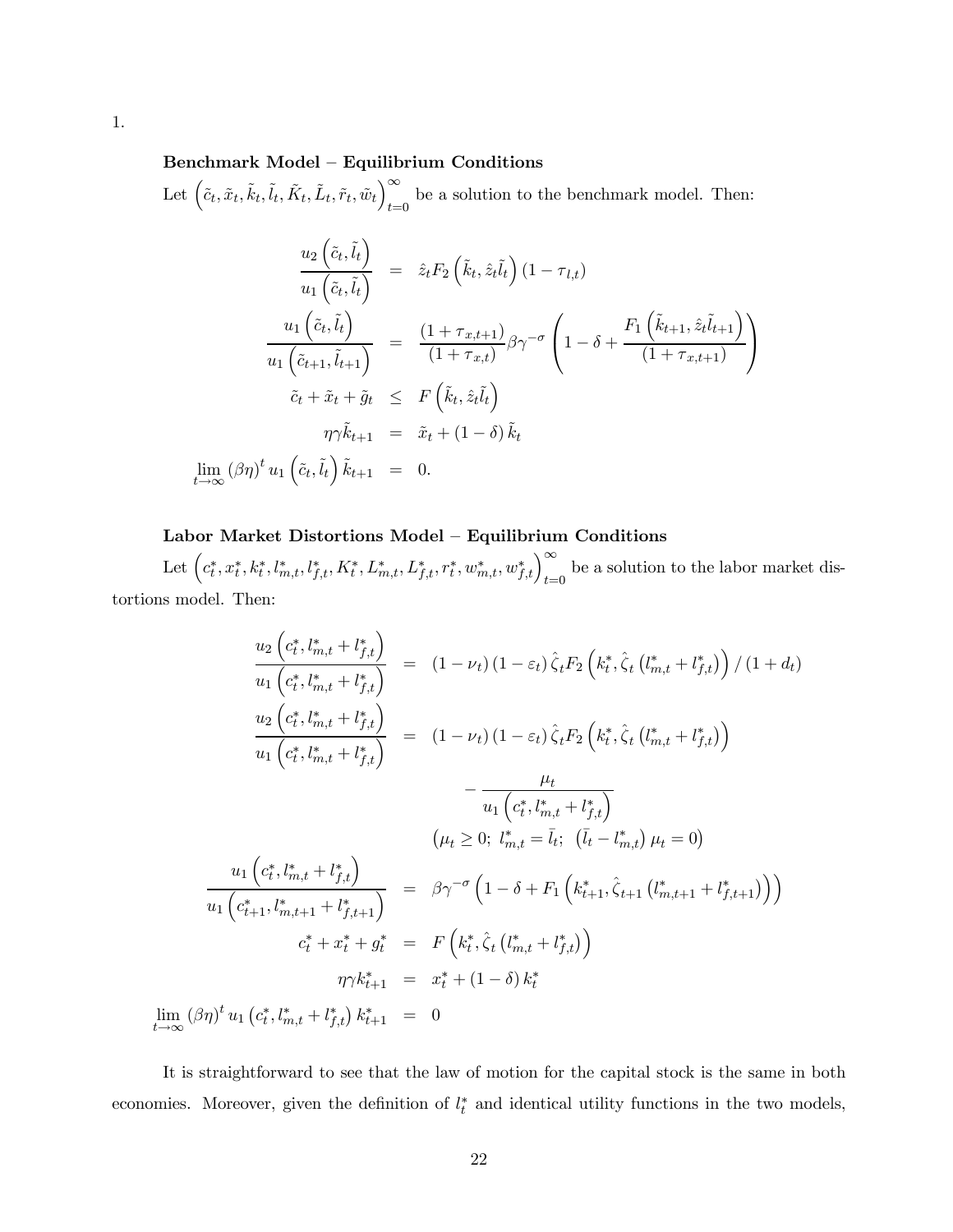the transversality conditions are the same. We are left to show that the star variables satisfy the resource constraint, intratemporal condition and Euler equation of the benchmark model. To do so, we make use of the definitions from Proposition 1.

#### Resource Constraint

$$
c_{t}^{*} + x_{t}^{*} + g_{t}^{*} = F\left(k_{t}^{*}, \hat{\zeta}_{t}\left(l_{m,t}^{*} + l_{f,t}^{*}\right)\right)
$$
  
\n
$$
= \hat{\zeta}_{t}^{1-\tilde{\theta}_{t}}\left(k_{t}^{*}\right)^{\tilde{\theta}_{t}}\left(l_{m,t}^{*} + l_{f,t}^{*}\right)^{1-\tilde{\theta}_{t}}
$$
  
\n
$$
= \left[\frac{\hat{z}_{t}^{1-\theta}}{\left(k_{t}^{*}\right)^{\tilde{\theta}_{t}-\theta}\left(l_{t}^{*}\right)^{\theta-\tilde{\theta}_{t}}}\right](k_{t}^{*})^{\tilde{\theta}_{t}}\left(l_{t}^{*}\right)^{1-\tilde{\theta}_{t}}
$$
  
\n
$$
= \hat{z}_{t}^{1-\theta}\left(k_{t}^{*}\right)^{\theta}\left(l_{t}^{*}\right)^{1-\theta}
$$
  
\n
$$
= F\left(k_{t}^{*}, \hat{z}_{t}l_{t}^{*}\right)
$$

where third equality was derived making use of the definitions of  $\hat{z}_t^{1-\theta}$  and  $l_t^*$  in Proposition

#### Intratemporal Condition

1.

$$
\frac{u_2 \left(c_t^*, l_{m,t}^* + l_{f,t}^* \right)}{u_1 \left(c_t^*, l_{m,t}^* + l_{f,t}^* \right)} = (1 - \nu_t) (1 - \varepsilon_t) \hat{\zeta}_t F_2 \left(k_t^*, \hat{\zeta}_t \left(l_{m,t}^* + l_{f,t}^* \right) \right) / (1 + d_t)
$$
\n
$$
= \left[ (1 - \tau_{l,t}) \frac{1 - \theta}{1 - \tilde{\theta}_t} \frac{w_{m,t}^*}{w_{f,t}^*} \right] \hat{\zeta}_t F_2 \left(k_t^*, \hat{\zeta}_t \left(l_{m,t}^* + l_{f,t}^* \right) \right) / (1 + d_t)
$$
\n
$$
= (1 - \tau_{l,t}) \frac{1 - \theta}{1 - \tilde{\theta}_t} w_{m,t}^*
$$
\n
$$
= (1 - \tau_{l,t}) w_t^*
$$

where the second equality comes from the definition of  $1 - \tau_{l,t}$ , and the last equality comes from the definition of  $w_t^*$  in Proposition 1. It suffices to show  $w_t^* = \hat{z}_t F_2(k_t^*, \hat{z}_t l_t^*)$  in order to obtain

$$
\frac{u_2(c_t^*, l_t^*)}{u_1(c_t^*, l_t^*)} = \hat{z}_t F_2(k_t^*, \hat{z}_t l_t^*) (1 - \tau_{l,t})
$$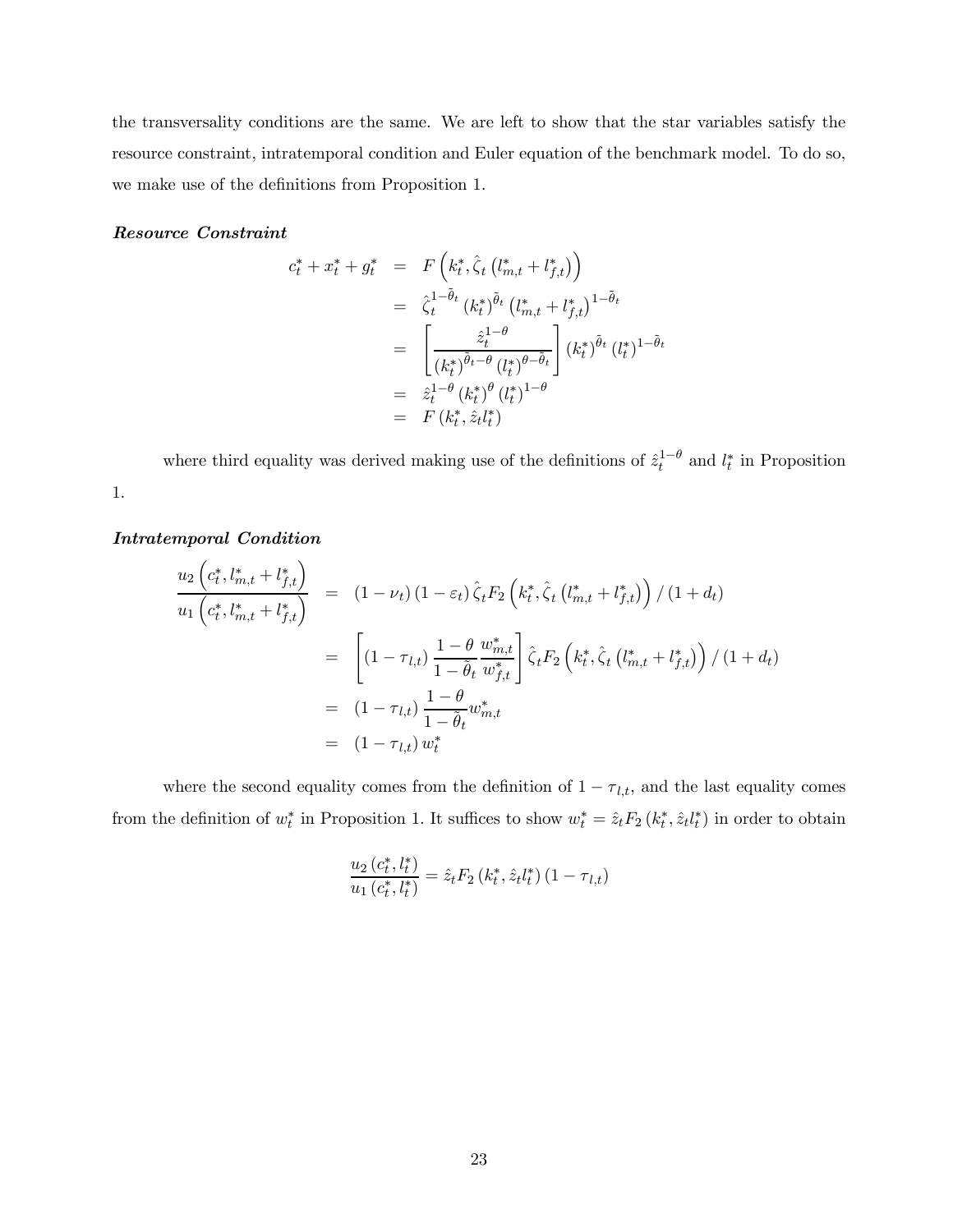Making use of the definitions of  $w_t^*$  and  $\hat{z}_t^{1-\theta}$  we have

$$
w_t^* = \frac{1-\theta}{1-\tilde{\theta}_t} w_{m,t}^*
$$
  
\n
$$
= \frac{1-\theta}{1-\tilde{\theta}_t} \left(1-\tilde{\theta}_t\right) \hat{\zeta}_t^{1-\tilde{\theta}_t} (k_t^*)^{\tilde{\theta}_t} (l_t^*)^{1-\tilde{\theta}_t}
$$
  
\n
$$
= (1-\theta) \left[\frac{\hat{z}_t^{1-\theta}}{(k_t^*)^{\tilde{\theta}_t-\theta} (l_t^*)^{\theta-\tilde{\theta}_t}}\right] (k_t^*)^{\tilde{\theta}_t} (l_t^*)^{1-\tilde{\theta}_t}
$$
  
\n
$$
= (1-\theta) \hat{z}_t^{1-\theta} (k_t^*)^{\theta} (l_t^*)^{1-\theta}
$$
  
\n
$$
= \hat{z}_t F_2 (k_t^*, \hat{z}_t l_t^*)
$$

Euler equation

$$
\frac{u_1 \left(c_t^*, l_{m,t}^* + l_{f,t}^* \right)}{u_1 \left(c_{t+1}^*, l_{m,t+1}^* + l_{f,t+1}^* \right)} = \beta \gamma^{-\sigma} \left(1 - \delta + F_1 \left(k_{t+1}^*, \hat{\zeta}_{t+1} \left(l_{m,t+1}^* + l_{f,t+1}^* \right) \right) \right)
$$
\n
$$
= \beta \gamma^{-\sigma} \frac{1}{(1 + \tau_{x,t})} \left( (1 - \delta) \left(1 + \tau_{x,t+1} \right) + \theta \frac{F \left(k_{t+1}^*, \hat{z}_{t+1} l_{t+1}^* \right)}{k_{t+1}^*} \right)
$$
\n
$$
\frac{u_1 \left(c_t^*, l_t^* \right)}{u_1 \left(c_{t+1}^*, l_{t+1}^* \right)} = \beta \gamma^{-\sigma} \frac{\left(1 + \tau_{x,t+1} \right)}{\left(1 + \tau_{x,t} \right)} \left( (1 - \delta) + \frac{F_1 \left(k_{t+1}^*, \hat{z}_{t+1} l_{t+1}^* \right)}{\left(1 + \tau_{x,t+1} \right)} \right)
$$

where the second equality comes from the equation that defines  $\tau_{x,t}$  in Proposition 1.

#### A.4 Data

Given data availability for the Canadian economy we make the following assumptions regarding the stock of consumer durables and the government consumption. Firstly, we treat consumer durables as private consumption with the immediate implication that the stock of consumer durables will not be included in the capital stock of the economy. Secondly, we treat all government investment as government consumption and as a result, the depreciation of government capital is removed from both the income and the product side of the accounts. Moreover, the government stock of fixed assets is not included in the capital stock of the economy. In an additional adjustment to the data, we remove the sales taxes from the gross domestic product in order to obtain output at producer prices.

The adjustments made to the data are presented in Table 1.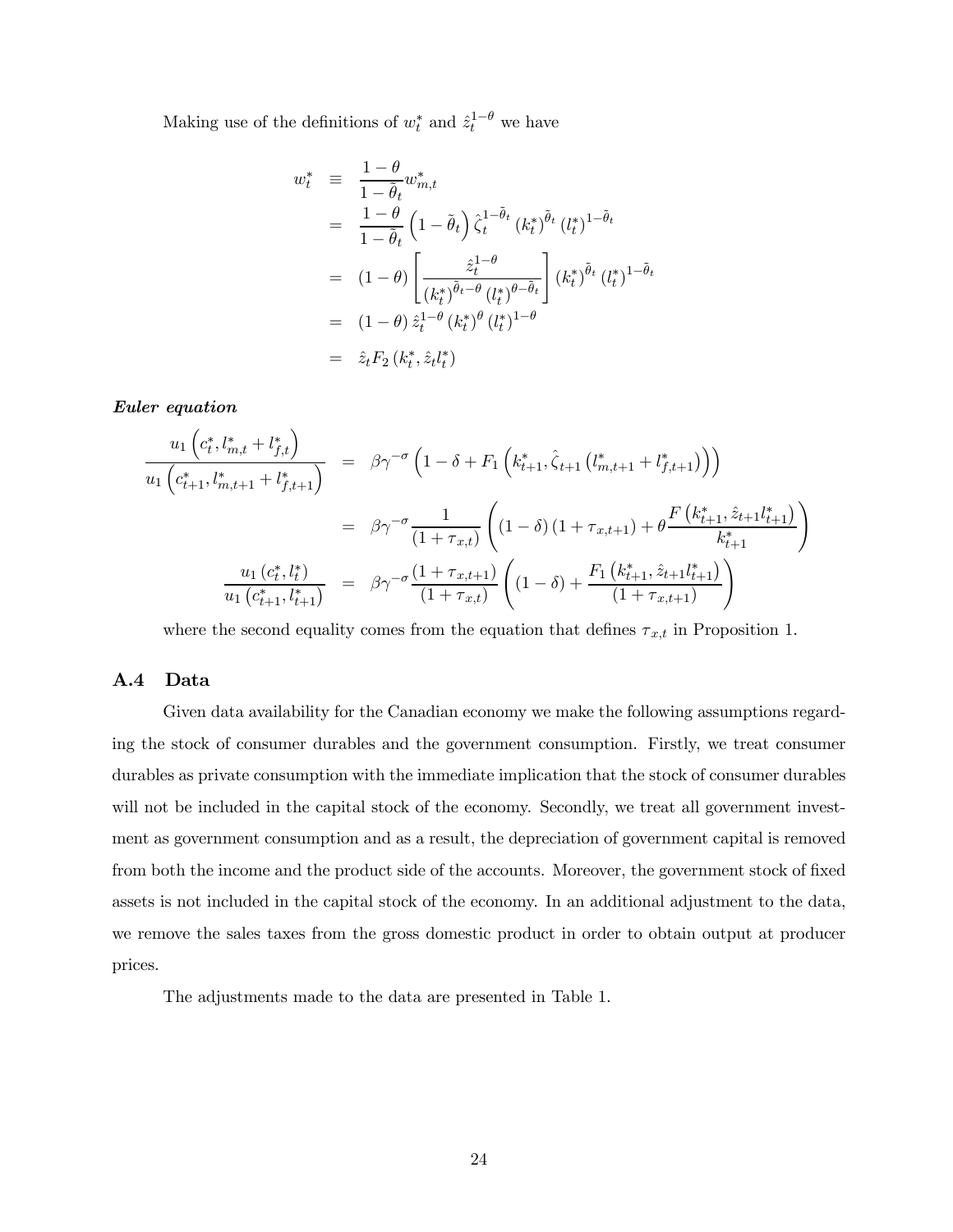| <b>PRODUCT</b>                       | INCOME                             |
|--------------------------------------|------------------------------------|
| 1. Private consumption - Sales Taxes | 1. Compensation of employees       |
| 2. Gross private domestic investment | 2. Net capital income              |
| 3. Net exports                       | 3. Depreciation of capital         |
| 4. Government consumption            | - Depreciation of gov. capital     |
| + Government Investment              | 4. Taxes on production and imports |
| - Depreciation of gov. capital       | - Sales Taxes                      |
| <b>GDP</b> - Sales Taxes             | GDP - Sales Taxes                  |
| - Depreciation of gov. capital       | - Depreciation of gov. capital     |

Table 1: ADJUSTMENTS TO NIPA ACCOUNTS.

#### A.4.1 Sources for data

The main sources of data for Canada are: Statistics Canada for the national accounts, fixed assets and labor data. The main sources of data for U.S. are: Bureau of Economic Analysis for the national accounts, and fixed assets data, as well as Cociuba, Prescott, Ueberfeldt (2007) for the labor data. A detailed description of the data is presented in a separate data appendix.

#### A.5 Interpretation of the factors

In this section we discuss the factors presenting brief economic interpretations for each. For more details, we refer the reader to CKM (2002, 2006).

#### A.5.1 The government factor

The government factor captures two macroeconomic aggregates, government consumption and net-exports. It is not a factor that directly changes any marginal product or the relationship between a marginal product and a marginal rate of substitution. However, the government factor, g, does create a wealth effect. To understand this, recall equation 3:

$$
\hat{c}_t + \hat{x}_t + \hat{g}_t \le F\left(\hat{k}_t, \hat{z}_t l_t\right),\tag{A1}
$$

An increased government factor crowds out private consumption and investment, and as a secondary effect forces households to reconsider their labor and capital decisions. Thus households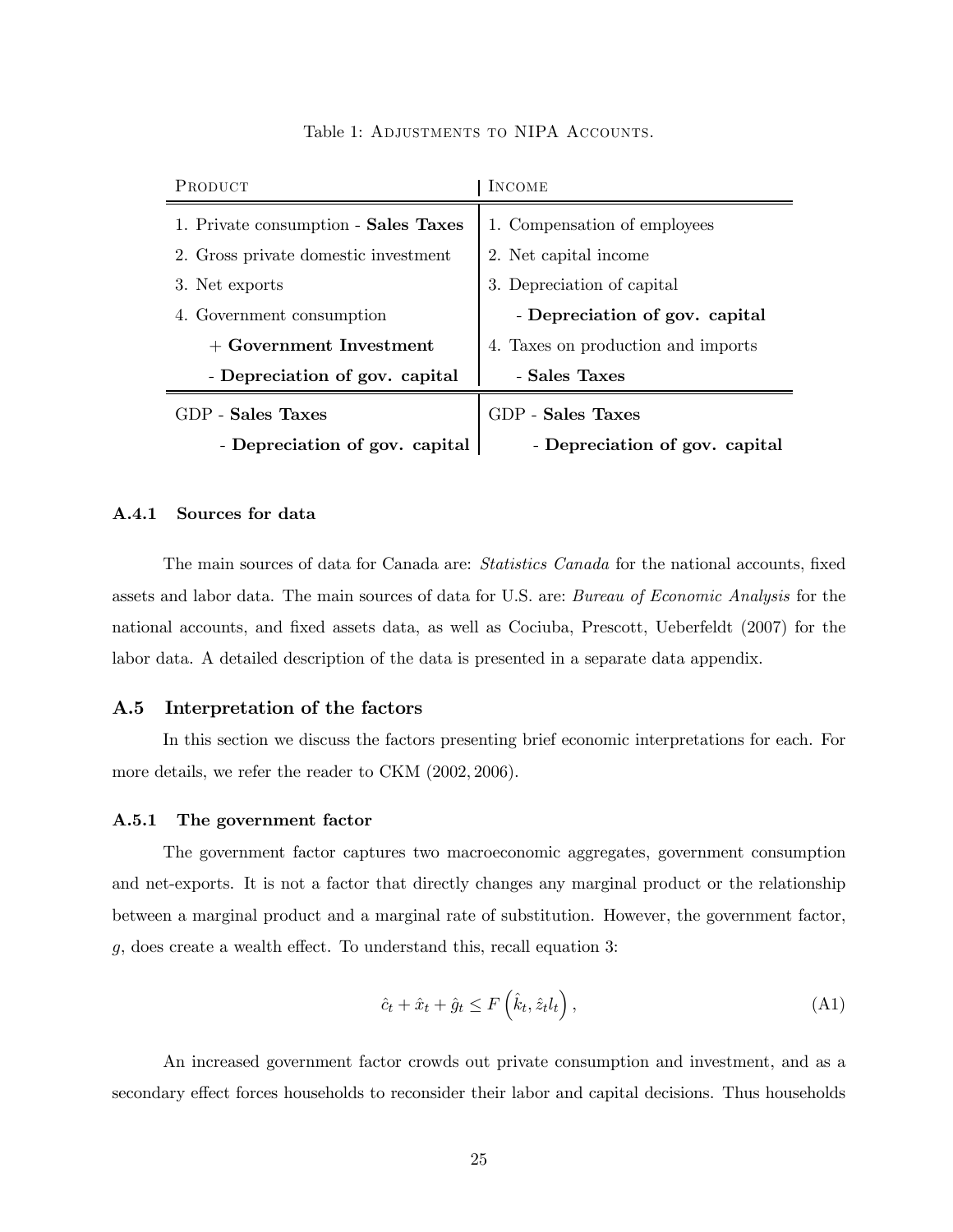react to the negative impact of government expenditures on the amount of available resources.

In the standard neoclassical growth model the government factor is exogenous because the model economy is a closed economy, without any endogenous reason for government consumption. To endogenize the net-exports, which are part of the government factor, the model would have to be extended to at least a two country version. Modelling net-exports as an exogenous part of the resource constraint simplifies the analysis. These net-exports are standing in for things like exchange-rate movements, demand for exports abroad or imports at home.

To endogenize government expenditures means to extend the model to include elements of public economics. Issues such as the provision of public or semi-public goods or the way a society reaches consensus play a role in determining government expenditures. These issues are conveniently summarized by the government factor. Even though the government factor exogenizes government spending and net-exports, it still captures the main implications for the whole economy.

To summarize, the government factor pools all issues related to international trade and the determination of publicly provided goods into a simple factor that influences the resource constraint but without distorting the marginal conditions of households or firms.

#### A.5.2 The productivity factor

The productivity factor has the most widespread direct influence of all the factors as it changes the marginal product of labor, the marginal product of capital, and the resource constraint all at the same time. It creates incentives (or disincentives) to work, to invest, and to consume. In considering the main equations, 1 to 3, it is apparent that the productivity factor is a primary mover in each of them.

For countries at the technological frontier there is a large set of models in the endogenous growth literature that aim at describing their productivity development. For other countries the adoption of technology or best practice procedures in production seem to be quite important. For example, Schmitz (2005) analyzes the adoption of organization improvements to enhance the productivity factor in the U.S. and Canadian iron ore industries. For a thorough analysis of the productivity factor in the context of the Great Depression we refer to Kehoe and Prescott (2002).

CKM presents financial frictions in the input market as an example to motivate the productivity factor. They use an environment with heterogeneous firms where heterogeneity is due to differences in the financial constraints faced by intermediate firms. In their model, the productivity factor is directly connected to these financial frictions.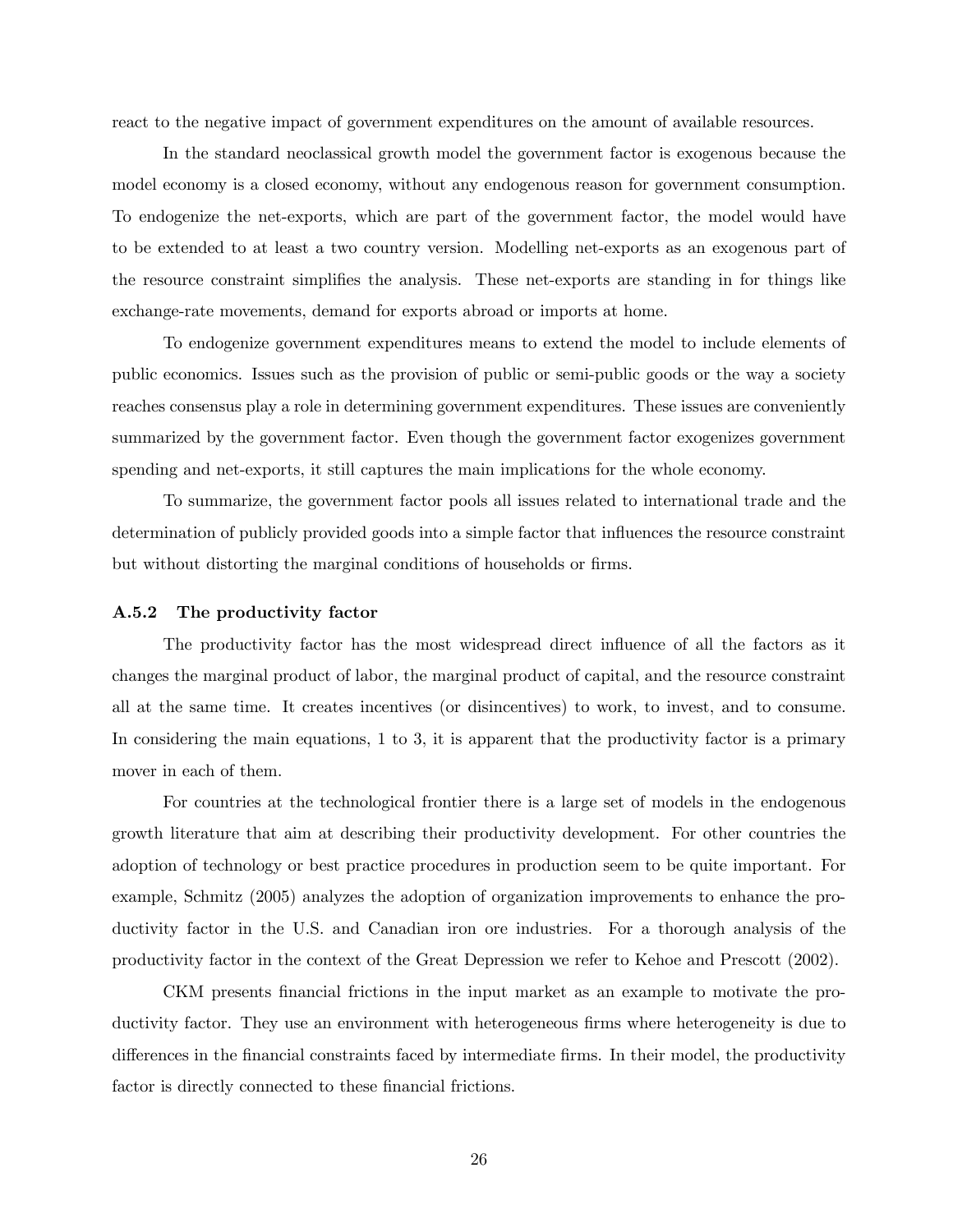#### A.5.3 The labor factor

The labor factor measures the discrepancy between the marginal rate of substitution of consumption and leisure and the marginal product of labor. Consider a reformulated equation 1:

$$
\frac{u_2(\hat{c}_t, \hat{l}_t)}{u_1(\hat{c}_t, \hat{l}_t)} = (1 - \tau_{l,t}) F_2(\hat{k}_t, \hat{z}_t l_t),
$$
\n
$$
\Leftrightarrow \quad MRS_{l_t, c_t} = (1 - \tau_{l,t}) \, MPl_t,
$$
\n
$$
\Leftrightarrow \quad \frac{\alpha \hat{c}_t}{1 - l_t} = (1 - \tau_{l,t}) \, (1 - \theta) \, \hat{z}_t^{1 - \theta} \left(\frac{\hat{k}_t}{l_t}\right)^{\theta}.
$$
\n(A2)

The labor factor captures a broad variety of distortions, including among other things labor and consumption taxes. Besides taxes there are more things that are captured by the labor factor. Examples are institutional aspects of the labor market, the presence of network effects, discrimination, unionization, labor mobility restrictions, integration problems of immigrants, disincentives to work.

One issue with the labor factor is the presence of a trade-off between the labor factor and the preference for leisure (in our utility specification  $\alpha$ ). This can be seen immediately in equation A2.<sup>15</sup> This trade-off poses a problem for level comparisons of different countries' factors but does not affect comparisons of relative changes in the factors.

CKM shows that the presence of unions or sticky wages can manifest itself in the form of labor factor variations. The notion that sticky wages can lead to a big distortion of the consumptionleisure choice has been exploited especially by the Neo-Keynesian literature built around the business cycle model (see Rotemberg and Woodford, 1999). Hall (1997) has taken a different approach and shown that search frictions can be thought of as driving forces behind the labor factor. Mulligan (2002) measures the labor factor for the United States over the 20th Century. Jones, Manuelli, and McGrattan (2003) shows that the presence of a 'Glass Ceiling' that prevents women from achieving the highest possible job level, is equivalent to the presence of a labor factor in a standard model. As the 'Glass Ceiling' is lifted over time, so disappears part of the labor factor.

<sup>&</sup>lt;sup>15</sup> If two countries have different preferences for leisure, with everything else the same, then the standard assumption of equal preferences, would lead to an under-estimation of one country's distortion factor and an over-estimation of the other country's distortion factor. While this has level effects it does not change the movement of the labor factors, indeed the incorrectly measured factors perfectly correlated with the correctly measured factors.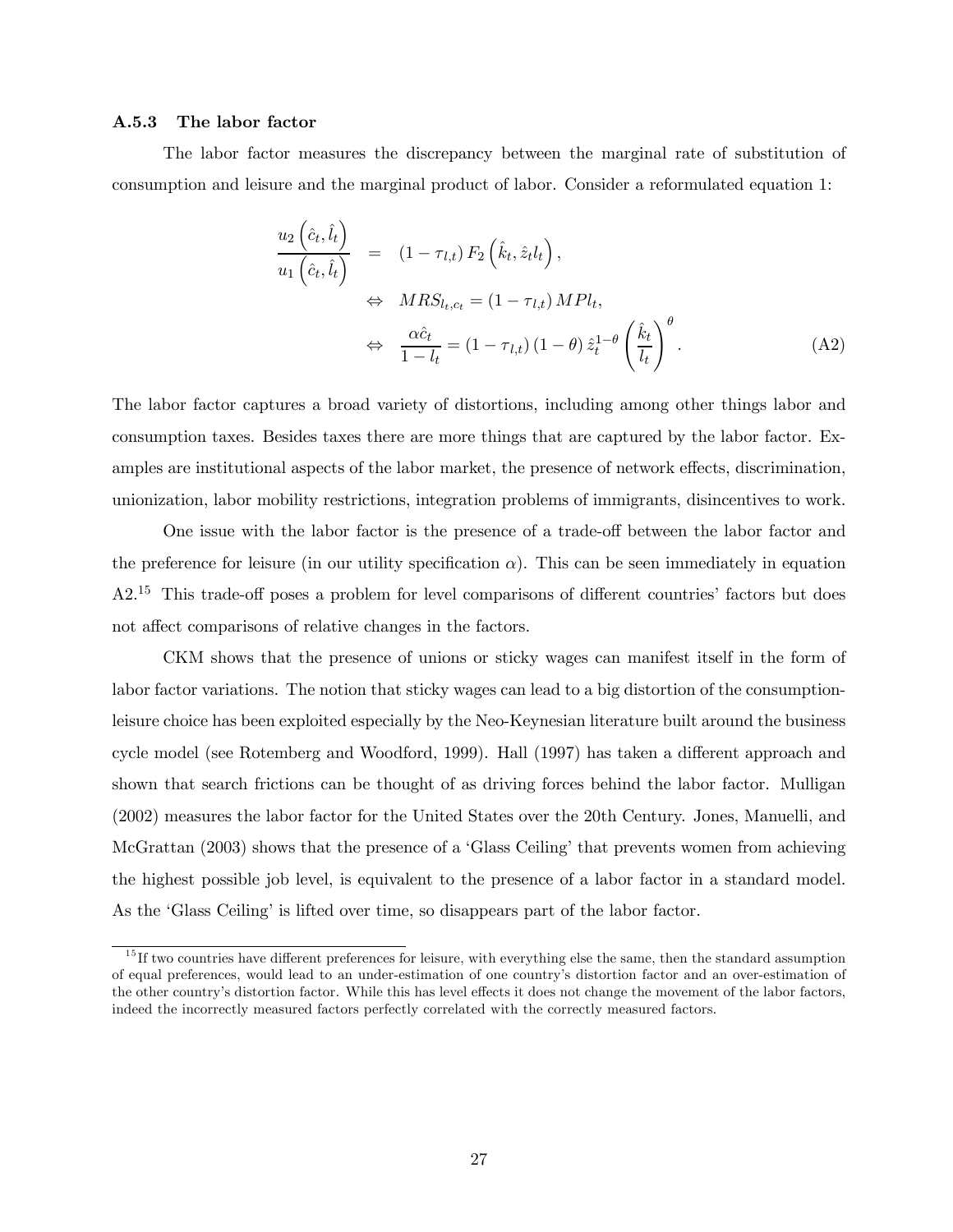#### A.5.4 The investment factor

The investment factor captures the distortionary influences on the transformation of goods today into goods tomorrow. These influences can be real as in the case of storage problems or monetary as in the case of an inflation tax. Like the labor factor, taxes can largely affect the formation of the investment factor. Here especially taxes/subsidies on capital income and on investment play a big role. Such taxes have been analyzed in McGrattan (1991) for the case of the United States.

CKM show that an economy with investment frictions, as for example in Carlstrom and Fuerst (1997), can give rise to a non-zero investment factor. In his 1994 paper, Braun shows that inflation thought of as a tax is equivalent to an investment factor.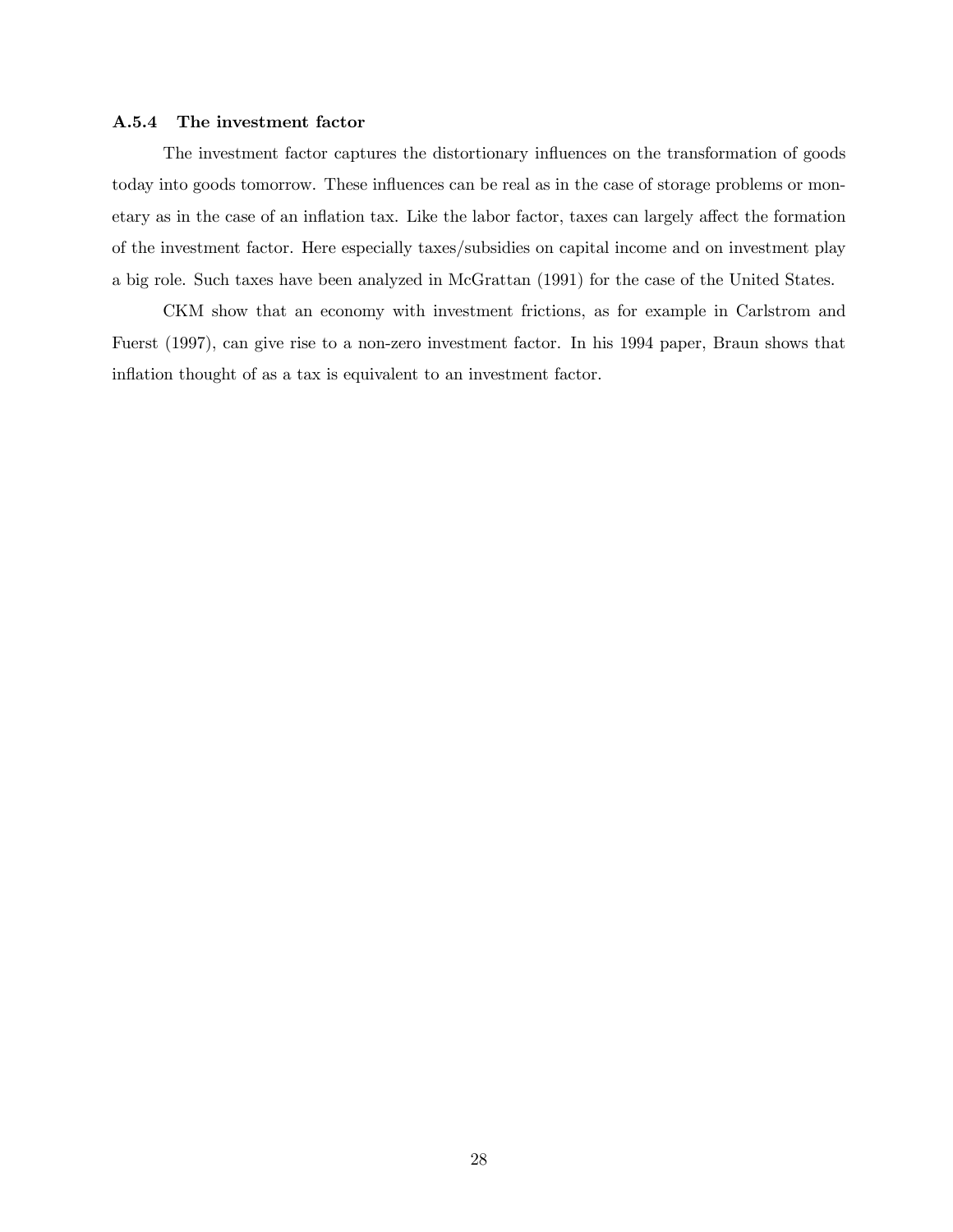#### References

Ahearne, A., Finn Kydland, and M.A. Wynne. 2006. "Ireland's Great Depression," Economic and Social Review 37(2), pp. 215-243.

Braun, R. 1993. "How Large Is the Optimal Inflation Tax?" Journal of Monetary Economics 34, pp. 201-214.

Carlstrom, C. and T. Fuerst. 1997. "Agency Costs, Net Worth, and Business Fluctuations: A Computable General Equilibrium Analysis," American Economic Review 87, pp. 893-910.

Chakraborty, S. 2005. "Business Cycle Accounting: How important are technology shocks as a propagation mechanism? Some new evidence from Japan." Macroeconomics Working Paper 0508002.

Chari, V.V., P.J. Kehoe, and E.R. McGrattan. 2002. "Business Cycle Accounting." Federal Reserve Bank of Minneapolis Working Paper 625.

Chari, V.V., P.J. Kehoe, and E.R. McGrattan. 2006. "Business Cycle Accounting." Forthcoming in Econometrica.

Cociuba, S. 2007. Essays on Growth and Development, University of Minnesota, Manuscript, 2007.

Cociuba, S., E.C. Prescott, and A. Ueberfeldt. 2005. "U.S. Hours and Productivity Behavior Using CPS Hours Worked Data: 1959-I to 2005-II" Mimeo. Federal Reserve Bank of Minneapolis.

Cooley, T.F. and Edward C. Prescott. 1995. "Economic Growth and Business Cycles", in Frontiers of Business Cycle Research edited by Thomas F. Cooley. Princeton University Press.

Goldin Claudia. 1992. Understanding the Gender Gap: An Economic History of American Women. NBER Series on Long-Term Factors in Economic Development, Oxford University Press.

Hansen, Gary D. and Edward C. Prescott. 2005. "Capacity constraints, asymmetries, and the business cycle", Review of Economic Dynamics, 8(4), pp. 850-865.

Jones, L.E., R.E. Manuelli, and E.R. McGrattan. 2003. "Why Are Married Women Working So Much?" Staff Report 317, Federal Reserve Bank of Minneapolis.

Jorgenson, D.W. (ed.). 2004. Economic Growth in Canada and the United States in the Information Age. Industry Canada Research Mongraph, Industry Canada Research Publication Program.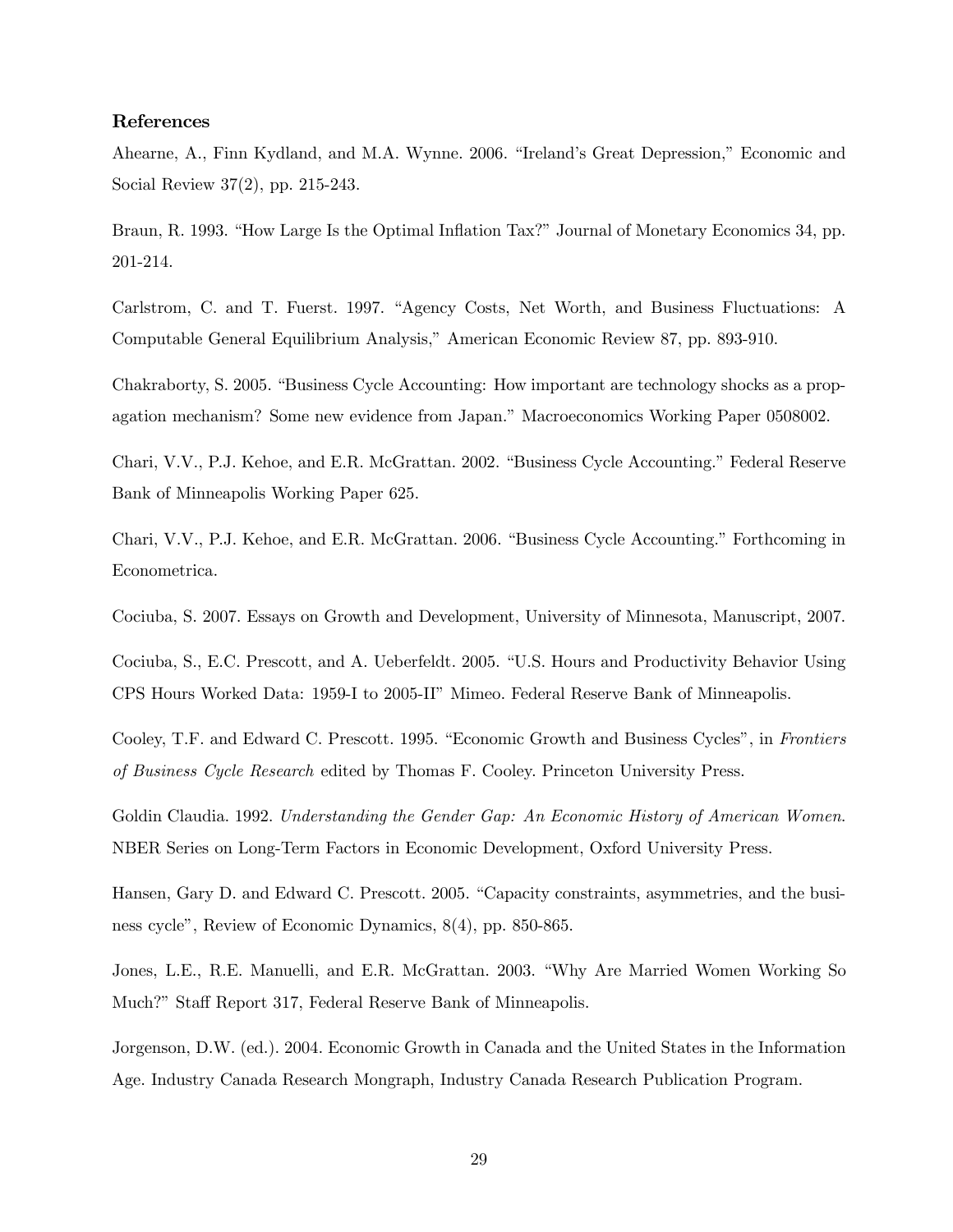Kehoe, T.J. and E.C. Prescott. 2002. "Great Depressions of the 20th Century." Review of Economic Dynamics. 5(1). pp. 1-18.

Kersting, E.K. 2008. "The 1980s Recession in the UK: A Business Cycle Accounting Perspective." Review of Economic Dynamics. 11(1). pp. 179-191.

Lee, F. and J. Tang. 2000. "Productivity levels and international competitiveness between Canadian and U.S. industries." American Economic Review, 90(2), pp. 176-179.

McGrattan, E.R. "The Macroeconomic Effects of Distortionary Taxation," Research Department Discussion Paper 37, Federal Reserve Bank of Minneapolis.

Mendoza, E. G., A. Razin, and L. Tesar. 1994. "Effective Tax Rates in Macroeconomics: Cross-Country Estimates of Tax Rates on Factor Incomes and Consumption." Journal of Monetary Economics 34: 297—323.

Mulligan, C. 2002. "A Century of Labor-Leisure Distortions," Working Paper 8774, National Bureau of Economic Research.

Prescott, E.C. 2004. "Why Do Americans Work So Much More Than Europeans?," Federal Reserve Bank of Minneapolis Quarterly Review, 28(1), pp. 2-13.

Rao, S., J. Tang, and W. Wang. 2004. "What explains the Canada-U.S. TFP gap?" Industry Canada Working Paper 2006-08.

Rao, S., J. Tang, and W. Wang. 2004. "Measuring the Canada-U.S. productivity gap: Industry dimensions." International Productivity Monitor, 9, pp. 3-14.

Rotemberg, J. and M. Woodford. 1999. "The Cyclical Behavior of Prices and Costs," in *Handbook* of Macroeconomics, ed. by J. Taylor and M. Woodford. Amsterdam: North-Holland.

Schmitz, J. 2005. "What Determines Labor Productivity? Lessons From the Dramatic Recovery of the U.S. and Canadian Iron-Ore Industries Following Their Early 1980s Crisis," Journal of Political Economy 113, pp. 582-625.

Tang, J. and W. Wang. 2005. "Product market competition, skill shortage and productivity: Evidence from Canadian manufacturing firms." Journal of Productivity Analysis, 23, pp. 317-339.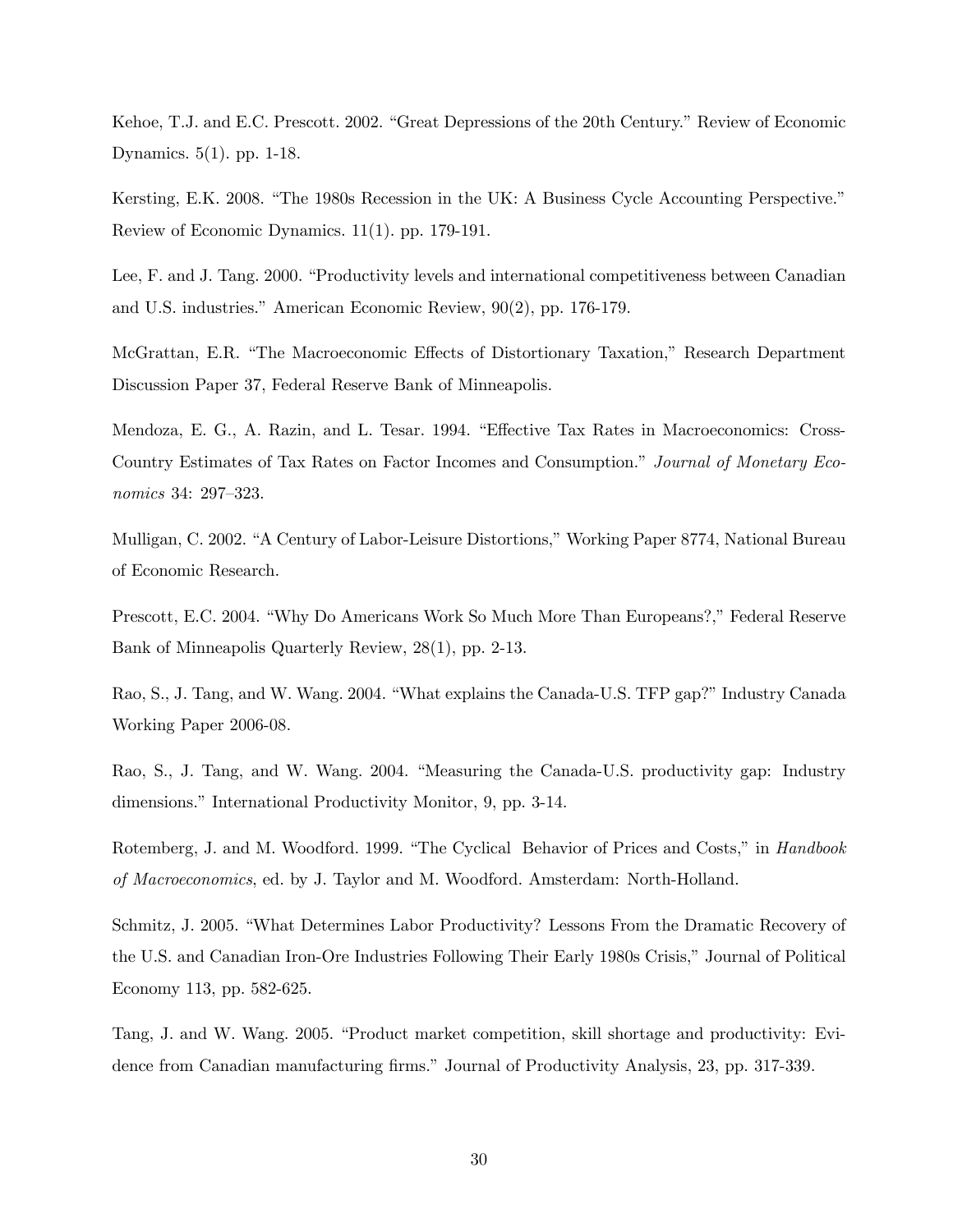Ueberfeldt, A. 2006. "Working Time over the 20th Century." Bank of Canada Working Paper 2006- 18.

Table 2: MODEL PARAMETERS.

| Capital income share       | $\theta = 0.33$                        |
|----------------------------|----------------------------------------|
| Depreciation               | $\delta = 0.042$                       |
| Technology growth          | $\gamma = 1.020$                       |
| Discount factor            | $\beta = 0.976$                        |
| Leisure parameter          | $\alpha = 1.770$                       |
| Intertemporal substitution | $\sigma = 1.000$                       |
| Population growth          | $\eta_{US} = 1.013, \eta_{CA} = 1.016$ |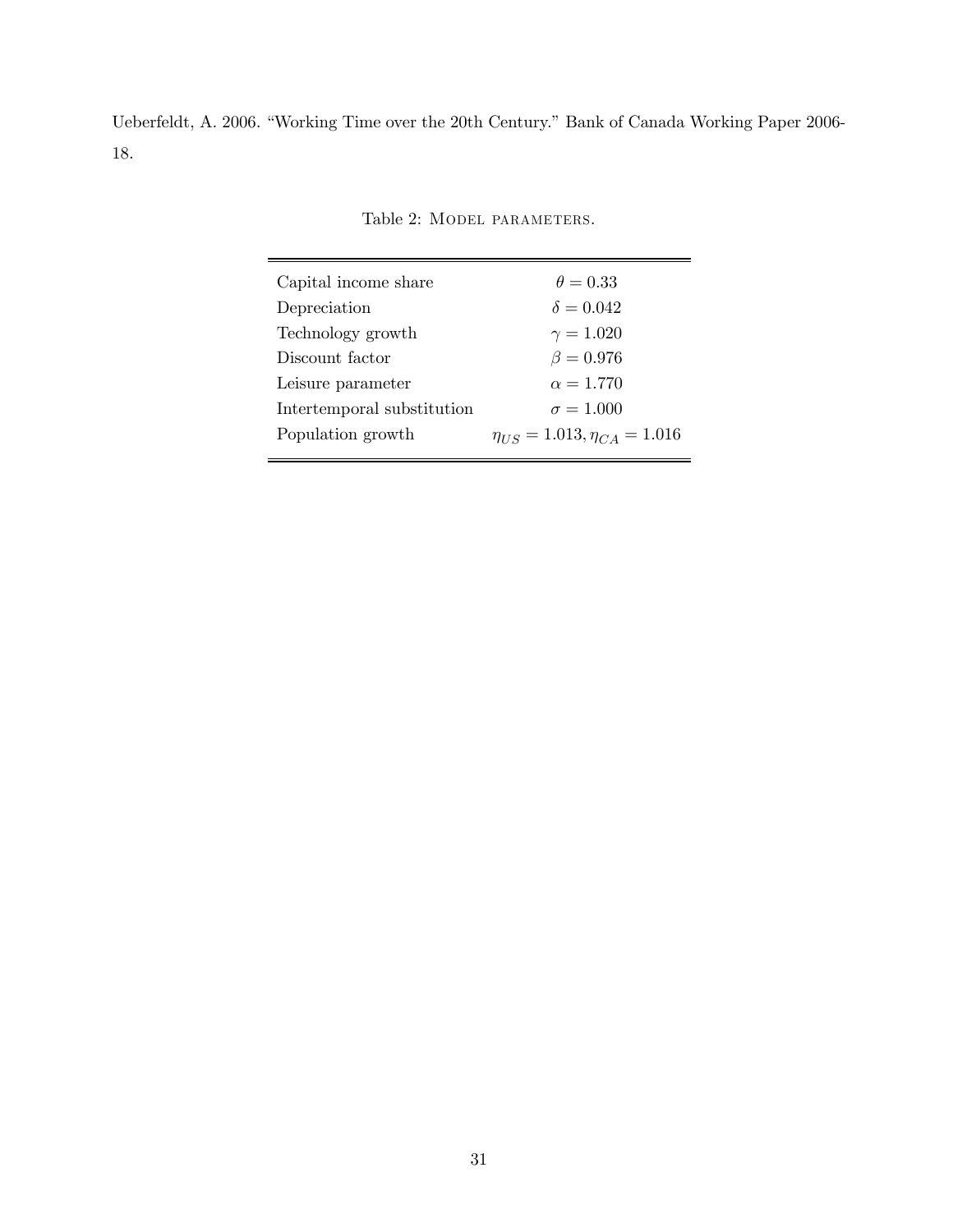|                                         | Correlation with data: $1961 - 2005$ |         |                                   |  |
|-----------------------------------------|--------------------------------------|---------|-----------------------------------|--|
|                                         | Output, $y$                          |         | Investment, $x$ Hours worked, $l$ |  |
| MODELS WITH ONE FACTOR                  |                                      |         |                                   |  |
| Productivity factor only                | 0.95                                 | 0.73    | 0.28                              |  |
| Labor factor only                       | $-0.26$                              | $-0.06$ | 0.80                              |  |
| Government factor only                  | 0.69                                 | 0.38    | $-0.16$                           |  |
| Investment factor only                  | $-0.43$                              | $-0.11$ | $-0.38$                           |  |
| MODELS WITH TWO FACTORS                 |                                      |         |                                   |  |
| Productivity and labor                  | 0.84                                 | 0.70    | 0.88                              |  |
| Productivity and investment             | 0.82                                 | 0.51    | $-0.23$                           |  |
| Productivity and government             | 0.94                                 | 0.85    | 0.18                              |  |
| Labor and investment                    | $-0.70$                              | $-0.24$ | 0.82                              |  |
| Labor and government                    | $-0.11$                              | 0.10    | 0.83                              |  |
| MODELS WITH ALL BUT ONE FACTOR          |                                      |         |                                   |  |
| Labor, investment and government        | $-0.65$                              | 0.03    | 0.85                              |  |
| Productivity, investment and government | 0.81                                 | 0.68    | $-0.23$                           |  |
| Productivity, labor and investment      | 0.96                                 | 0.87    | 0.98                              |  |
| Productivity, labor and government      | 0.92                                 | 0.71    | 0.91                              |  |

### Table 3: Predictions of Models: Canada, 1961-2005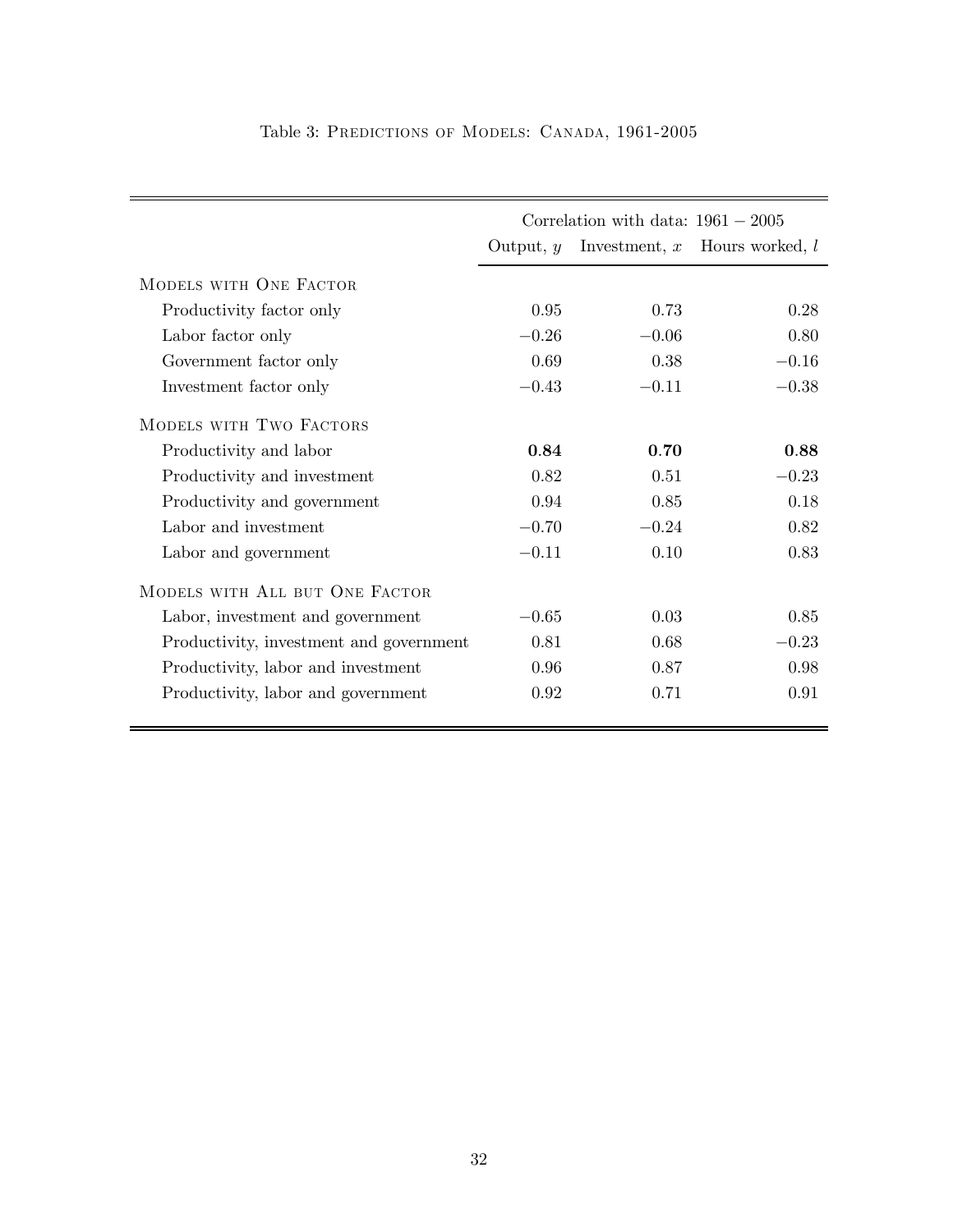|                                   | STATISTICS REPORTED |                                    |  |
|-----------------------------------|---------------------|------------------------------------|--|
|                                   | corr(data, model)   | RMSE(data, model)<br>average(data) |  |
| MODEL WITH ALL DISTORTIONS        |                     |                                    |  |
| Output                            | 1.00                | 0.00                               |  |
| Investment                        | 1.00                | 0.00                               |  |
| Hours worked                      | 1.00                | 0.00                               |  |
| Average                           | 1.00                | 0.00                               |  |
| MODELS WITH JUST SOME DISTORTIONS |                     |                                    |  |
| PRODUCTIVITY FACTOR ONLY          |                     |                                    |  |
| Output                            | 0.95                | 0.05                               |  |
| Investment                        | 0.73                | 0.16                               |  |
| Hours worked                      | 0.28                | 0.05                               |  |
| Average                           | 0.66                | 0.09                               |  |
| <b>LABOR FACTOR ONLY</b>          |                     |                                    |  |
| Output                            | $-0.26$             | 0.12                               |  |
| Investment                        | $-0.06$             | 0.27                               |  |
| Hours worked                      | 0.80                | 0.08                               |  |
| Average                           | 0.16                | 0.16                               |  |
| EFFICIENCY AND LABOR FACTOR       |                     |                                    |  |
| Output                            | 0.84                | 0.09                               |  |
| Investment                        | 0.70                | 0.20                               |  |
| Hours worked                      | 0.88                | 0.08                               |  |
| Average                           | 0.81                | 0.12                               |  |

Table 4: Detailed Predictions of Models: Canada, 1961-2005.

†Following standard definitions the Root-Mean-Square-Error is defined as RMSE $(x_t, y_t) = \left(\frac{1}{T} \sum_{t=1}^T (x_t - y_t)^2\right)^{1/2}$  and  $\text{average}(x_t) = \frac{1}{T} \sum_{t=1}^T x_t$ .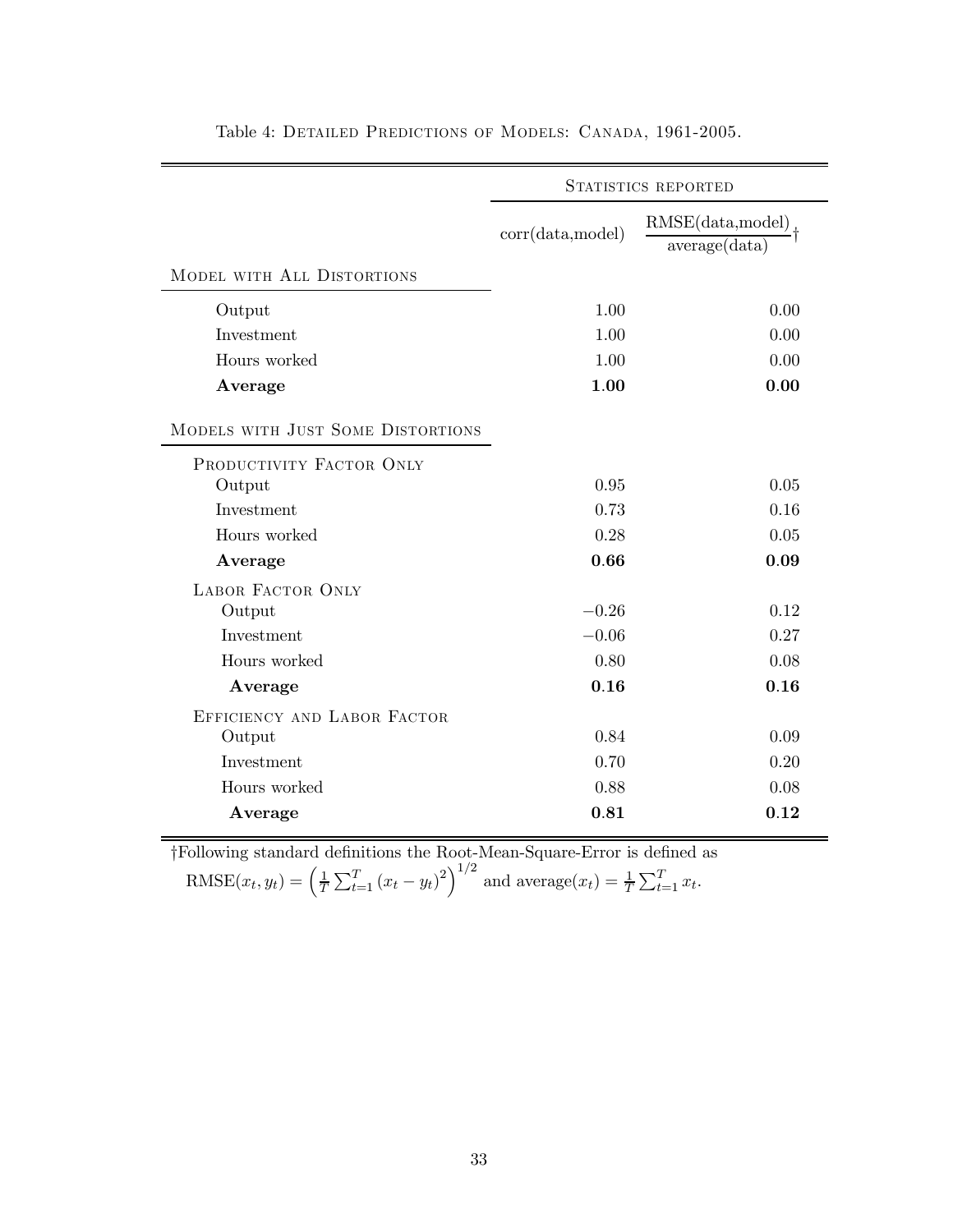|                                         | Correlation with data: $1980 - 2005$ |         |                                   |  |
|-----------------------------------------|--------------------------------------|---------|-----------------------------------|--|
|                                         | Output, $y$                          |         | Investment, $x$ Hours worked, $l$ |  |
| MODELS WITH ONE FACTOR                  |                                      |         |                                   |  |
| Productivity factor only                | 0.91                                 | 0.62    | 0.37                              |  |
| Labor factor only                       | $-0.25$                              | 0.17    | 0.89                              |  |
| Government factor only                  | 0.64                                 | 0.09    | $-0.15$                           |  |
| Investment factor only                  | 0.06                                 | $-0.22$ | $-0.60$                           |  |
| MODELS WITH TWO FACTORS                 |                                      |         |                                   |  |
| Productivity and labor                  | 0.83                                 | 0.71    | 0.93                              |  |
| Productivity and investment             | 0.79                                 | 0.39    | $-0.42$                           |  |
| Productivity and government             | 0.90                                 | 0.75    | 0.18                              |  |
| Labor and investment                    | $-0.40$                              | 0.02    | 0.82                              |  |
| Labor and government                    | $-0.14$                              | 0.20    | 0.91                              |  |
| MODELS WITH ALL BUT ONE FACTOR          |                                      |         |                                   |  |
| Labor, investment and government        | $-0.28$                              | 0.09    | 0.84                              |  |
| Productivity, investment and government | 0.79                                 | 0.50    | $-0.48$                           |  |
| Productivity, labor and investment      | 0.98                                 | 0.89    | 0.99                              |  |
| Productivity, labor and government      | 0.89                                 | 0.72    | 0.94                              |  |

Table 5: PREDICTIONS OF MODELS: CANADA, 1980-2005.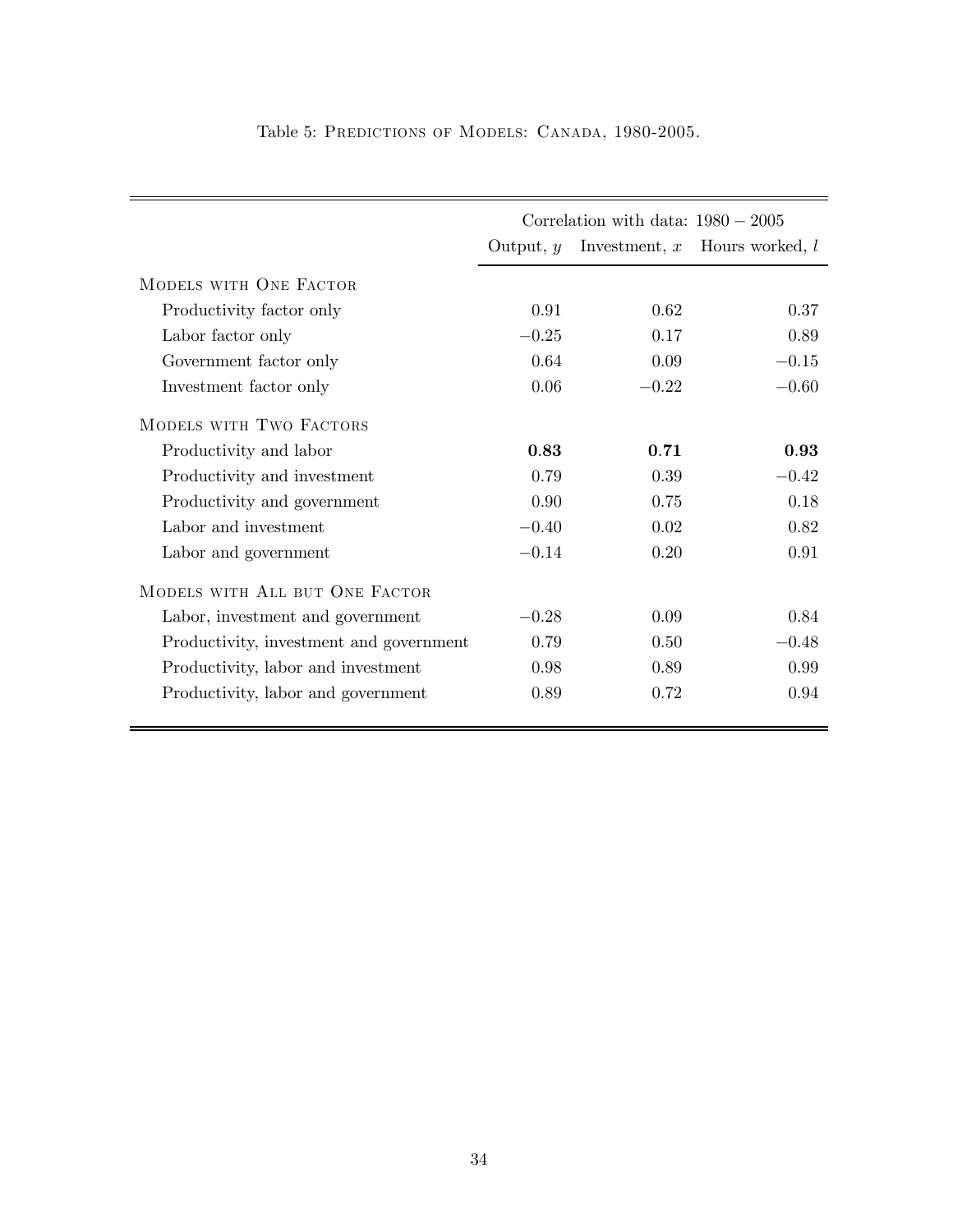|                                   | STATISTICS REPORTED |                   |  |
|-----------------------------------|---------------------|-------------------|--|
|                                   |                     | RMSE(data, model) |  |
|                                   | corr(data, model)   | average(data)     |  |
| MODEL WITH ALL DISTORTIONS        |                     |                   |  |
| Output                            | 1.00                | 0.00              |  |
| Investment                        | 1.00                | 0.00              |  |
| Hours worked                      | 1.00                | 0.00              |  |
| Average                           | 1.00                | 0.00              |  |
| MODELS WITH JUST SOME DISTORTIONS |                     |                   |  |
| PRODUCTIVITY FACTOR ONLY          |                     |                   |  |
| Output                            | 0.91                | 0.02              |  |
| Investment                        | 0.62                | 0.15              |  |
| Hours worked                      | 0.37                | 0.04              |  |
| Average                           | 0.63                | 0.07              |  |
| <b>LABOR FACTOR ONLY</b>          |                     |                   |  |
| Output                            | $-0.25$             | 0.10              |  |
| Investment                        | 0.17                | 0.21              |  |
| Hours worked                      | 0.89                | 0.03              |  |
| Average                           | 0.27                | 0.11              |  |
| EFFICIENCY AND LABOR FACTOR       |                     |                   |  |
| Output                            | 0.83                | 0.03              |  |
| Investment                        | 0.71                | 0.15              |  |
| Hours worked                      | 0.93                | 0.04              |  |
| Average                           | 0.82                | 0.07              |  |

Table 6: Detailed Predictions of Models: Canada, 1980-2005.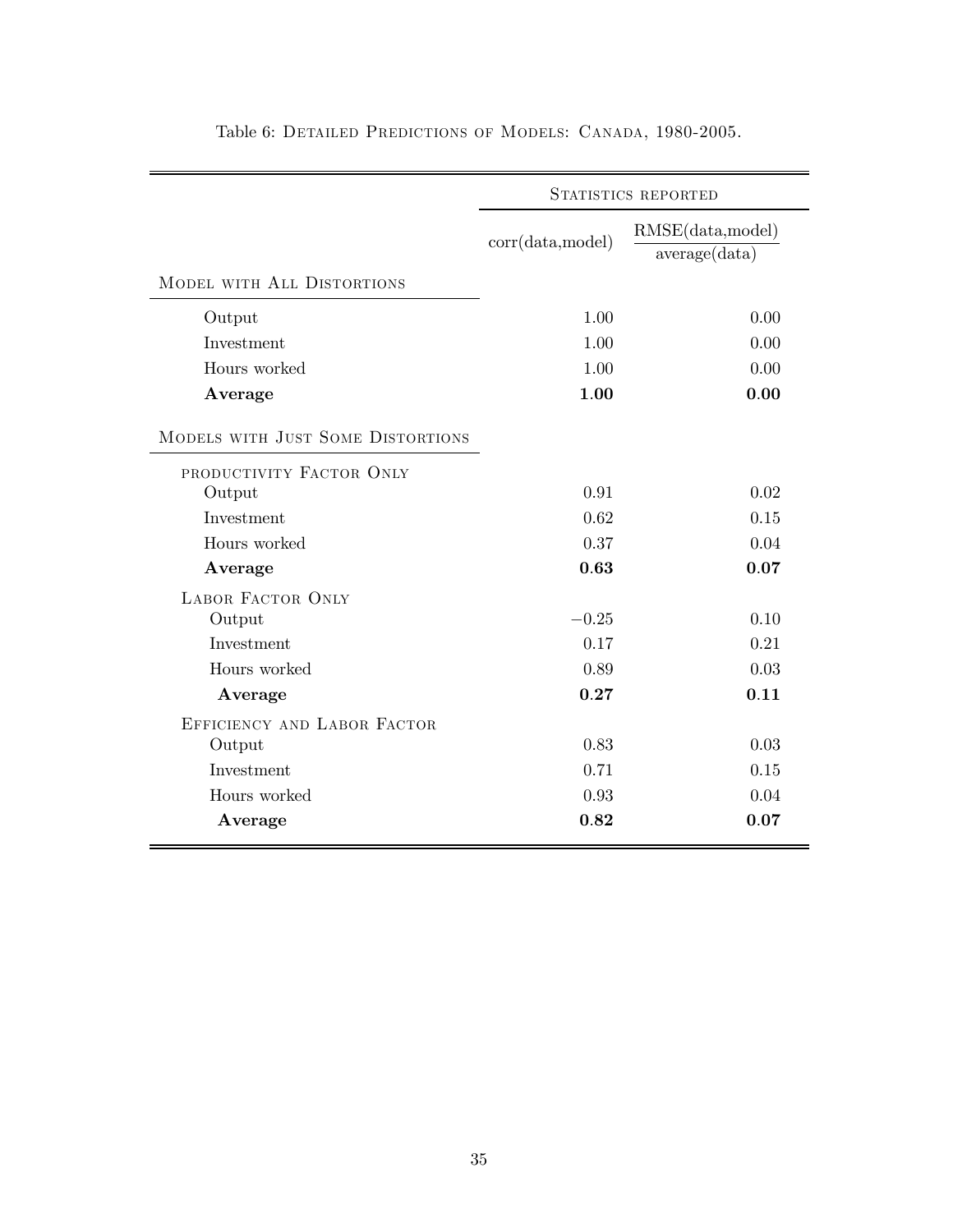|                                                           | Growth Factors <sup>†</sup> |         |               |         |
|-----------------------------------------------------------|-----------------------------|---------|---------------|---------|
|                                                           | $1970 - 2005$               |         | $1980 - 2005$ |         |
|                                                           | <b>CANADA</b>               | U.S.    | CANADA        | U.S.    |
| LABOR FACTOR, $1 - \tau_{l,t}$                            | 1.180                       | 1.284   | 1.105         | 1.299   |
| THREE COMPONENTS                                          | 1.022                       | 1.094   | 1.003         | 1.161   |
| Effective labor income tax, $1 - \nu_t$                   | 0.85                        | 0.91    | 0.86          | 0.97    |
| Labor share, $\left(1-\tilde{\theta}_t\right)/(1-\theta)$ | 0.89                        | 0.94    | 0.98          | 0.97    |
| gender wage component, $w_{f,t}/w_{m,t}$                  | 1.34                        | 1.28    | 1.19          | 1.24    |
| <b>RESIDUAL</b>                                           | 1.155                       | 1 1 7 4 | 1.102         | 1 1 1 8 |

Table 7: DECOMPOSITION OF LABOR FACTOR.

† For each variable  $v_t$ , we compute the ratio  $v_{2005}/v_{1970}$  or  $v_{2005}/v_{1980}$ 

| <b>ACTUAL LABOR FACTORS</b>                       | Growth Factor<br>$1980 - 2005$ |
|---------------------------------------------------|--------------------------------|
| U.S.                                              | 1.299                          |
| CANADA                                            | 1.105                          |
| IMPLIED LABOR FACTOR IF CANADA HAD                |                                |
| the U.S. labor share component                    | 1.097                          |
| the U.S. gender wage component                    | 1.152                          |
| the U.S. effective tax component                  | 1.236                          |
| the U.S. effective tax and gender wage components | 1.288                          |
|                                                   |                                |

Table 8: Labor factor differences between U.S. and Canada.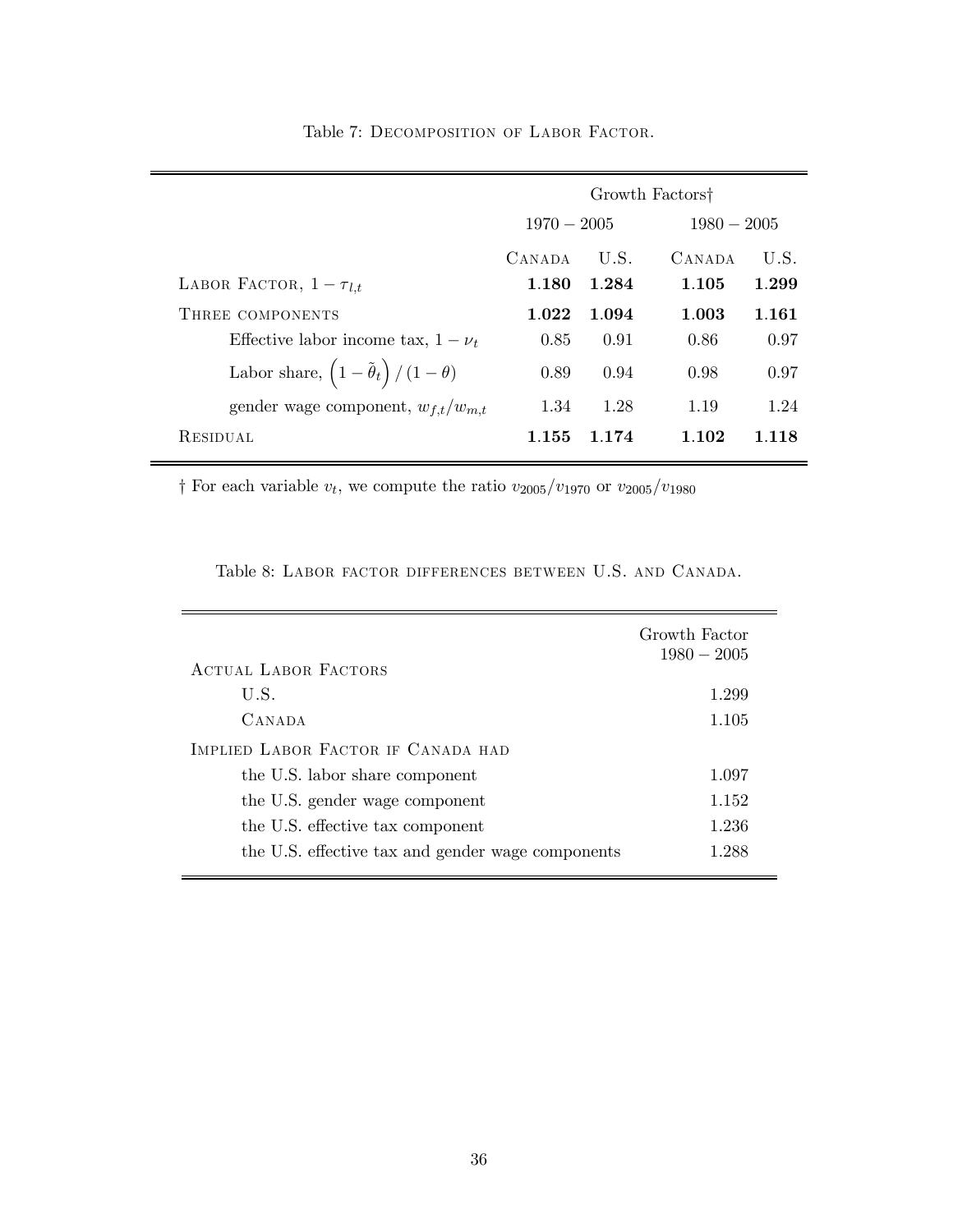

Figure 1: Canadian Output and the Accounting Factors

(b) Government Factor and Net Exports, Percent of Output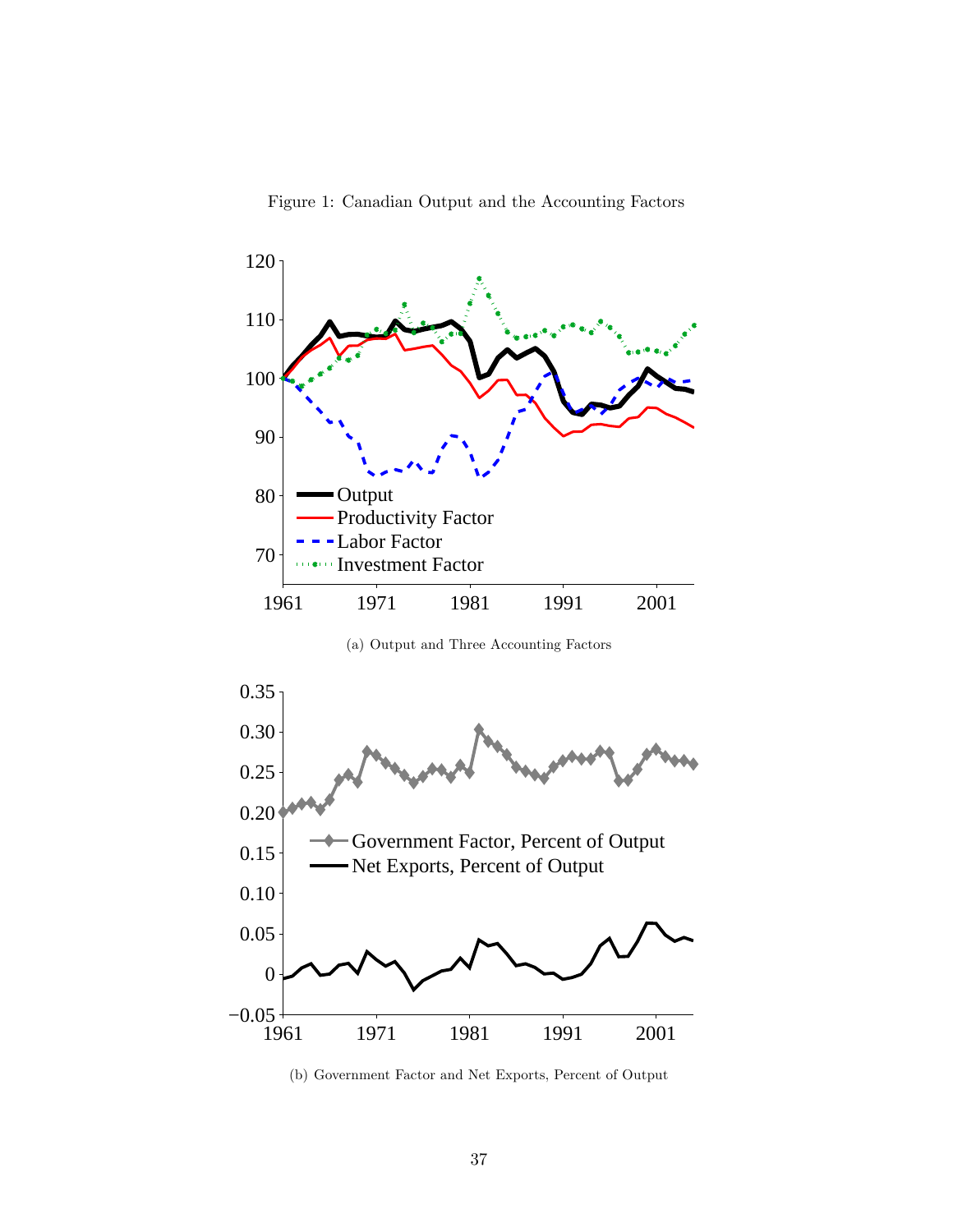



(b)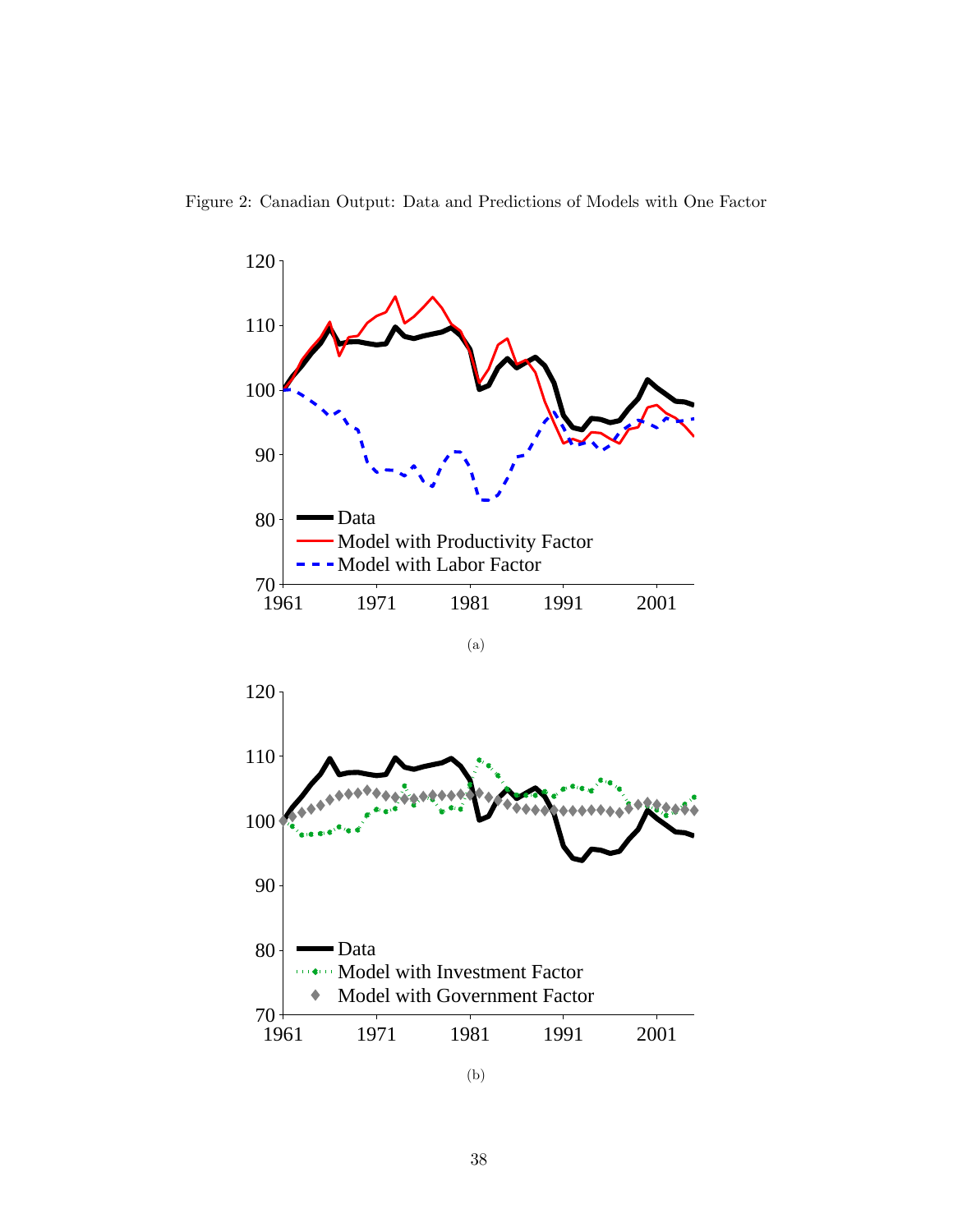

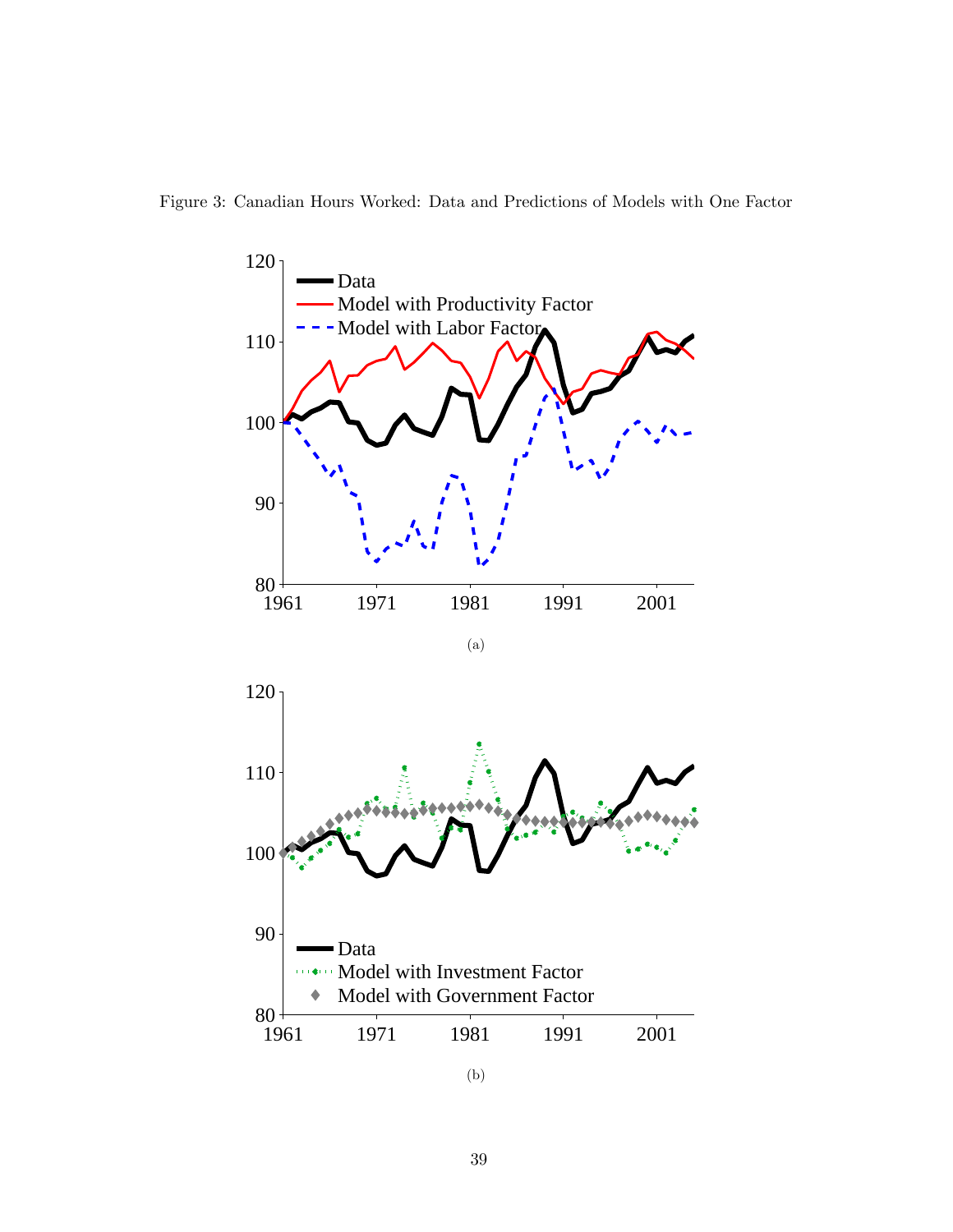Figure 4: Canadian Investment: Data and Predictions of Models with One Factor





(b)

1961 1971 1981 1991 2001

50

100

150

200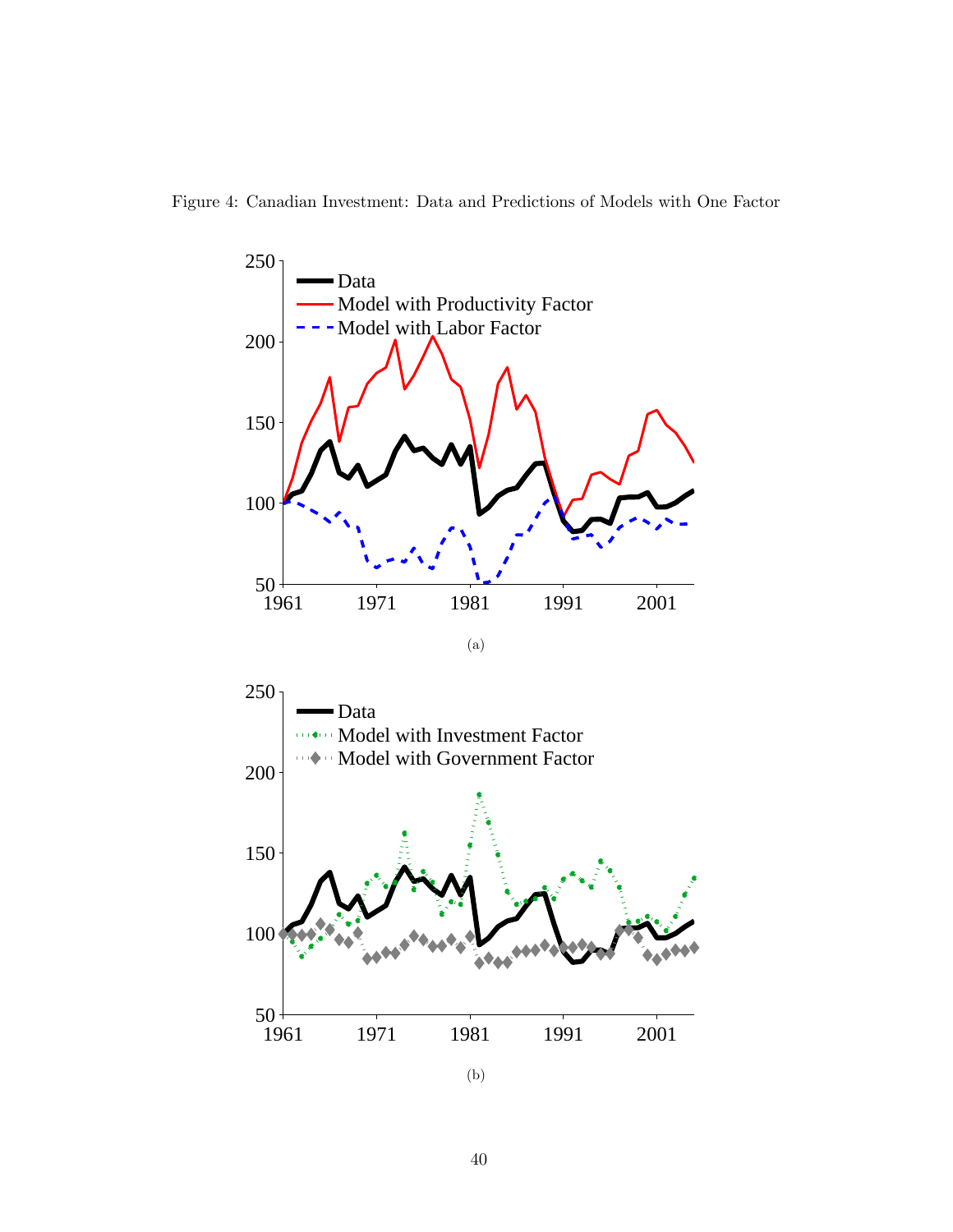Figure 5: Main Factors for Canadian Output and Hours





(b) Hours Worked: Data and Predictions of Models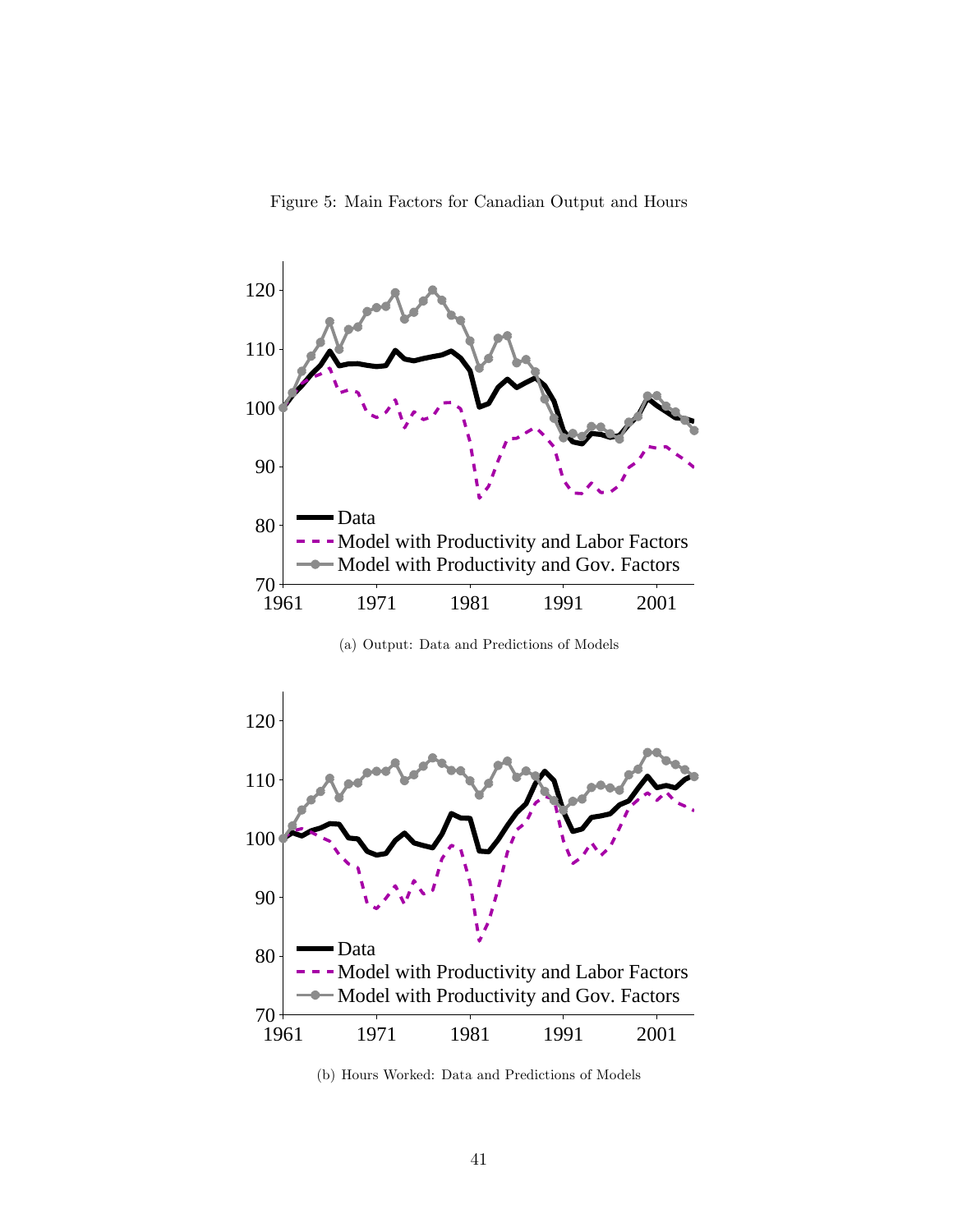Figure 6: Canadian Labor Productivity



(a) Data and Predictions of Models with One Factor



(b) Main Factors for Labor Productivity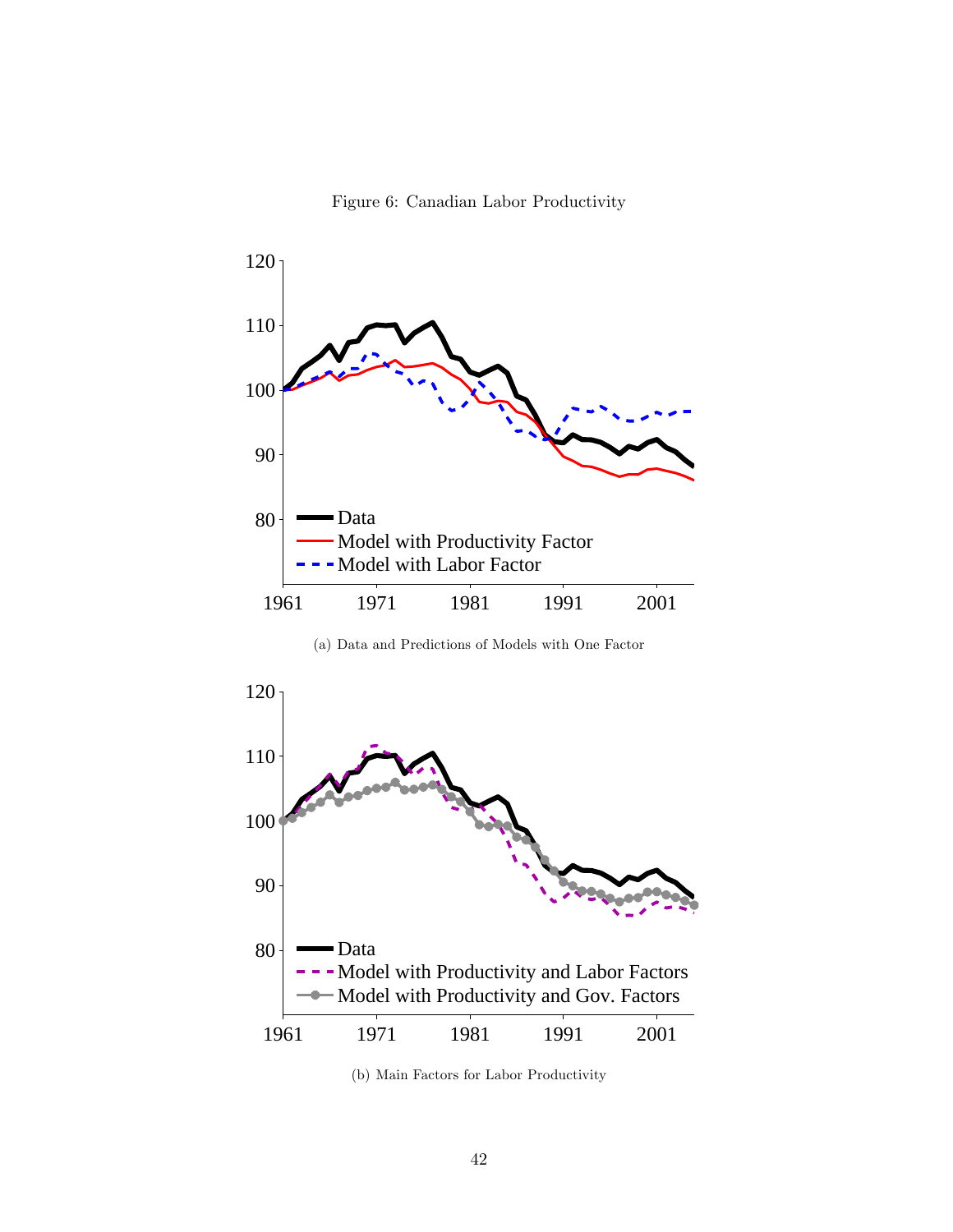



(b) Productivity Factor,  $\mathcal{A}_t$